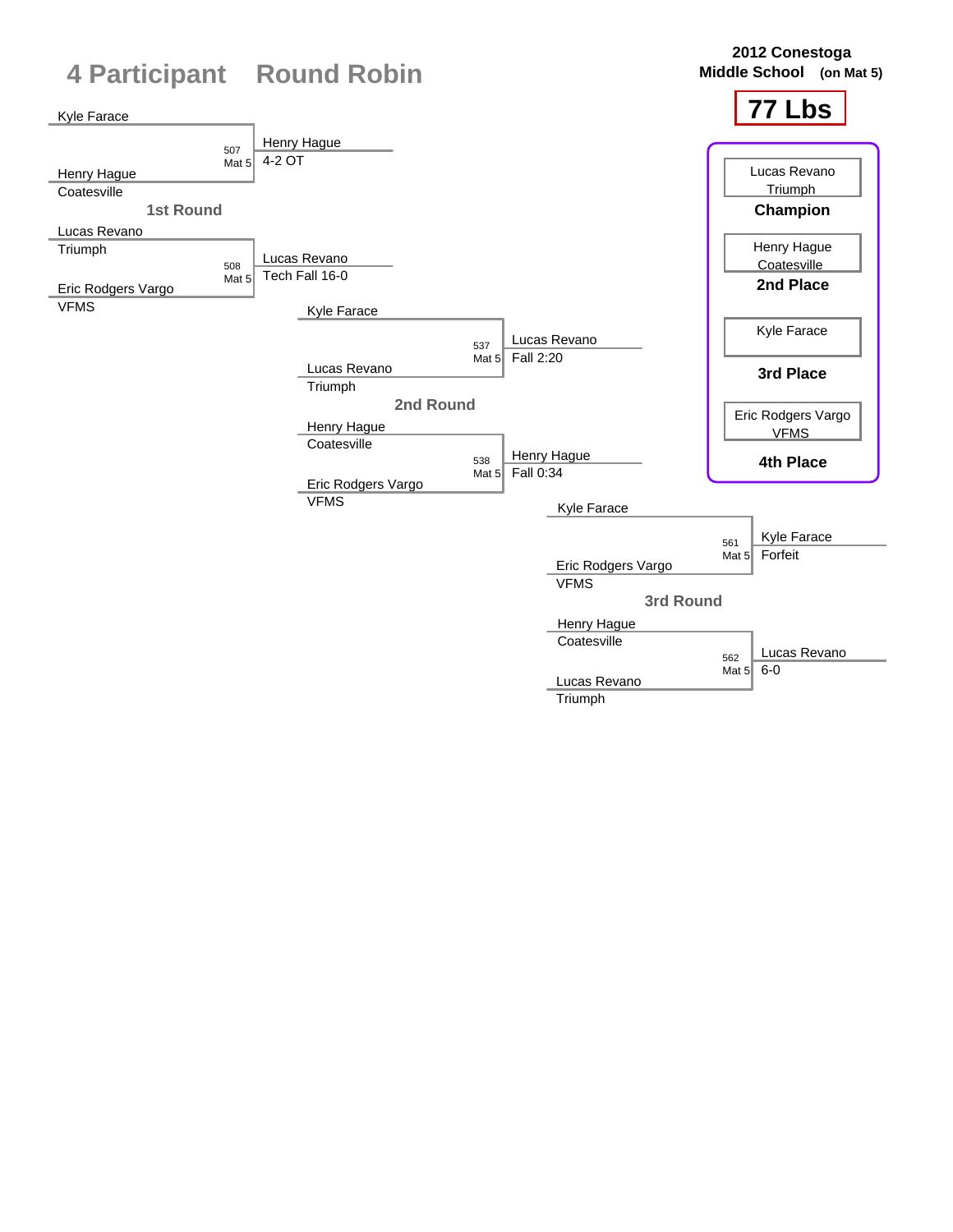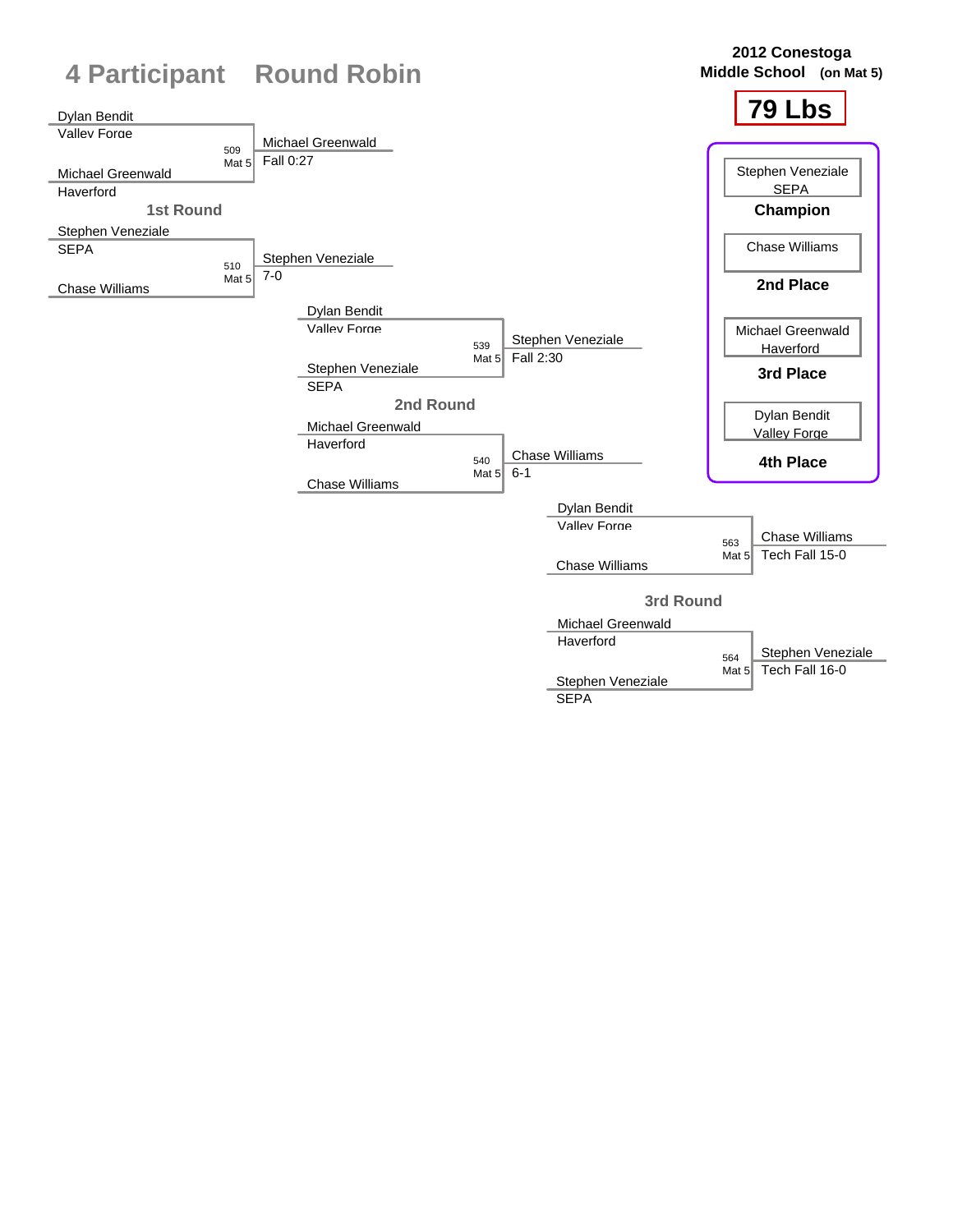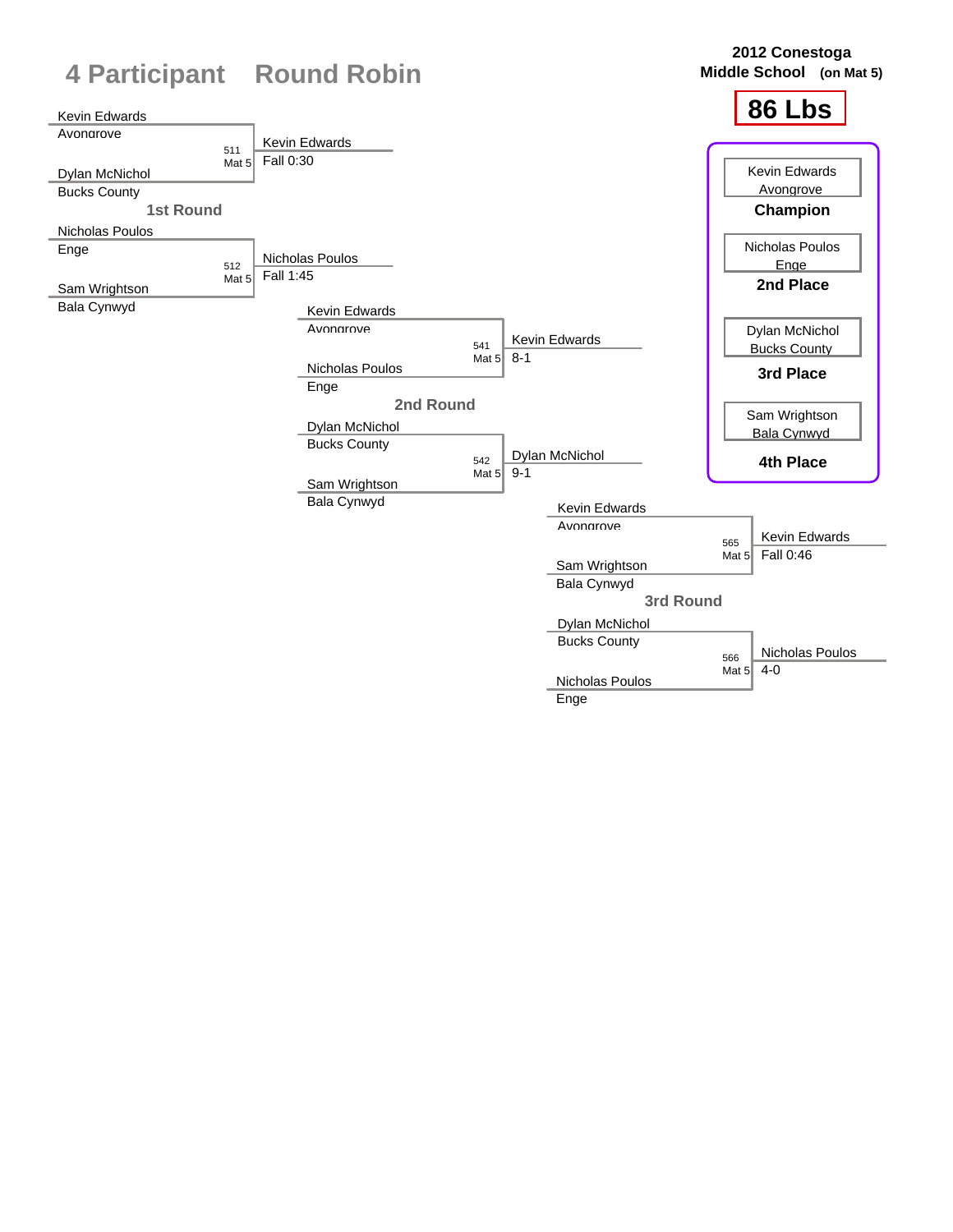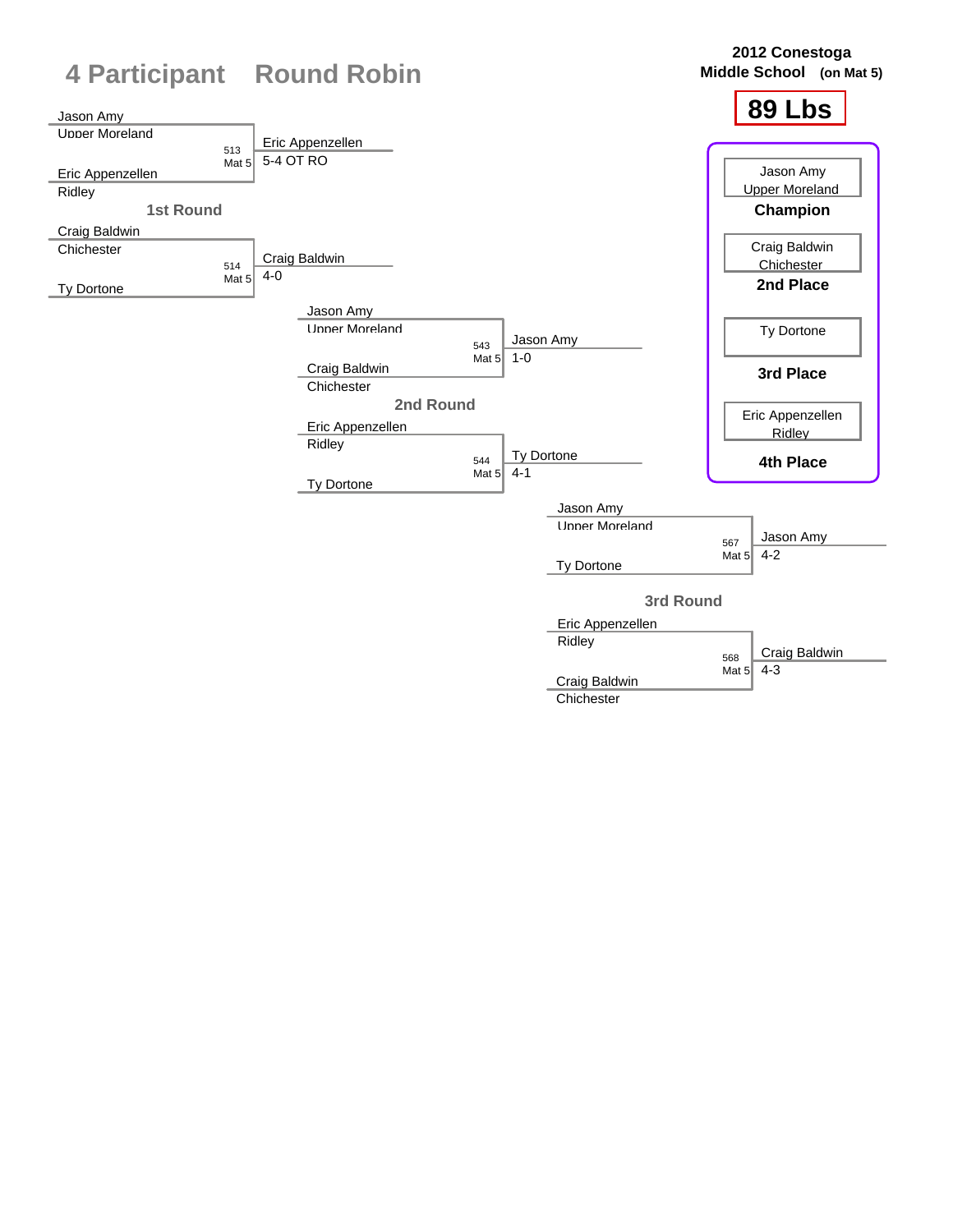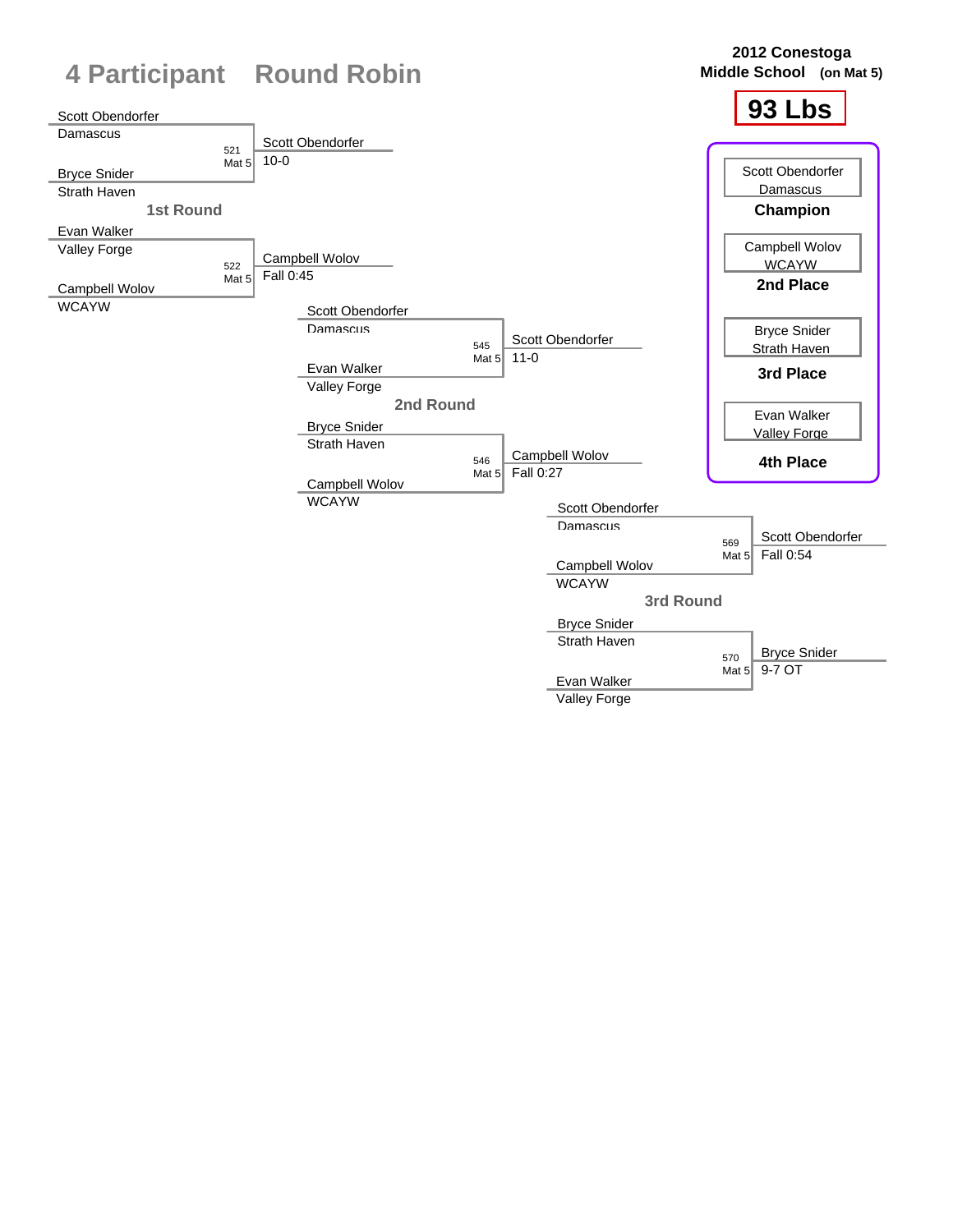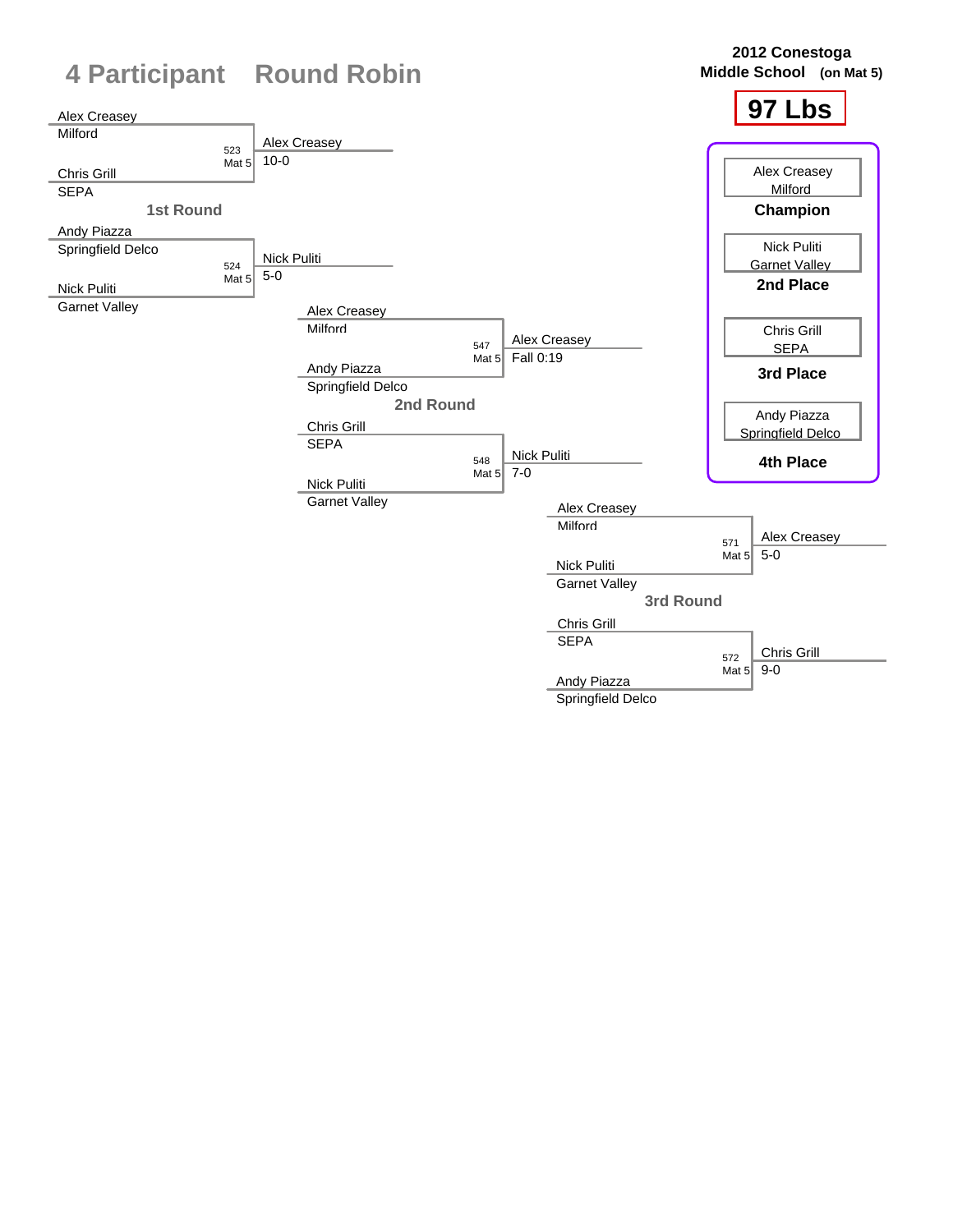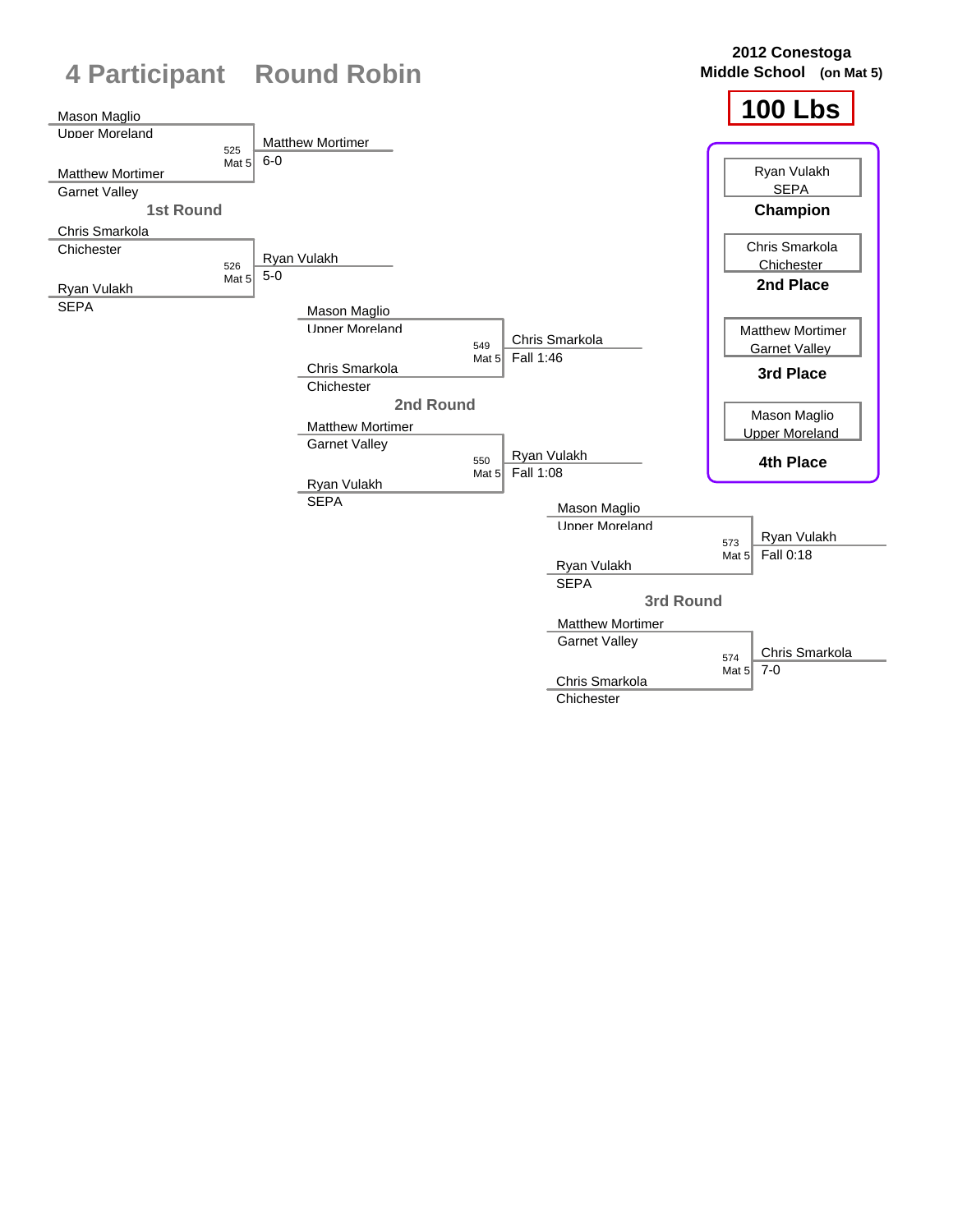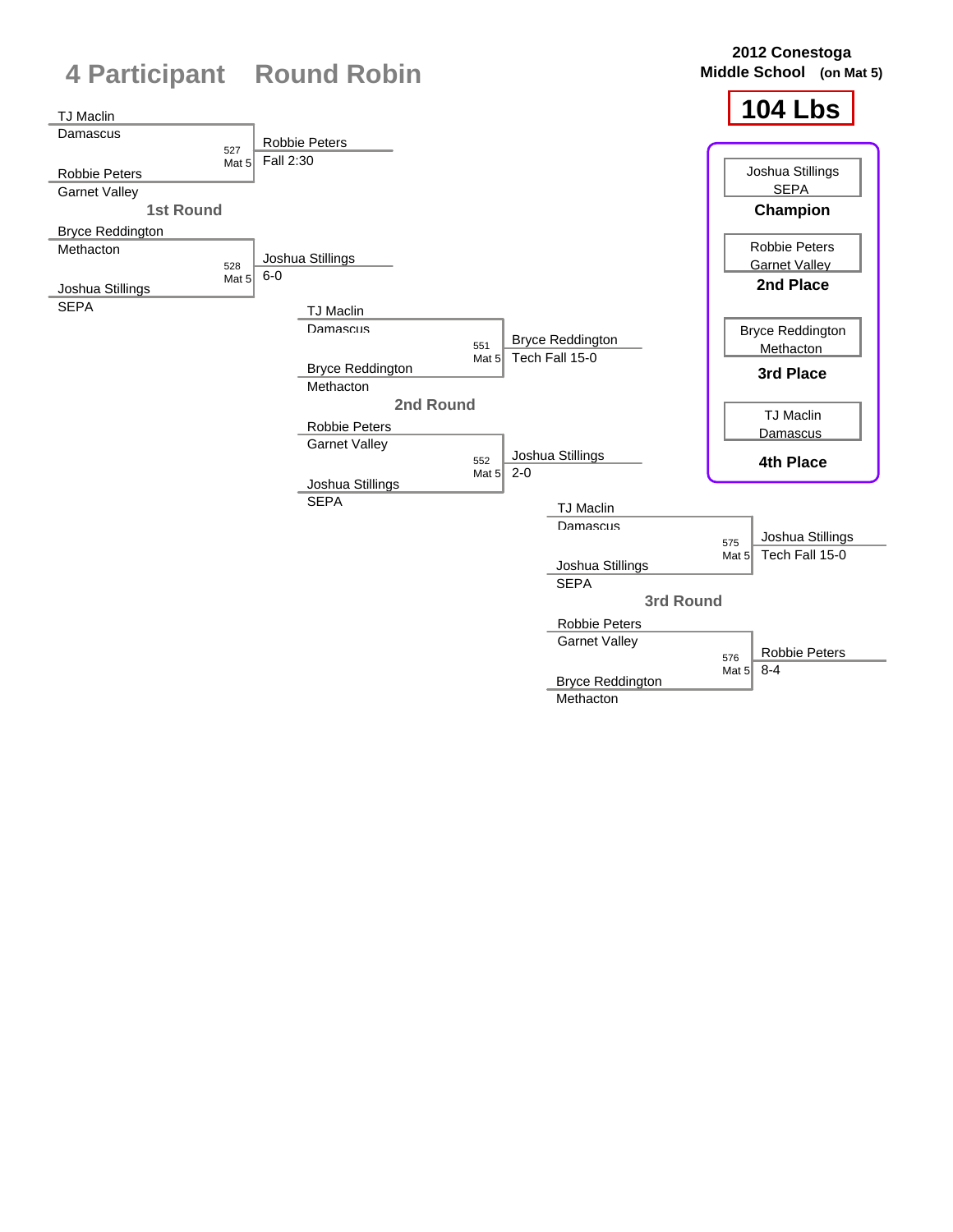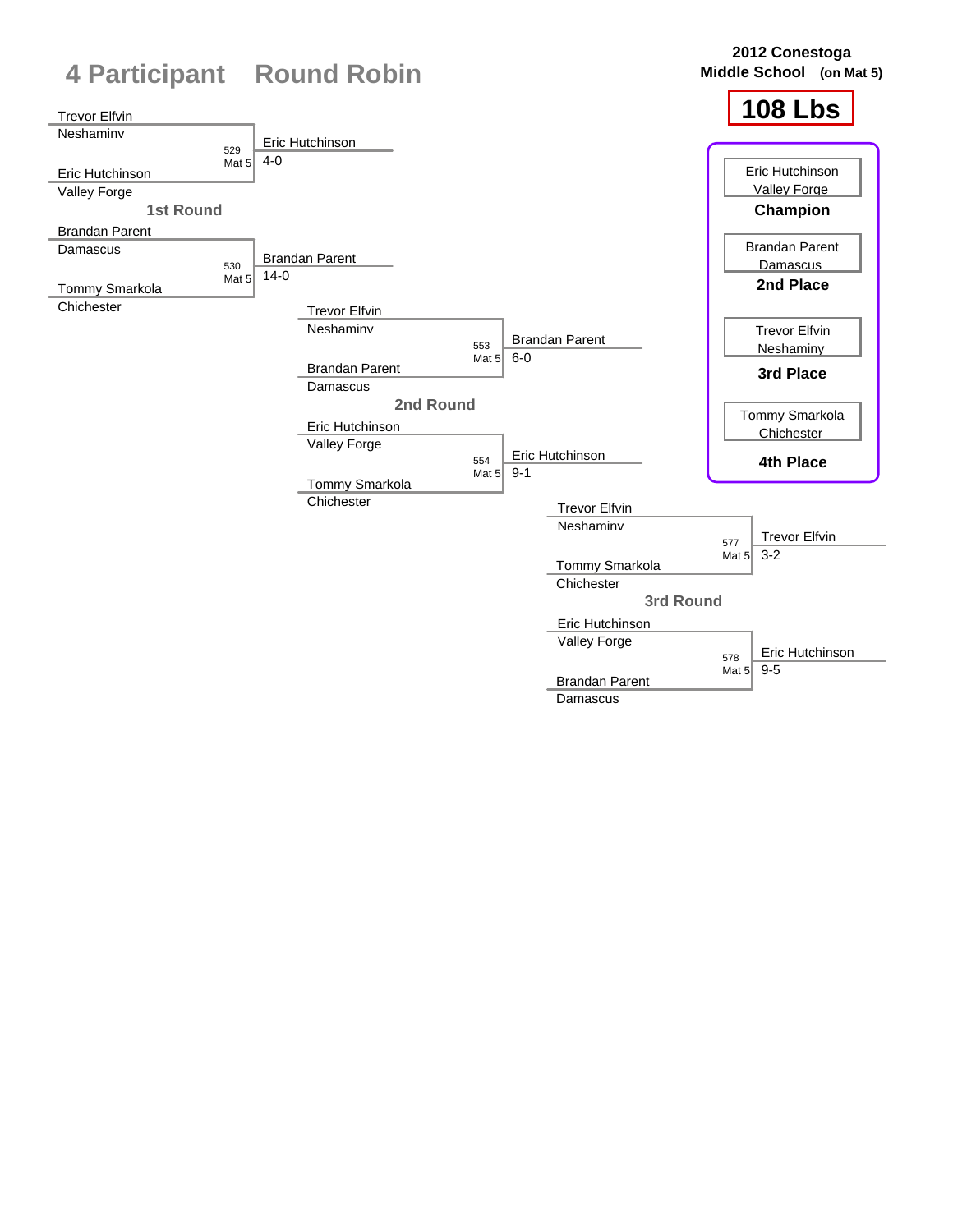|                            | <b>1st Round</b> |
|----------------------------|------------------|
| Justin Albertson           |                  |
| Chichester                 | Justin Albertson |
| BYE                        | <b>BYE</b>       |
|                            |                  |
| Austin Filippone           |                  |
| <b>RYC Slammers</b><br>501 | Rhys Zigich      |
| Mat 5<br>Rhys Zigich       | $11 - 0$         |
| Del Val                    |                  |
| Benjamin Fuller            |                  |
| Scott<br>502               | Jonathan Reardon |
| Jonathan Reardon<br>Mat 5  | Fall 1:42        |
| Turks Head                 |                  |

### **112 Lbs Middle School (on Mat 5) 2012 Conestoga**

|                     |       | 4th Round        |
|---------------------|-------|------------------|
| Justin Albertson    |       |                  |
| Chichester          | 555   | Justin Albertson |
| Austin Filippone    | Mat 5 | <b>Fall 0:10</b> |
| <b>BYC Slammers</b> |       |                  |
| Benjamin Fuller     |       |                  |
| Scott               |       | Benjamin Fuller  |
| <b>BYE</b>          |       | <b>BYF</b>       |
|                     |       |                  |
| Jonathan Reardon    |       |                  |
| Turks Head          | 556   | Rhys Zigich      |
| Rhys Zigich         | Mat 5 | $3-0$            |
| Del Val             |       |                  |
|                     |       |                  |



|                     |       | <b>5th Round</b> |
|---------------------|-------|------------------|
| Rhys Zigich         |       |                  |
| Del Val             | 579   | Rhys Zigich      |
| Benjamin Fuller     | Mat 5 | Forfeit          |
| Scott               |       |                  |
| <b>BYE</b>          |       |                  |
|                     |       | Austin Filippone |
| Austin Filippone    |       | <b>BYE</b>       |
| <b>BYC Slammers</b> |       |                  |
| Justin Albertson    |       |                  |
| Chichester          | 580   | Jonathan Reardon |
| Jonathan Reardon    | Mat 5 | $3-0$            |
| Turks Head          |       |                  |

#### **Table of Results**



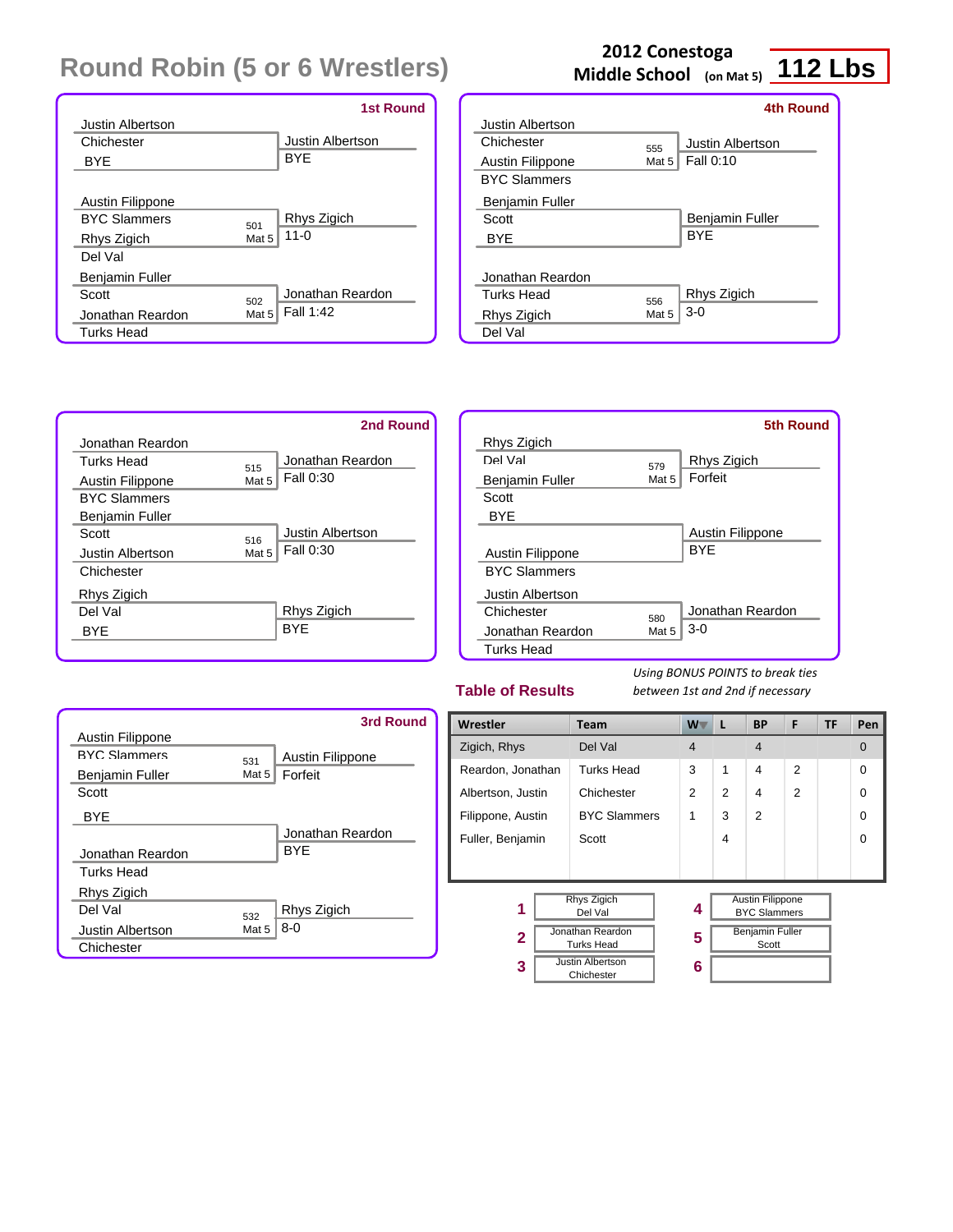|                      |       | <b>1st Round</b>     |
|----------------------|-------|----------------------|
| Steven Denner        |       |                      |
| Methacton            |       | <b>Steven Denner</b> |
| <b>BYE</b>           |       | <b>BYE</b>           |
|                      |       |                      |
| Dylan Henry          |       |                      |
| Methacton            | 503   | Dylan Henry          |
| <b>Chris Rogers</b>  | Mat 5 | $8-0$                |
| Del Val              |       |                      |
| Maximum Livingston   |       |                      |
| Drexel Hill          | 504   | Maximum Livingston   |
| Ryan Mortimer        | Mat 5 | $10-2$               |
| <b>Garnet Valley</b> |       |                      |

#### **2012 Conestoga Middle School (on Mat 5)**

## **118 Lbs**

|                     |       | <b>4th Round</b>    |
|---------------------|-------|---------------------|
| Steven Denner       |       |                     |
| Methacton           | 557   | Dylan Henry         |
| Dylan Henry         | Mat 5 | $7-0$               |
| Methacton           |       |                     |
| Maximum Livingston  |       |                     |
| Drexel Hill         |       | Maximum Livingston  |
| BYE                 |       | <b>BYF</b>          |
|                     |       |                     |
| Ryan Mortimer       |       |                     |
| Garnet Valley       | 558   | <b>Chris Rogers</b> |
| <b>Chris Rogers</b> | Mat 5 | $11 - 4$            |
| Del Val             |       |                     |
|                     |       |                     |



|                      |       | <b>5th Round</b>     |
|----------------------|-------|----------------------|
| <b>Chris Rogers</b>  |       |                      |
| Del Val              | 581   | Maximum Livingston   |
| Maximum Livingston   | Mat 5 | $9 - 1$              |
| Drexel Hill          |       |                      |
| <b>BYF</b>           |       |                      |
|                      |       | Dylan Henry          |
| Dylan Henry          |       | <b>BYE</b>           |
| Methacton            |       |                      |
| Steven Denner        |       |                      |
| Methacton            | 582   | <b>Ryan Mortimer</b> |
| <b>Ryan Mortimer</b> | Mat 5 | $4 - 1$              |
| <b>Garnet Valley</b> |       |                      |

#### **Table of Results**

|                      |          | 3rd Round            |
|----------------------|----------|----------------------|
| Dylan Henry          |          |                      |
| Methacton            | 533      | Dylan Henry          |
| Maximum Livingston   | Mat $52$ | 4-0                  |
| Drexel Hill          |          |                      |
| <b>BYF</b>           |          |                      |
|                      |          | <b>Ryan Mortimer</b> |
| Ryan Mortimer        |          | <b>BYF</b>           |
| <b>Garnet Valley</b> |          |                      |
| <b>Chris Rogers</b>  |          |                      |
| Del Val              | 534      | <b>Chris Rogers</b>  |
| <b>Steven Denner</b> | Mat 5    | $4-0$                |
| Methacton            |          |                      |

| Wrestler            | <b>Team</b>                                     | $W^-$          | L              | <b>BP</b>                                    | F | TF | Pen      |
|---------------------|-------------------------------------------------|----------------|----------------|----------------------------------------------|---|----|----------|
| Henry, Dylan        | Methacton                                       | $\overline{4}$ |                | 3                                            | 1 |    | $\Omega$ |
| Livingston, Maximum | Drexel Hill                                     | 3              | $\mathbf 1$    | 4                                            | 1 |    | $\Omega$ |
| Rogers, Chris       | Del Val                                         | $\overline{2}$ | $\overline{2}$ | 0                                            |   |    | $\Omega$ |
| Mortimer, Ryan      | <b>Garnet Valley</b>                            | 1              | 3              | $\Omega$                                     |   |    | $\Omega$ |
| Denner, Steven      | Methacton                                       |                | 4              |                                              |   |    | $\Omega$ |
|                     |                                                 |                |                |                                              |   |    |          |
|                     | <b>Dylan Henry</b><br>Methacton                 | 4              |                | <b>Ryan Mortimer</b><br><b>Garnet Valley</b> |   |    |          |
| $\mathbf{2}$        | <b>Maximum Livingston</b><br><b>Drexel Hill</b> | 5              |                | <b>Steven Denner</b><br>Methacton            |   |    |          |
| 3                   | <b>Chris Rogers</b><br>Del Val                  | 6              |                |                                              |   |    |          |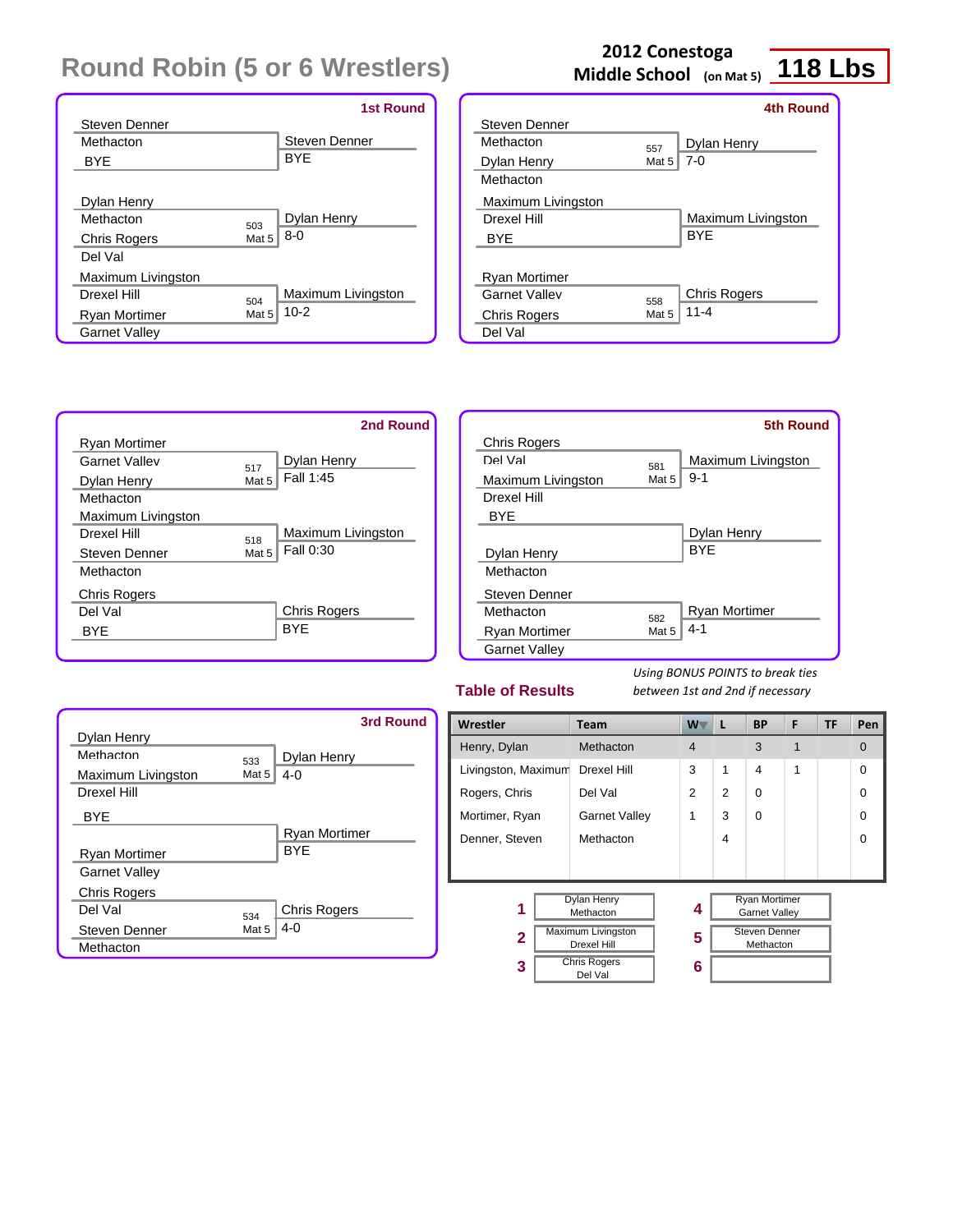|                         | <b>1st Round</b>      |
|-------------------------|-----------------------|
| Patrick Deacon          |                       |
| Mayericks               | <b>Patrick Deacon</b> |
| <b>BYE</b>              | <b>BYE</b>            |
|                         |                       |
| Michael Gradwell        |                       |
| Methacton<br>505        | Noah Strehse          |
| Noah Strehse<br>Mat 5   | Fall 1:59             |
| Haverford               |                       |
| <b>Chris Hisey</b>      |                       |
| Malvern<br>506          | <b>Chris Hisey</b>    |
| Mat 5<br>Spencer Larson | $7-0$                 |
| Patton                  |                       |

# **2012 Conestoga**

**126 Lbs Middle School (on Mat 5)**

|                         |       | 4th Round        |
|-------------------------|-------|------------------|
| Patrick Deacon          |       |                  |
| Mavericks               | 559   | Michael Gradwell |
| <b>Michael Gradwell</b> | Mat 5 | $2 - 1$          |
| Methacton               |       |                  |
| <b>Chris Hisey</b>      |       |                  |
| Malvern                 |       | Chris Hisey      |
| <b>BYE</b>              |       | <b>BYF</b>       |
|                         |       |                  |
| Spencer Larson          |       |                  |
| Patton                  | 560   | Noah Strehse     |
| Noah Strehse            | Mat 5 | Fall 0:27        |
| Haverford               |       |                  |



|                    |       | 5th Round        |
|--------------------|-------|------------------|
| Noah Strehse       |       |                  |
| Haverford          | 583   | Chris Hisey      |
| <b>Chris Hisey</b> | Mat 5 | Fall 0:15        |
| Malvern            |       |                  |
| <b>BYE</b>         |       |                  |
|                    |       | Michael Gradwell |
| Michael Gradwell   |       | <b>BYF</b>       |
| Methacton          |       |                  |
| Patrick Deacon     |       |                  |
| Mavericks          | 584   | Spencer Larson   |
| Spencer Larson     | Mat 5 | Fall 0:14        |
| Patton             |       |                  |

#### **Table of Results**

|                       |       | 3rd Round          |
|-----------------------|-------|--------------------|
| Michael Gradwell      |       |                    |
| Methacton             | 535   | <b>Chris Hisey</b> |
| <b>Chris Hisey</b>    | Mat 5 | Fall 0:22          |
| Malvern               |       |                    |
| <b>BYE</b>            |       |                    |
|                       |       | Spencer Larson     |
| Spencer Larson        |       | <b>BYF</b>         |
| Patton                |       |                    |
| Noah Strehse          |       |                    |
| Haverford             | 536   | Noah Strehse       |
| <b>Patrick Deacon</b> | Mat 5 | $13-0$             |
| Mavericks             |       |                    |

| Wrestler          | <b>Team</b>                          | <b>W</b>       | L              | <b>BP</b>                                 | F              | TF | Pen      |
|-------------------|--------------------------------------|----------------|----------------|-------------------------------------------|----------------|----|----------|
| Hisey, Chris      | Malvern                              | $\overline{4}$ |                | 6                                         | 3              |    | $\Omega$ |
| Strehse, Noah     | Haverford                            | 3              | 1              | 5                                         | $\overline{2}$ |    | $\Omega$ |
| Gradwell, Michael | Methacton                            | $\overline{2}$ | $\overline{2}$ | 0                                         |                |    | $\Omega$ |
| Larson, Spencer   | Patton                               | 1              | 3              | 2                                         | 1              |    | $\Omega$ |
| Deacon, Patrick   | <b>Mavericks</b>                     |                | 4              |                                           |                |    | $\Omega$ |
|                   |                                      |                |                |                                           |                |    |          |
|                   |                                      |                |                |                                           |                |    |          |
| 1                 | <b>Chris Hisey</b><br>Malvern        | 4              |                | Spencer Larson<br>Patton                  |                |    |          |
| $\mathbf{2}$      | <b>Noah Strehse</b><br>Haverford     | 5              |                | <b>Patrick Deacon</b><br><b>Mavericks</b> |                |    |          |
| 3                 | <b>Michael Gradwell</b><br>Methacton | 6              |                |                                           |                |    |          |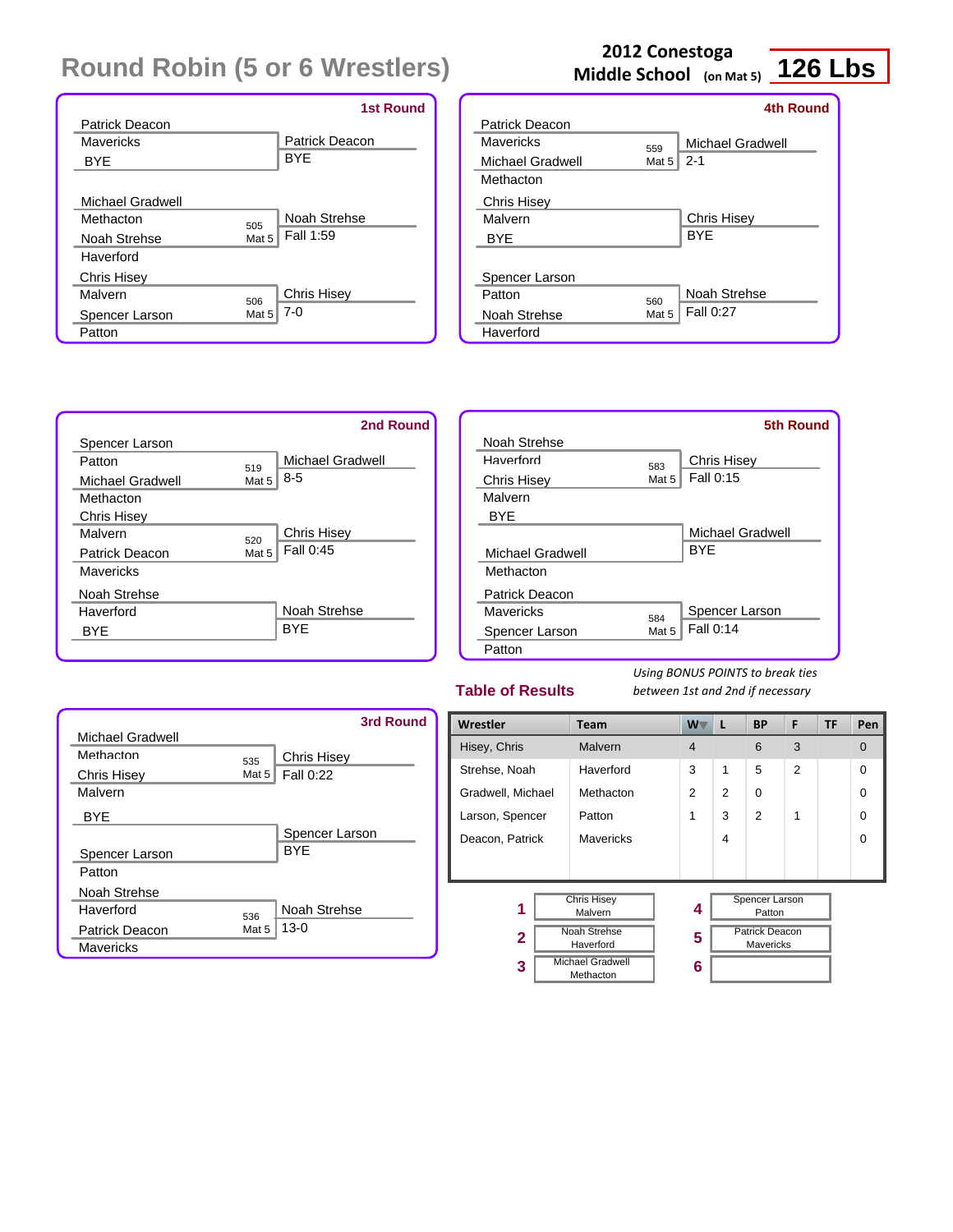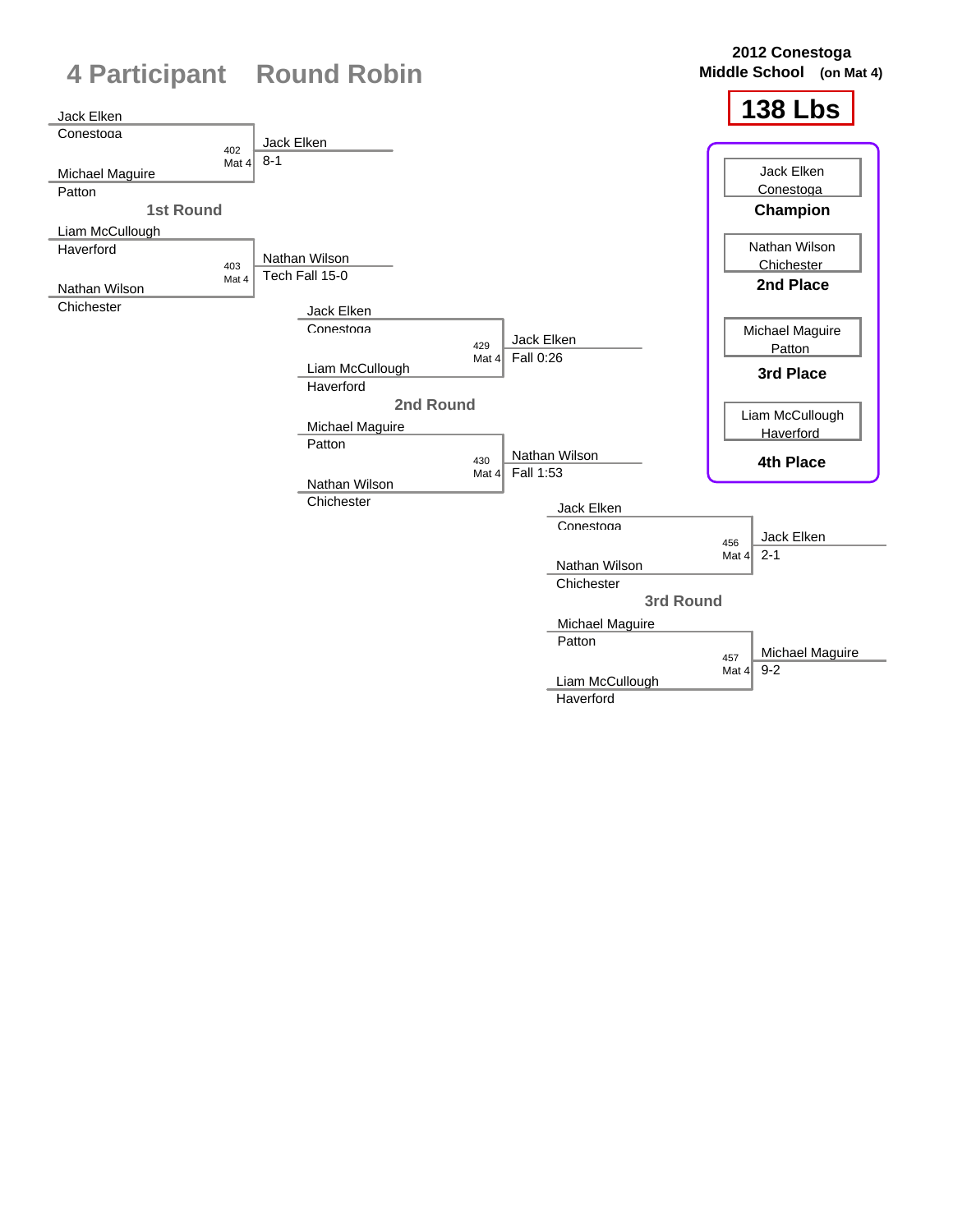| 2012 Conestoga           |  |
|--------------------------|--|
| Middle School (on Mat 4) |  |



| <b>Andrew Greaves</b>                                                   |                         |                                 | 15                                                   |
|-------------------------------------------------------------------------|-------------------------|---------------------------------|------------------------------------------------------|
| Patton<br><b>Yusef Qawasmy</b><br>Methacton                             | 401<br>Mat $4\parallel$ | <b>Yusef Qawasmy</b><br>$7 - 0$ |                                                      |
| Chad Sheehan<br><b>Central Bucks</b><br><b>Andrew Greaves</b><br>Patton | 420<br>Mat $4$          | Chad Sheehan<br>Fall 0:39       | Chad Sheehan<br><b>Central Bucks</b>                 |
| <b>Yusef Qawasmy</b><br>Methacton<br>Chad Sheehan                       | 441<br>Mat $4$          | Chad Sheehan<br>Fall 0:23       | <b>Champion</b><br><b>Yusef Qawasmy</b><br>Methacton |
| <b>Central Bucks</b>                                                    |                         |                                 | 2nd Place                                            |

Andrew Greaves Patton

**3rd Place**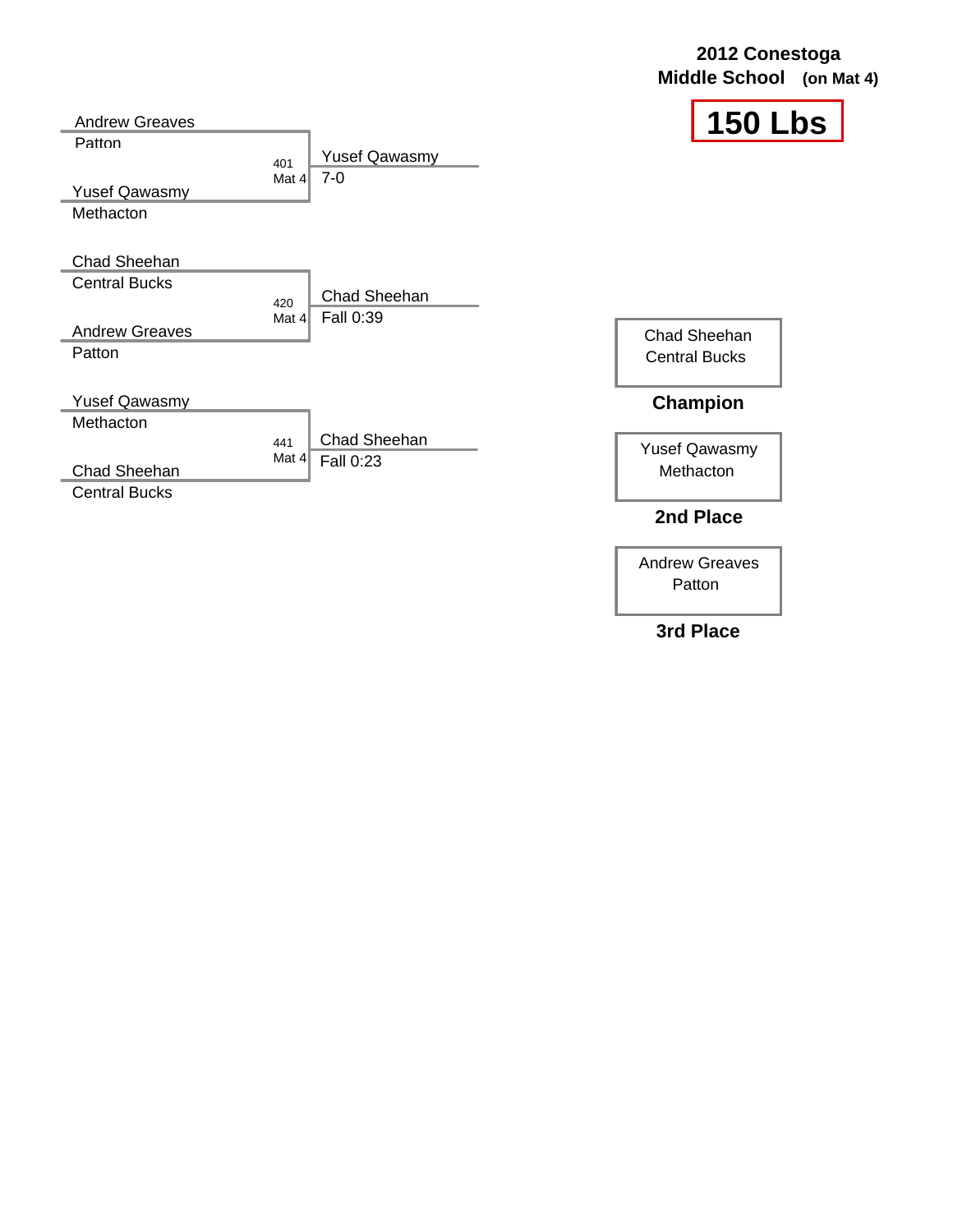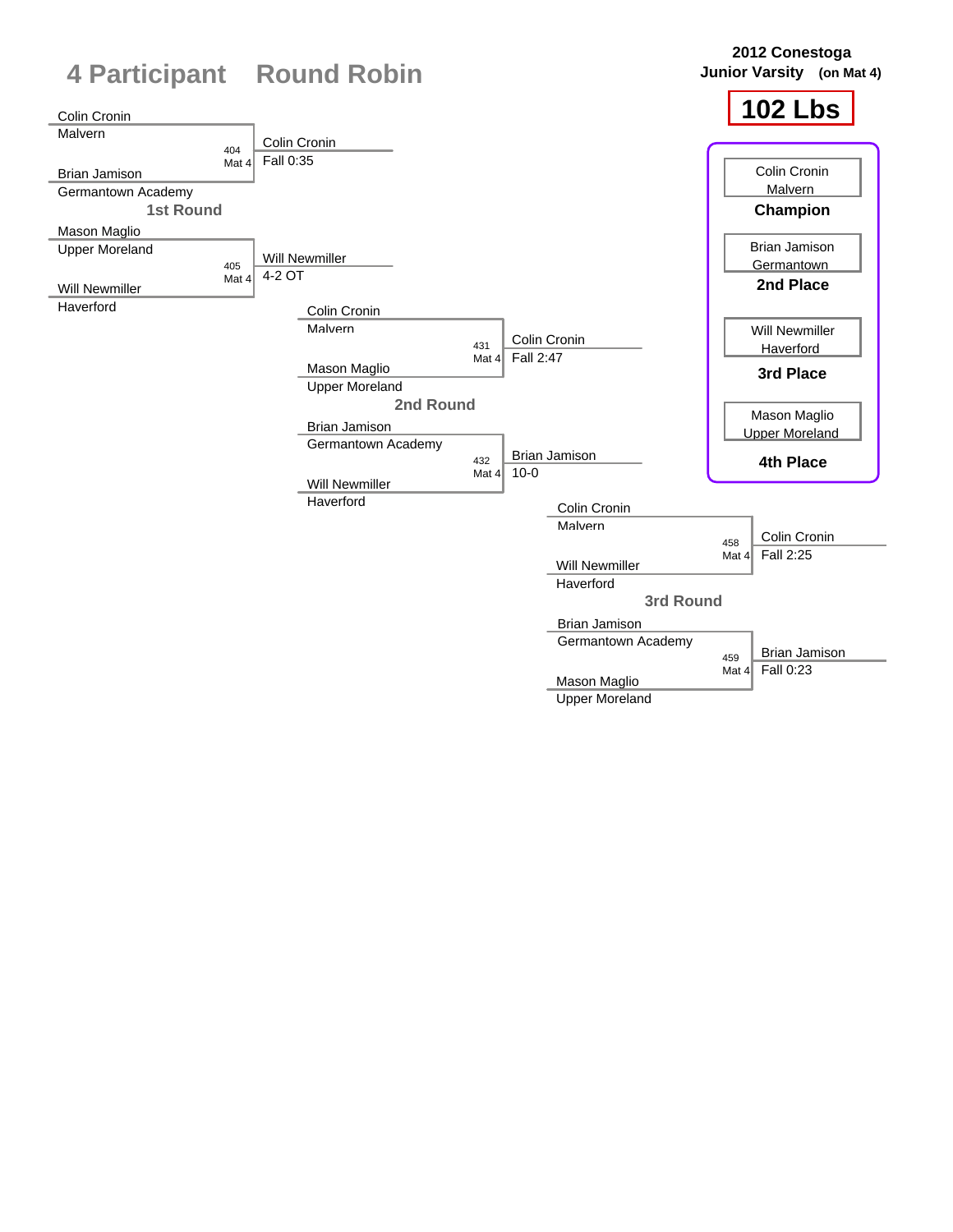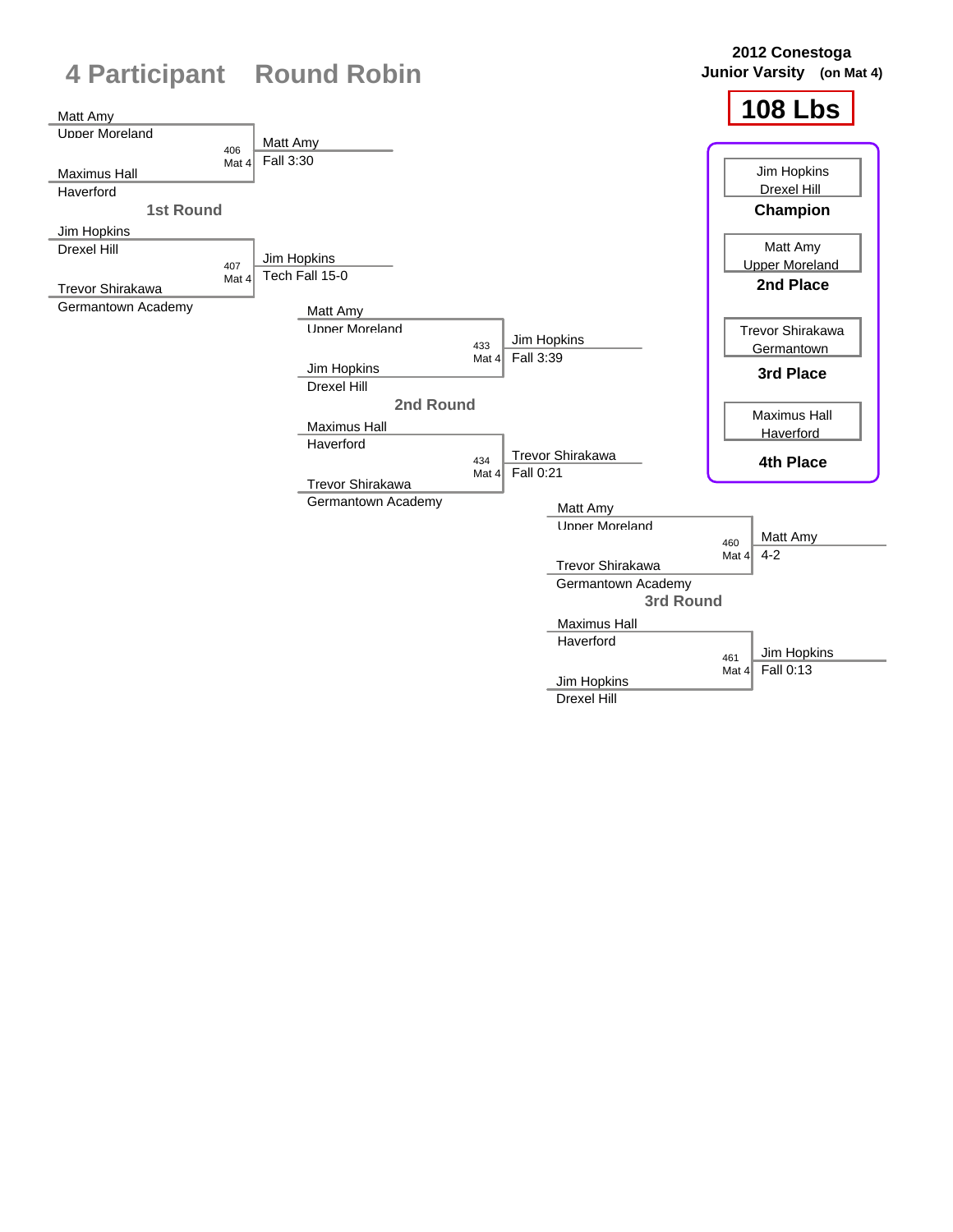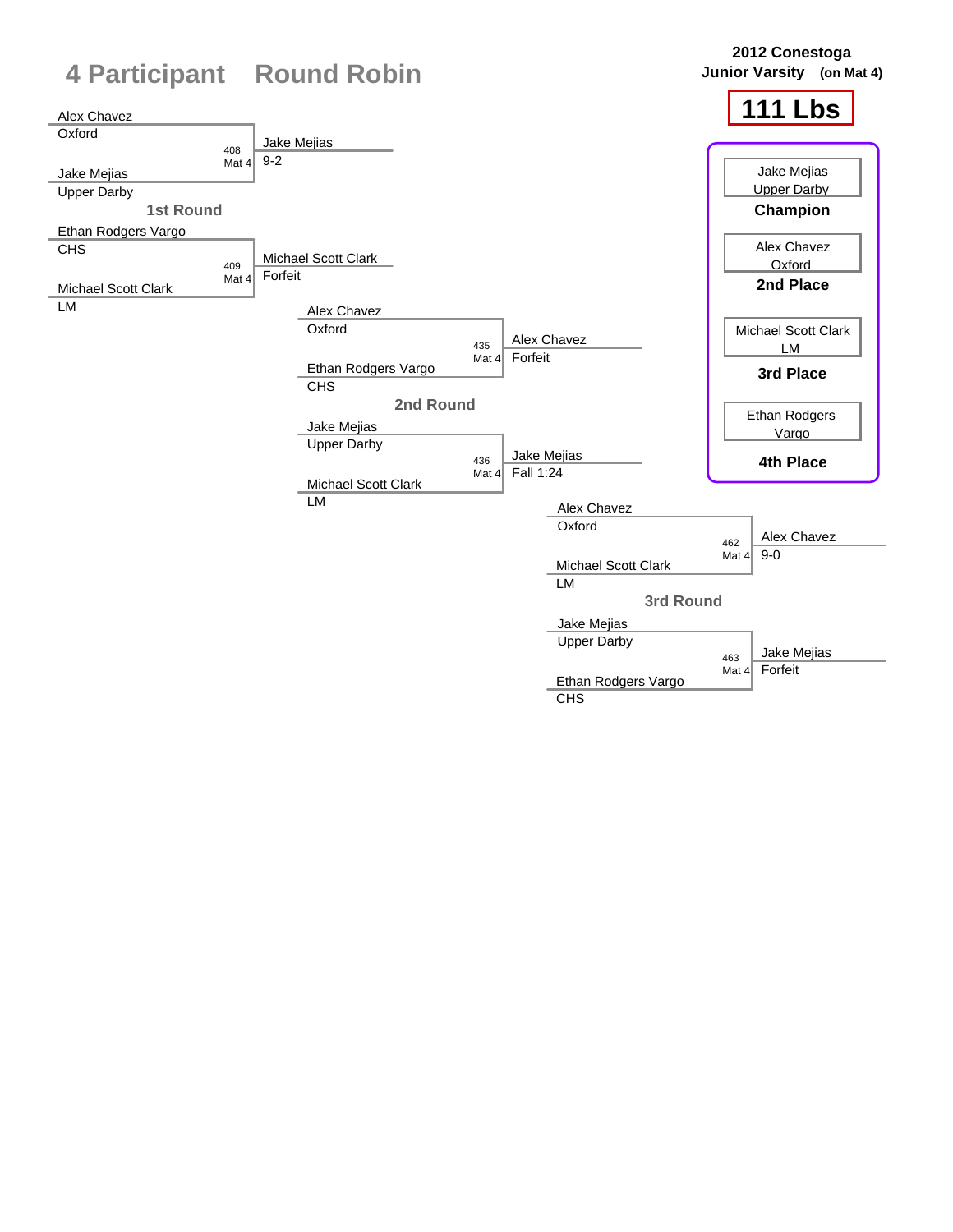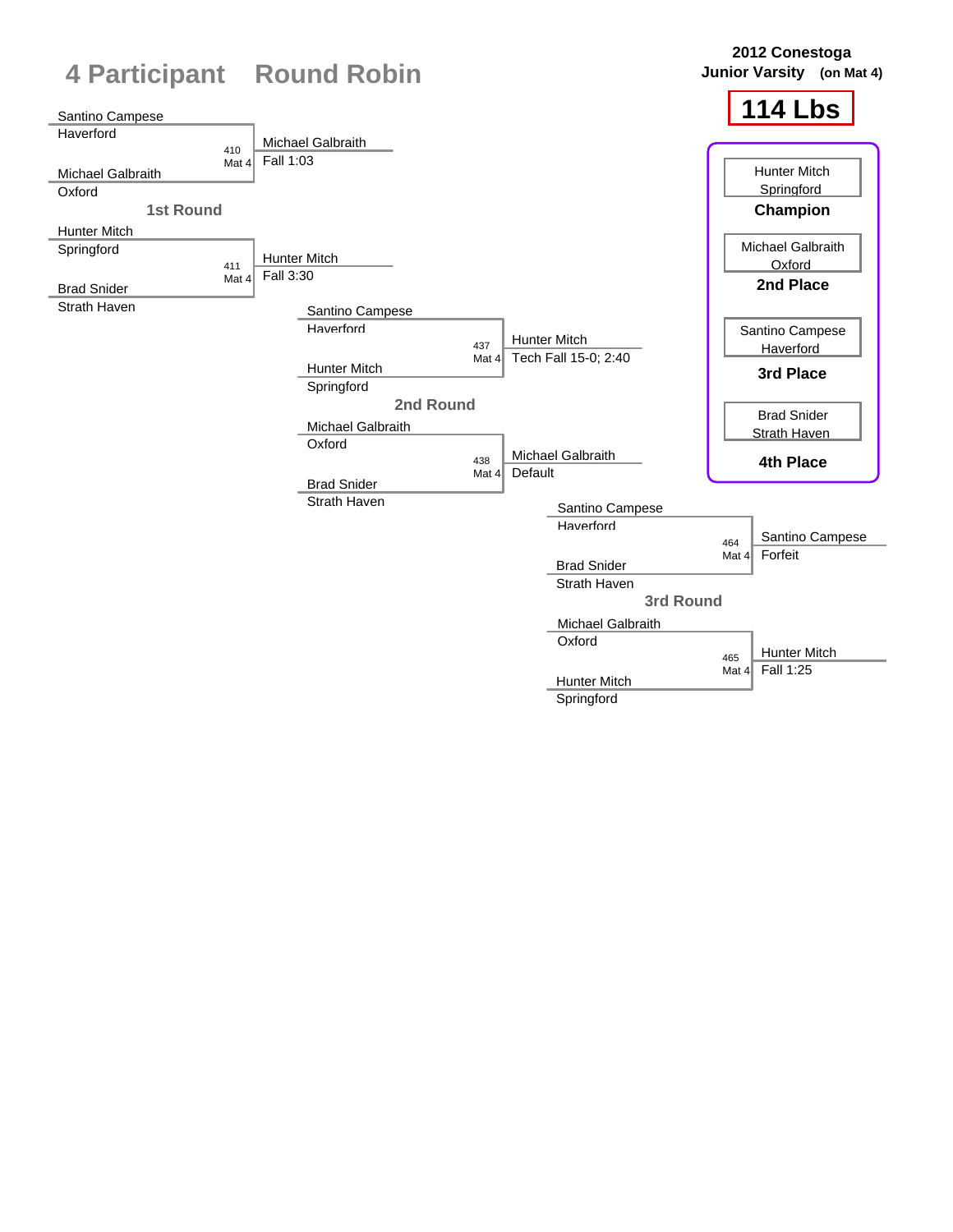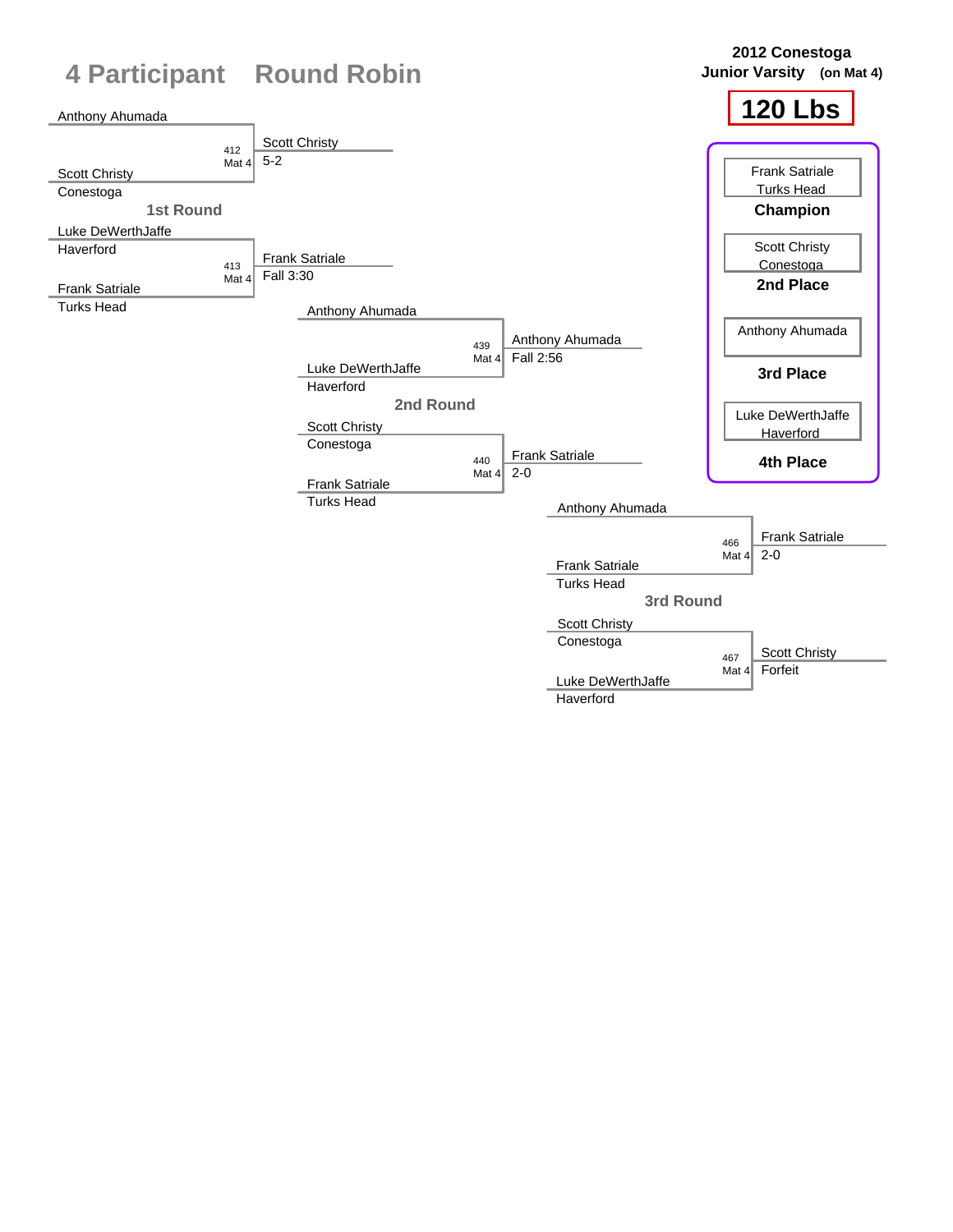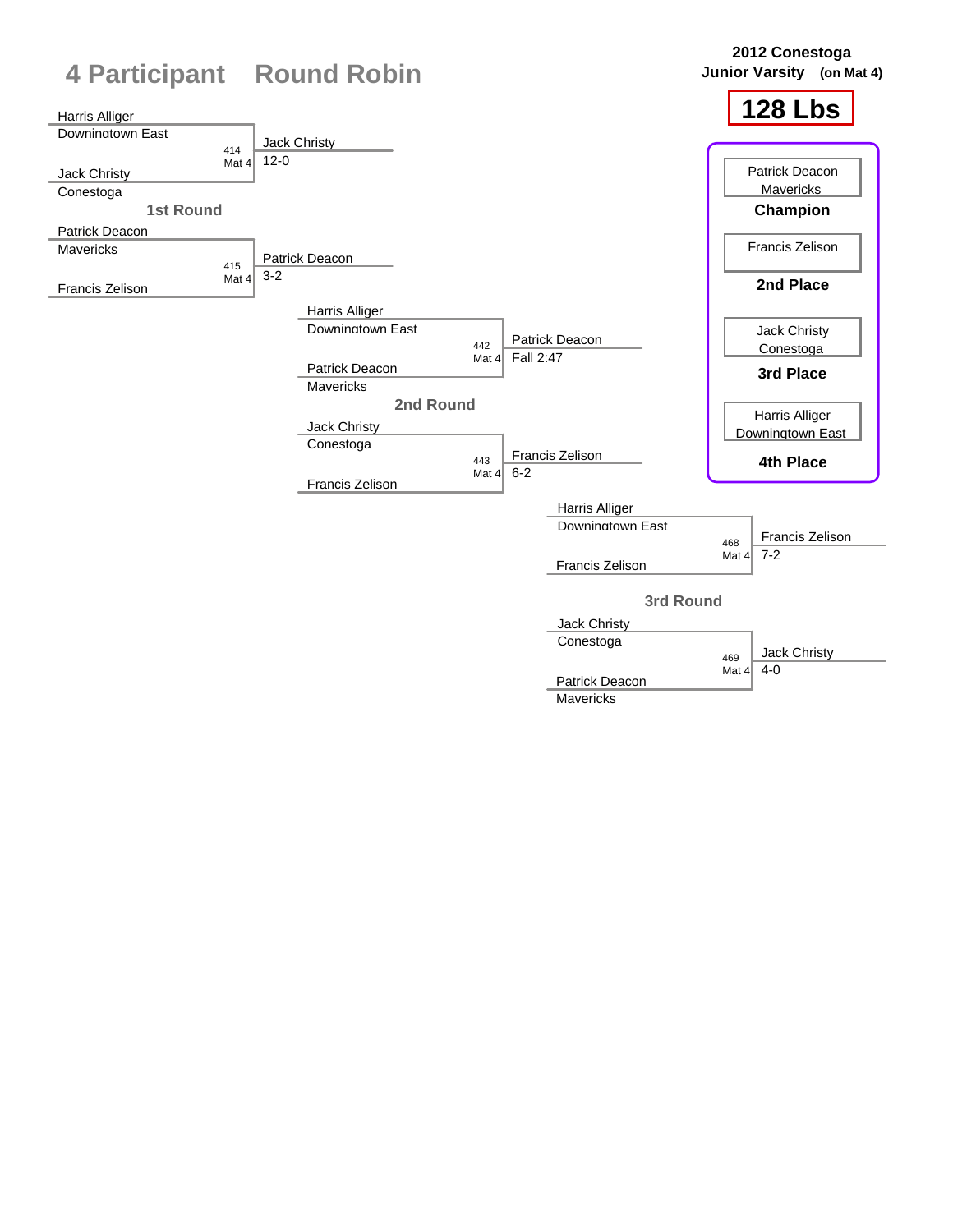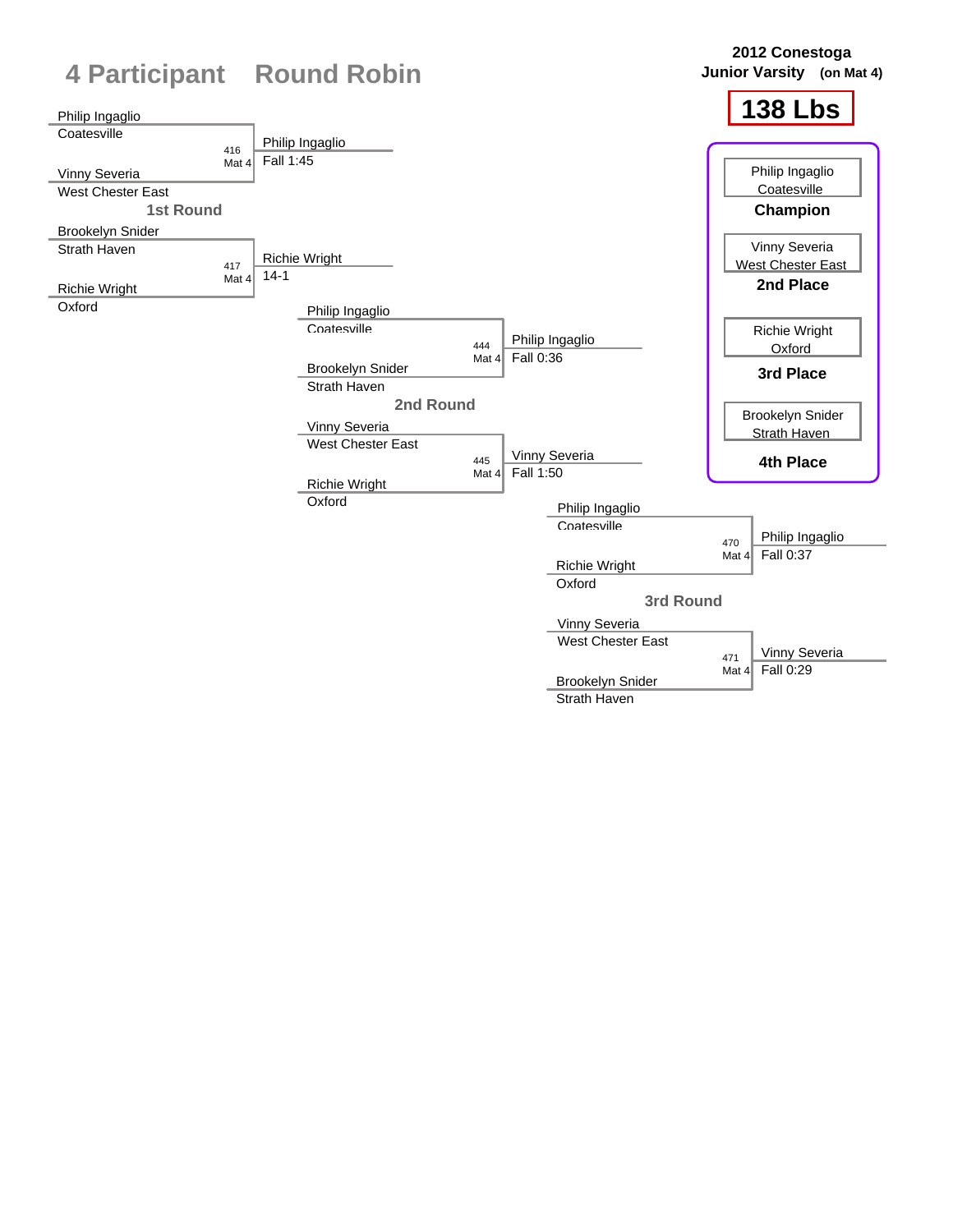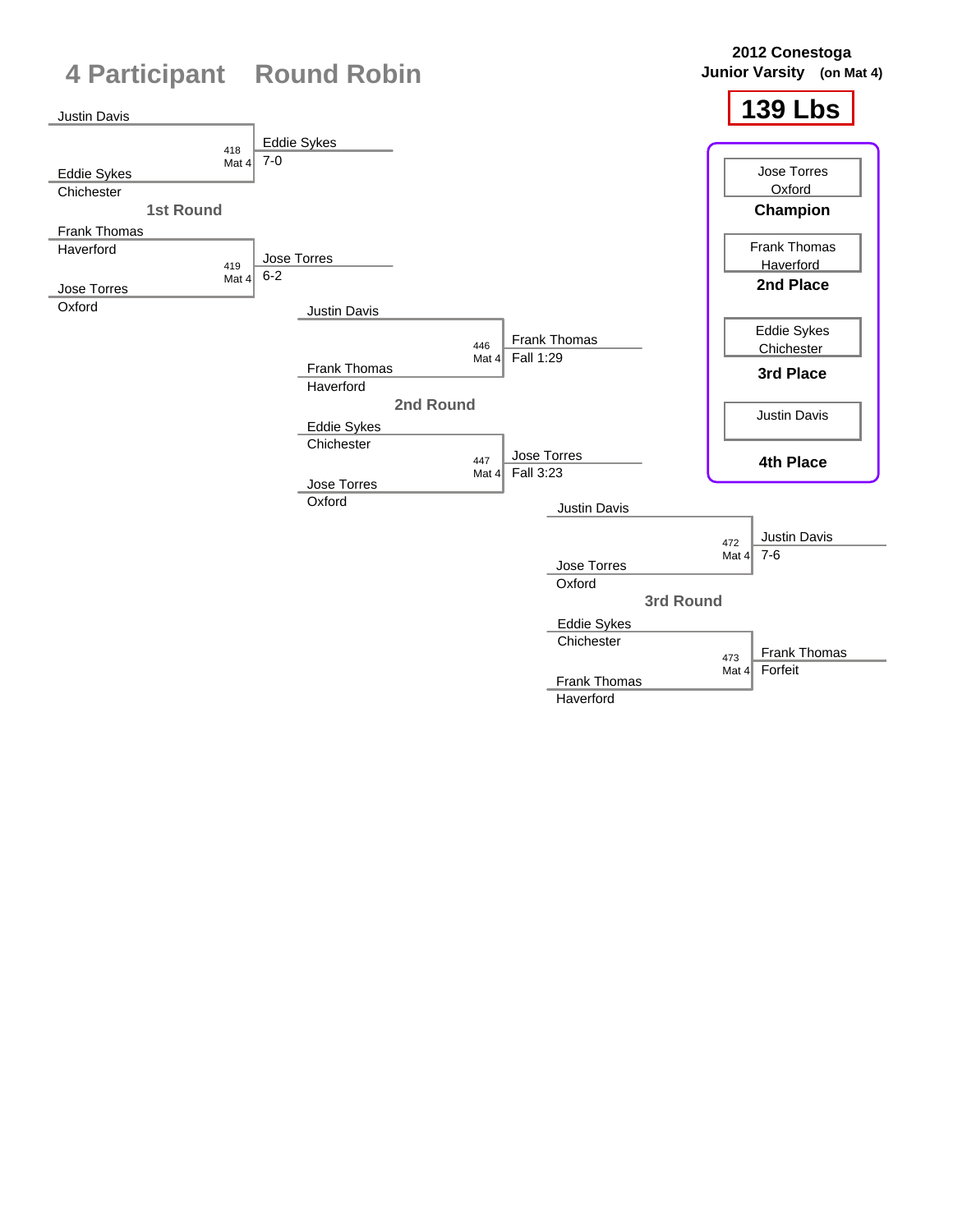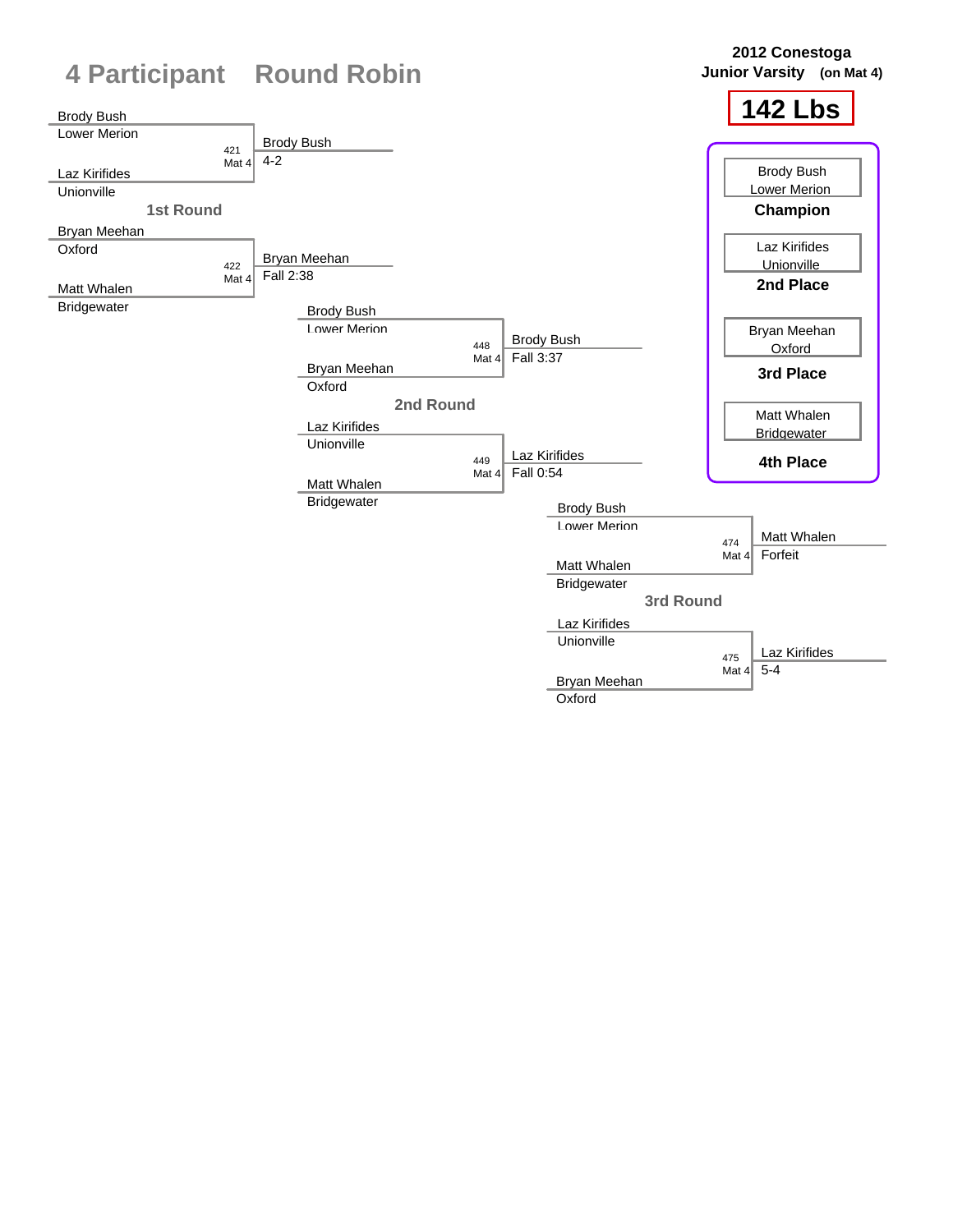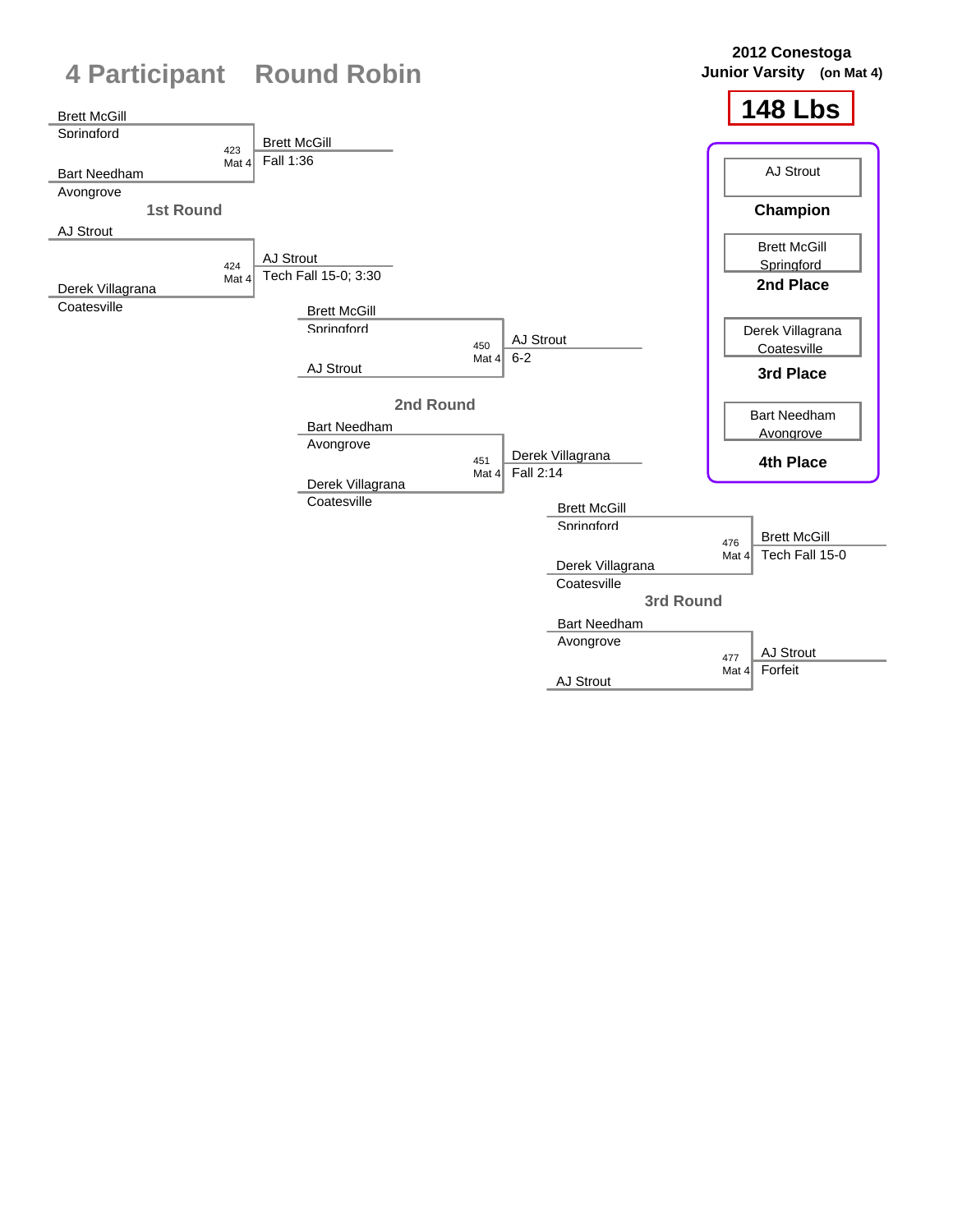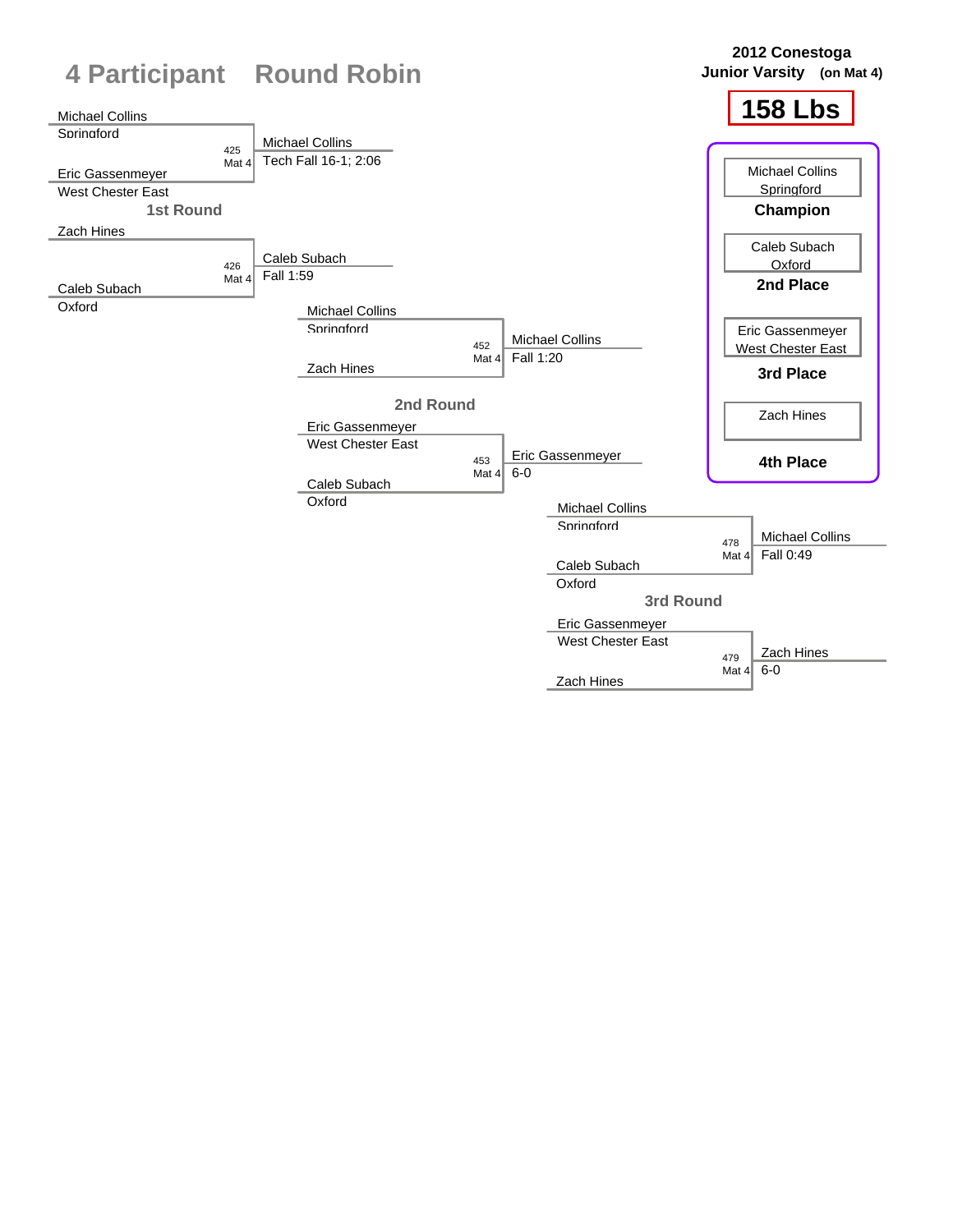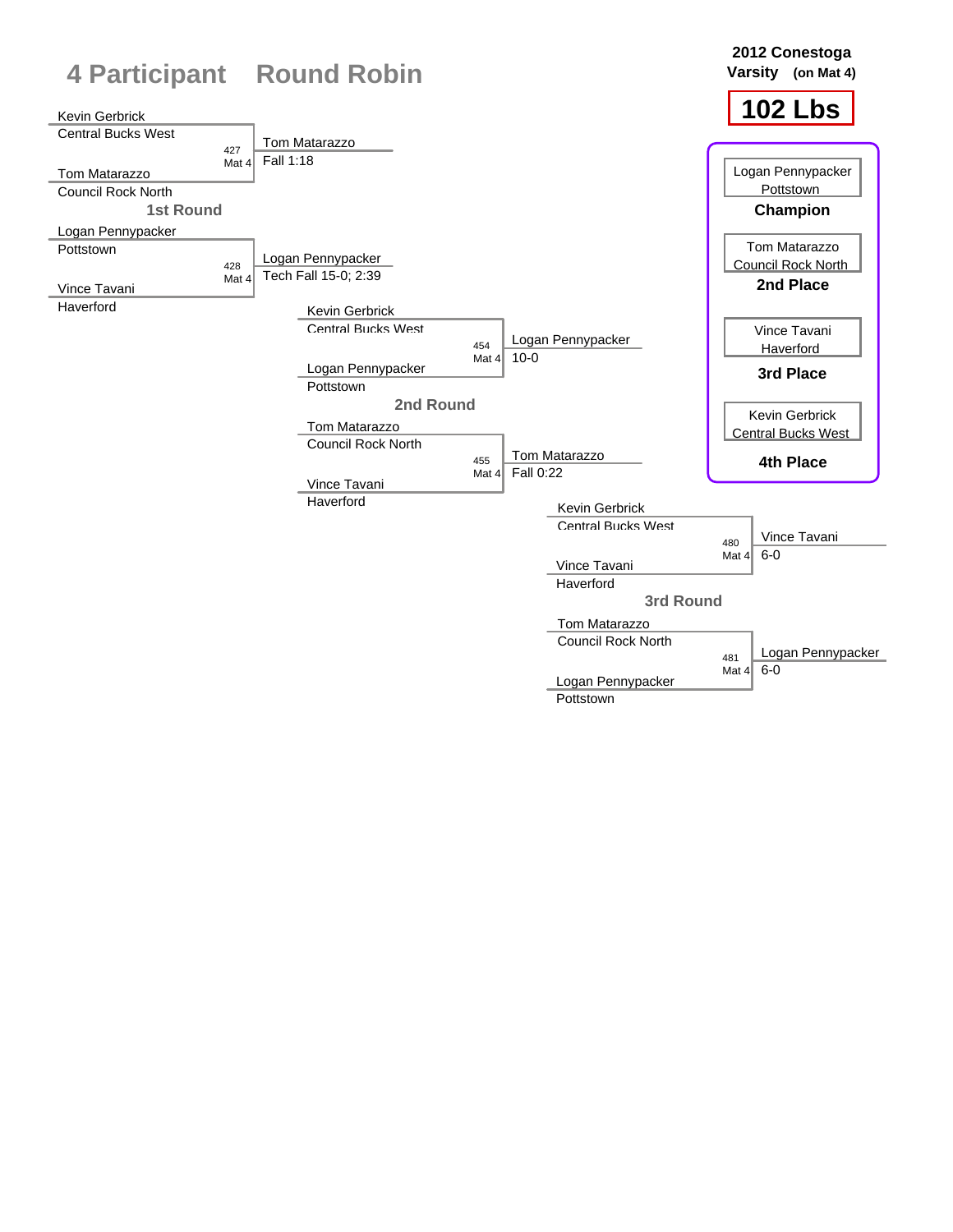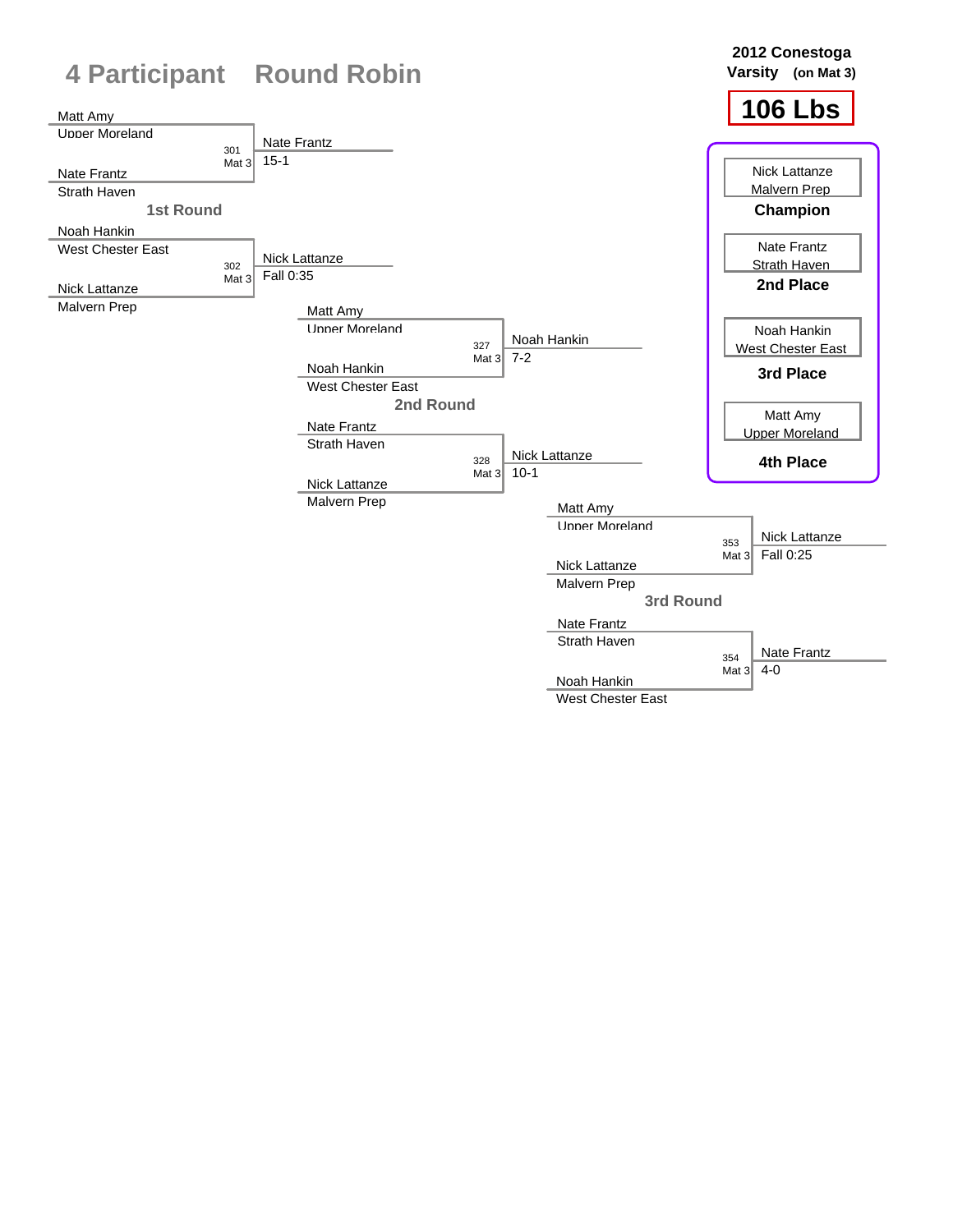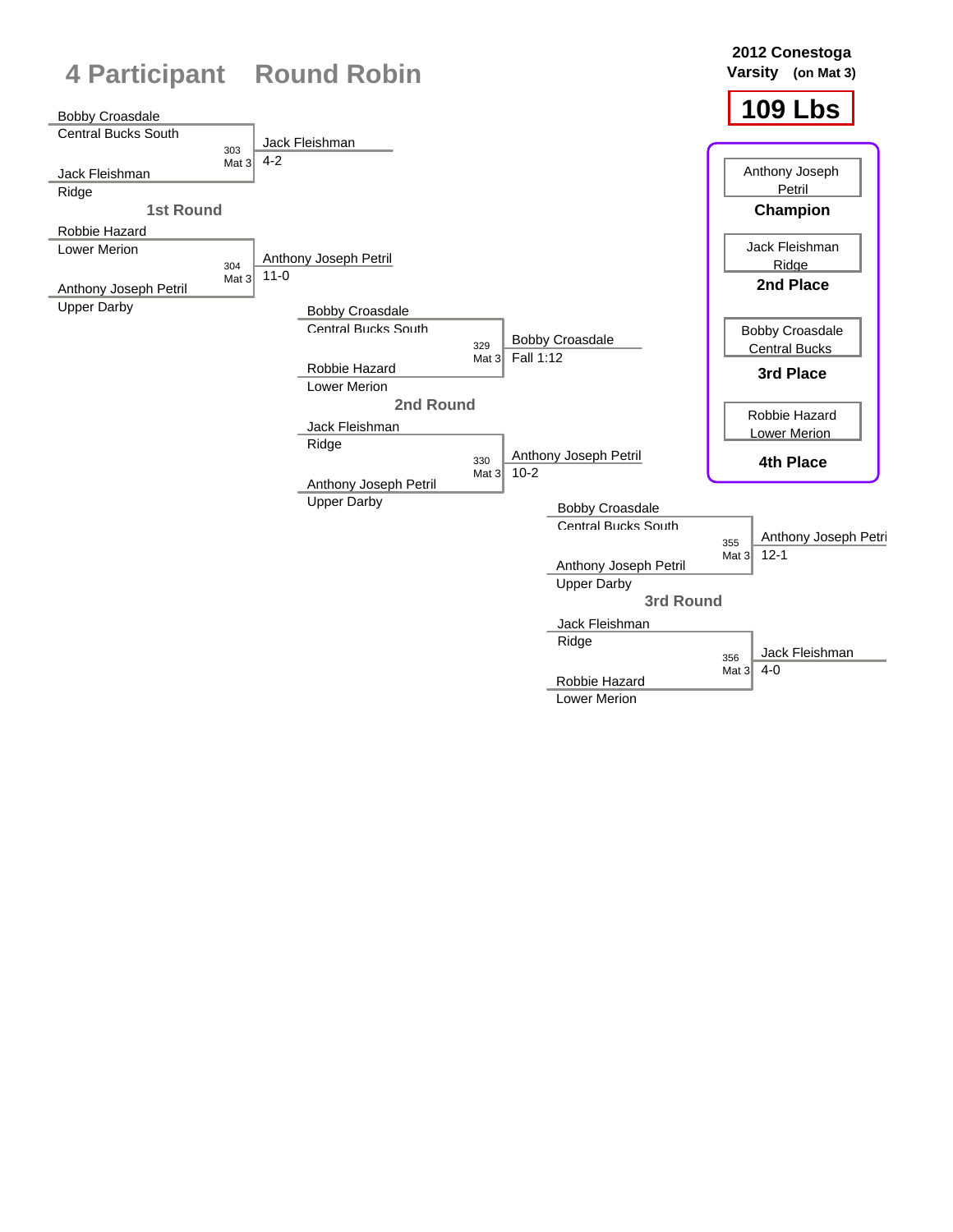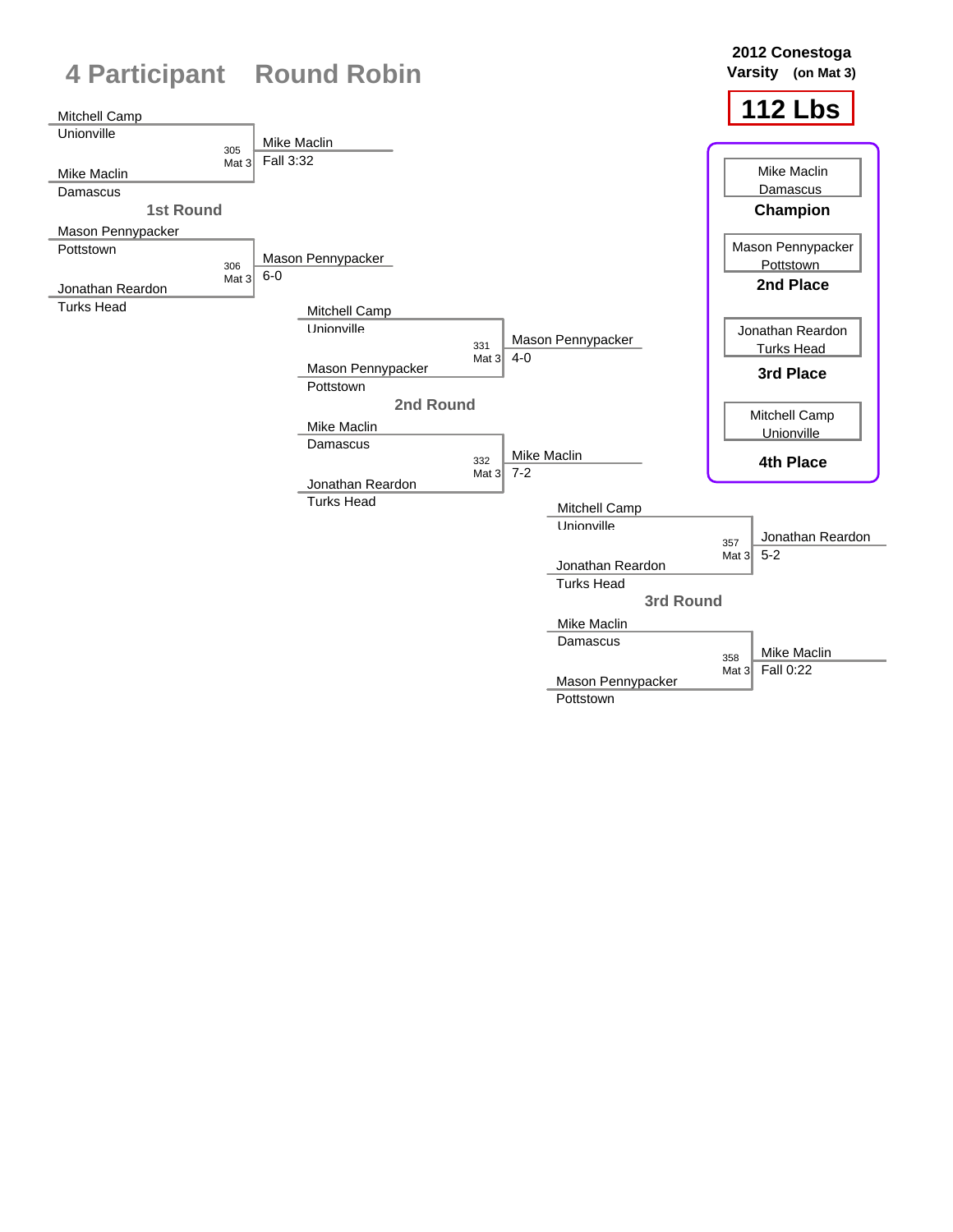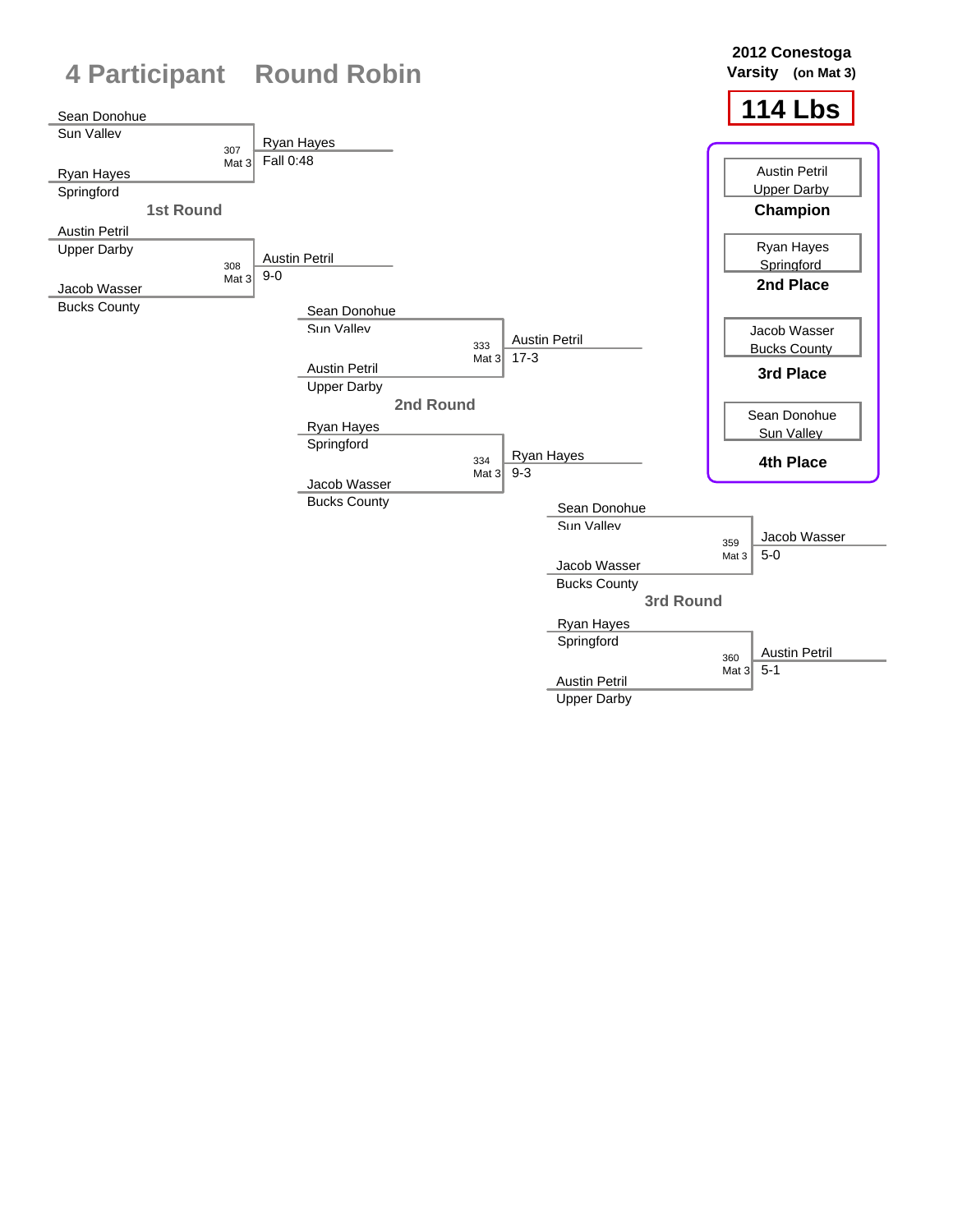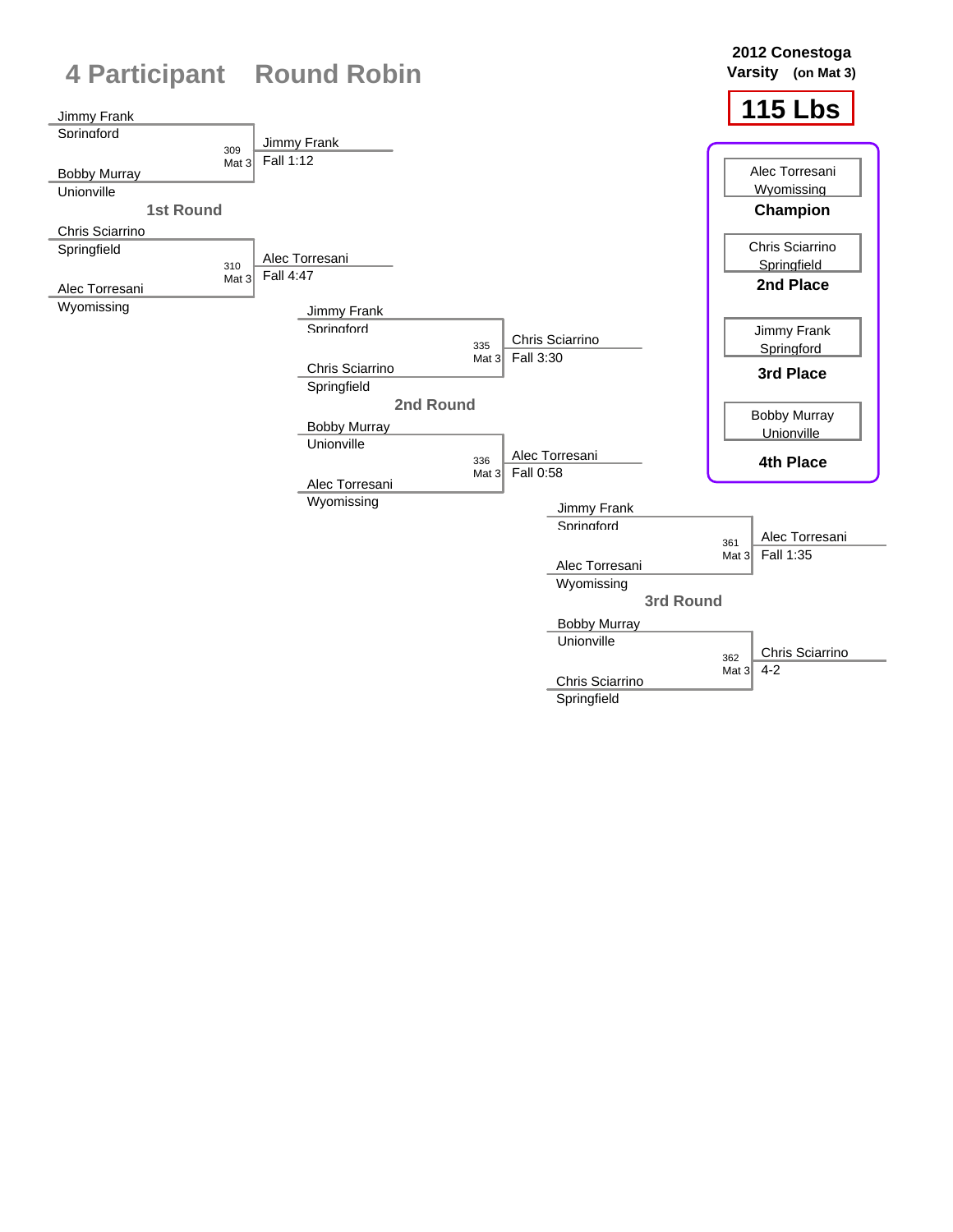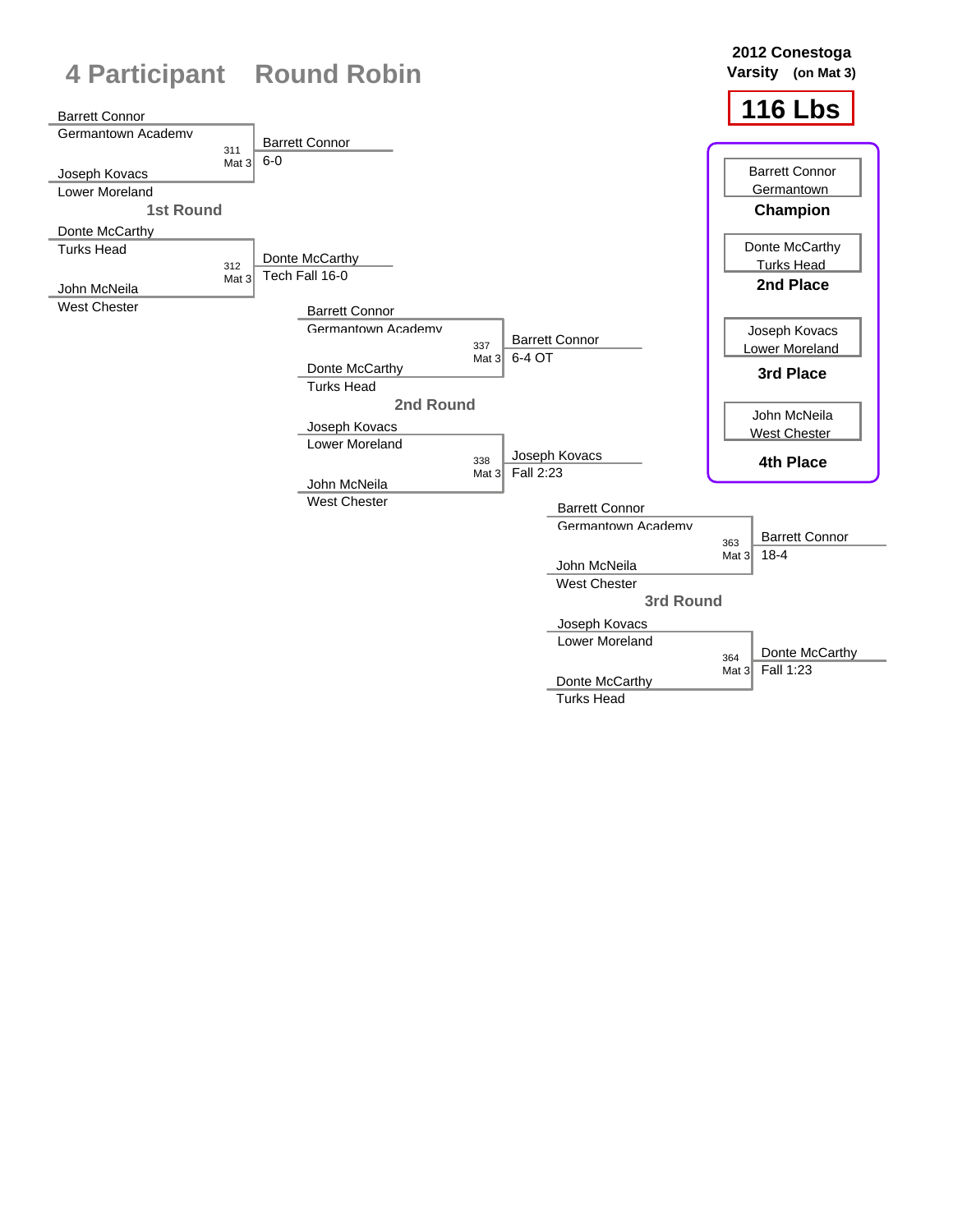

Hatboro Horsham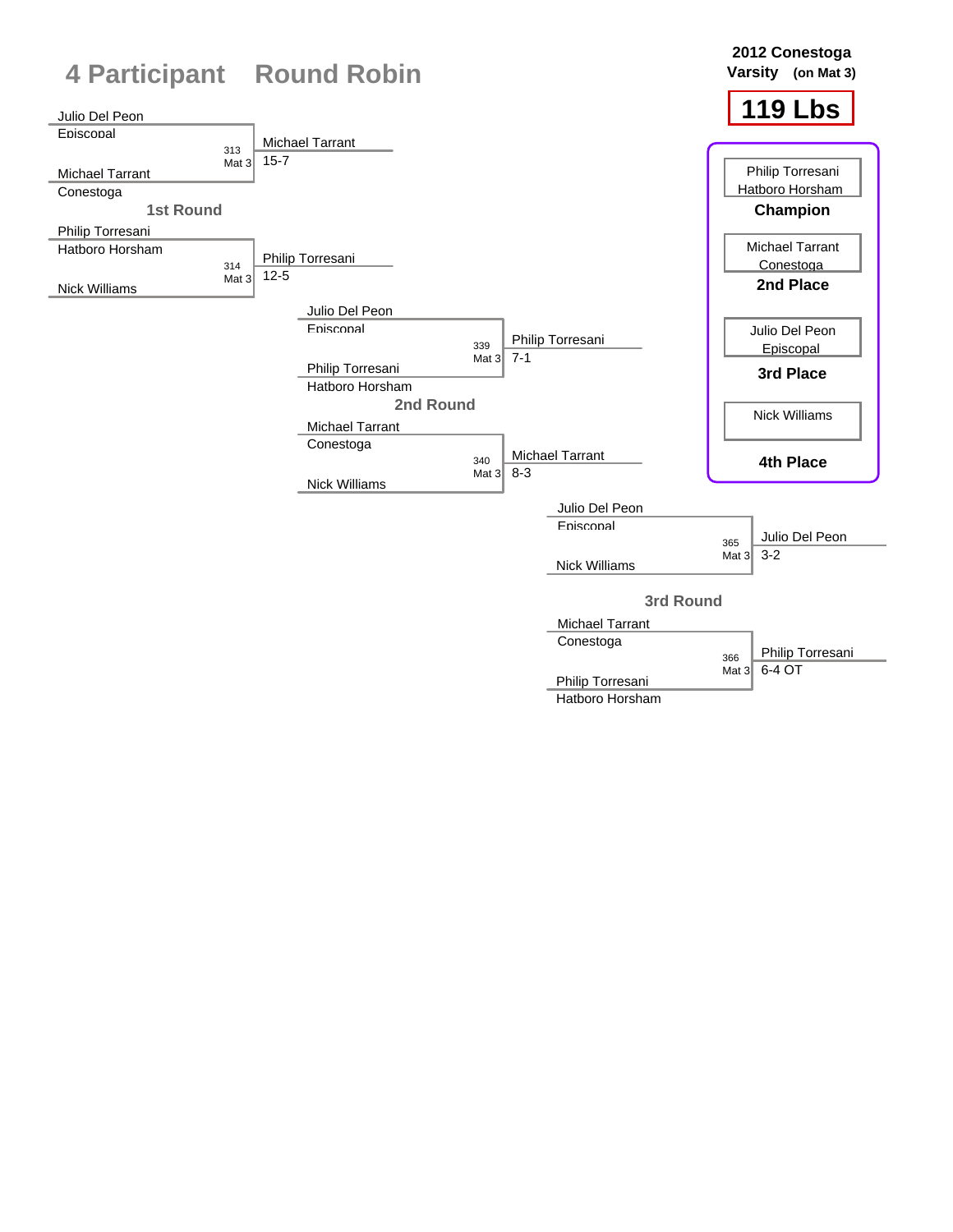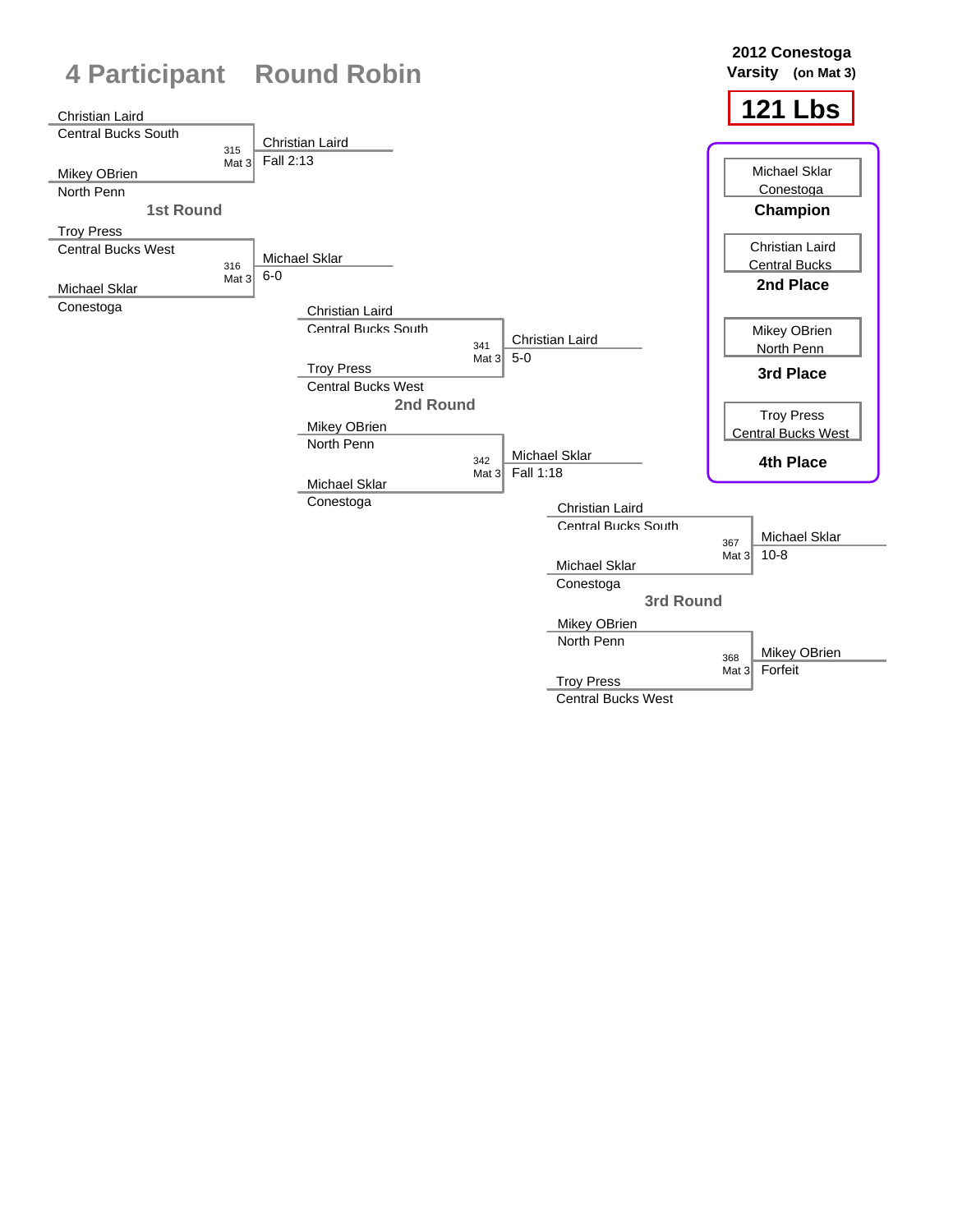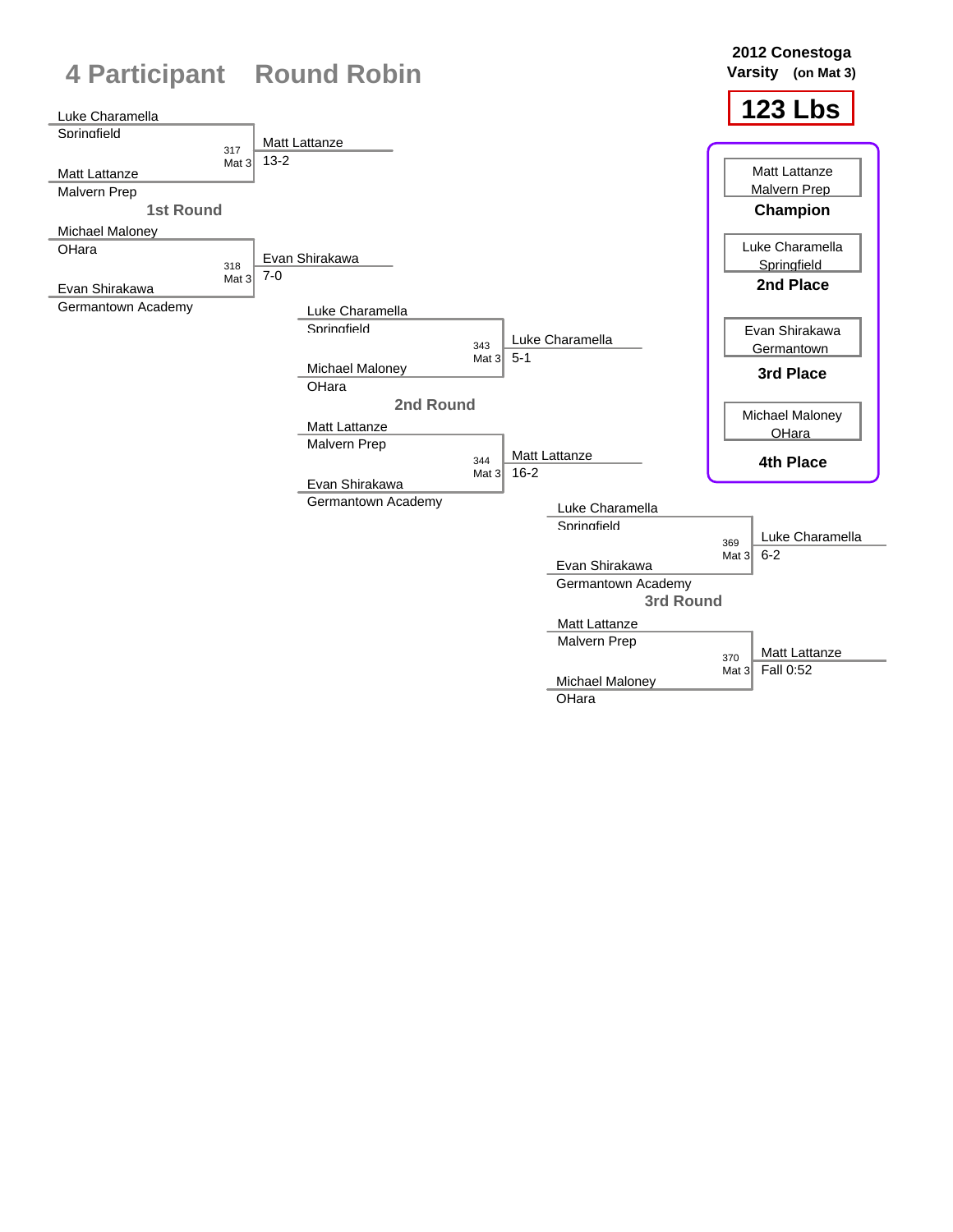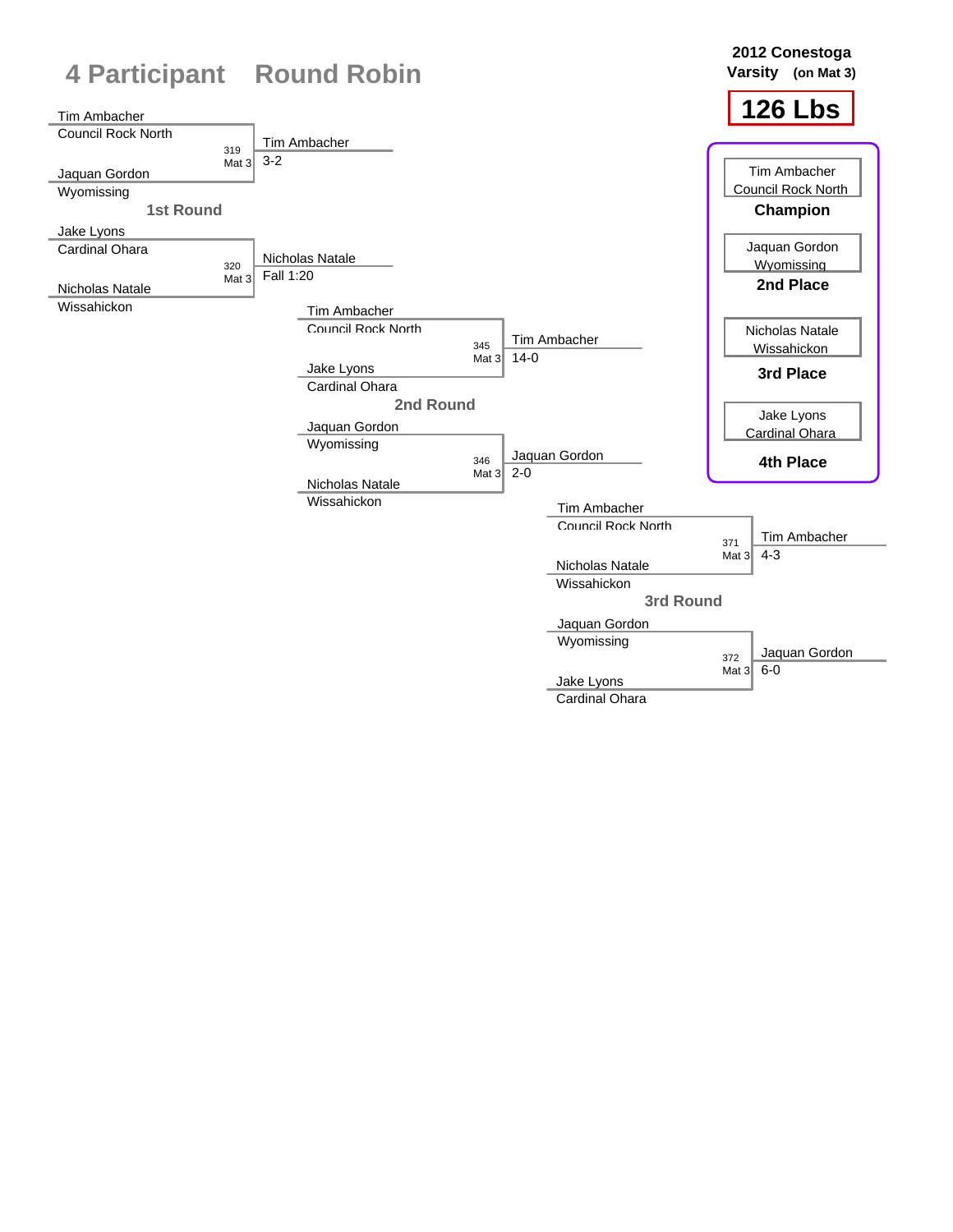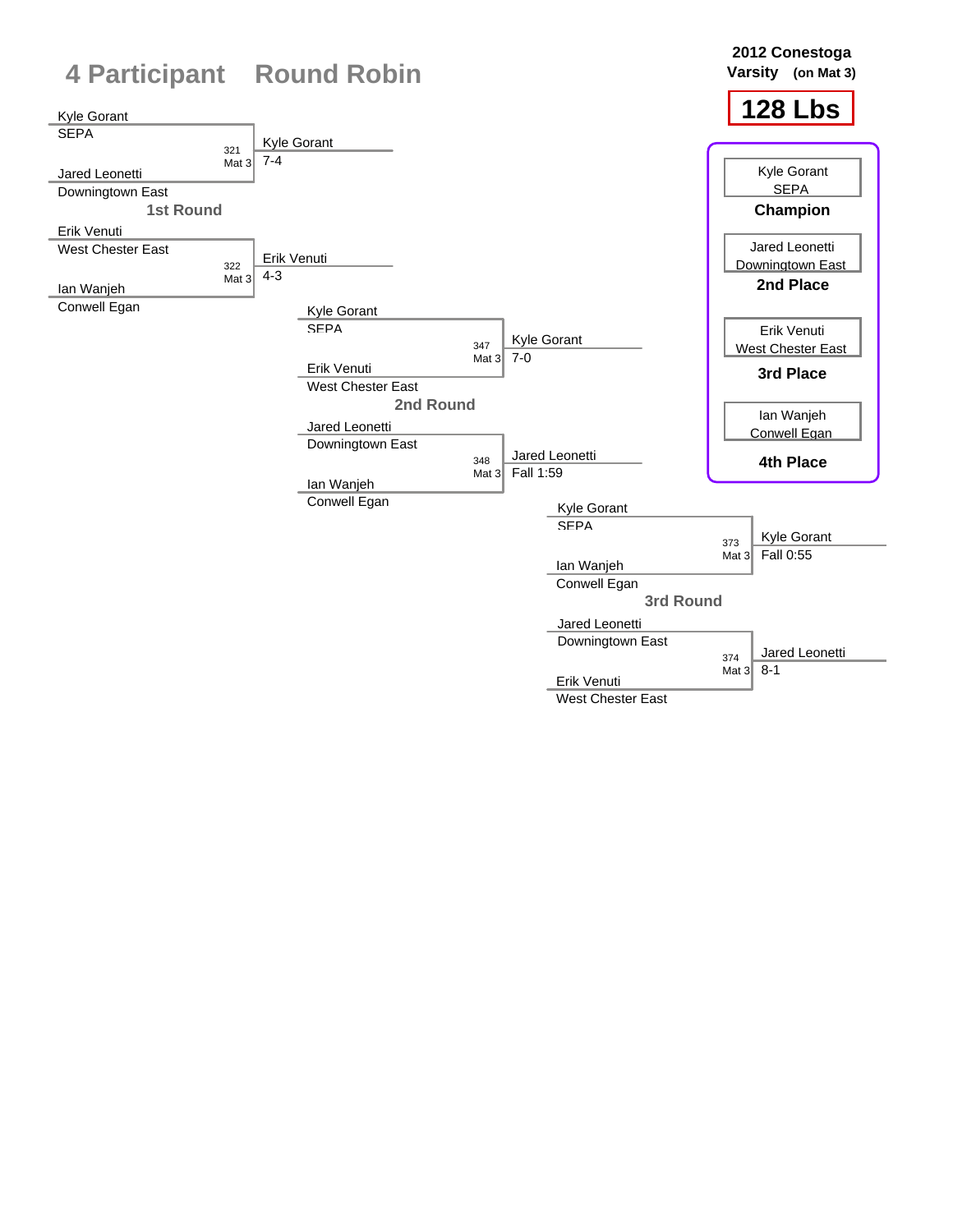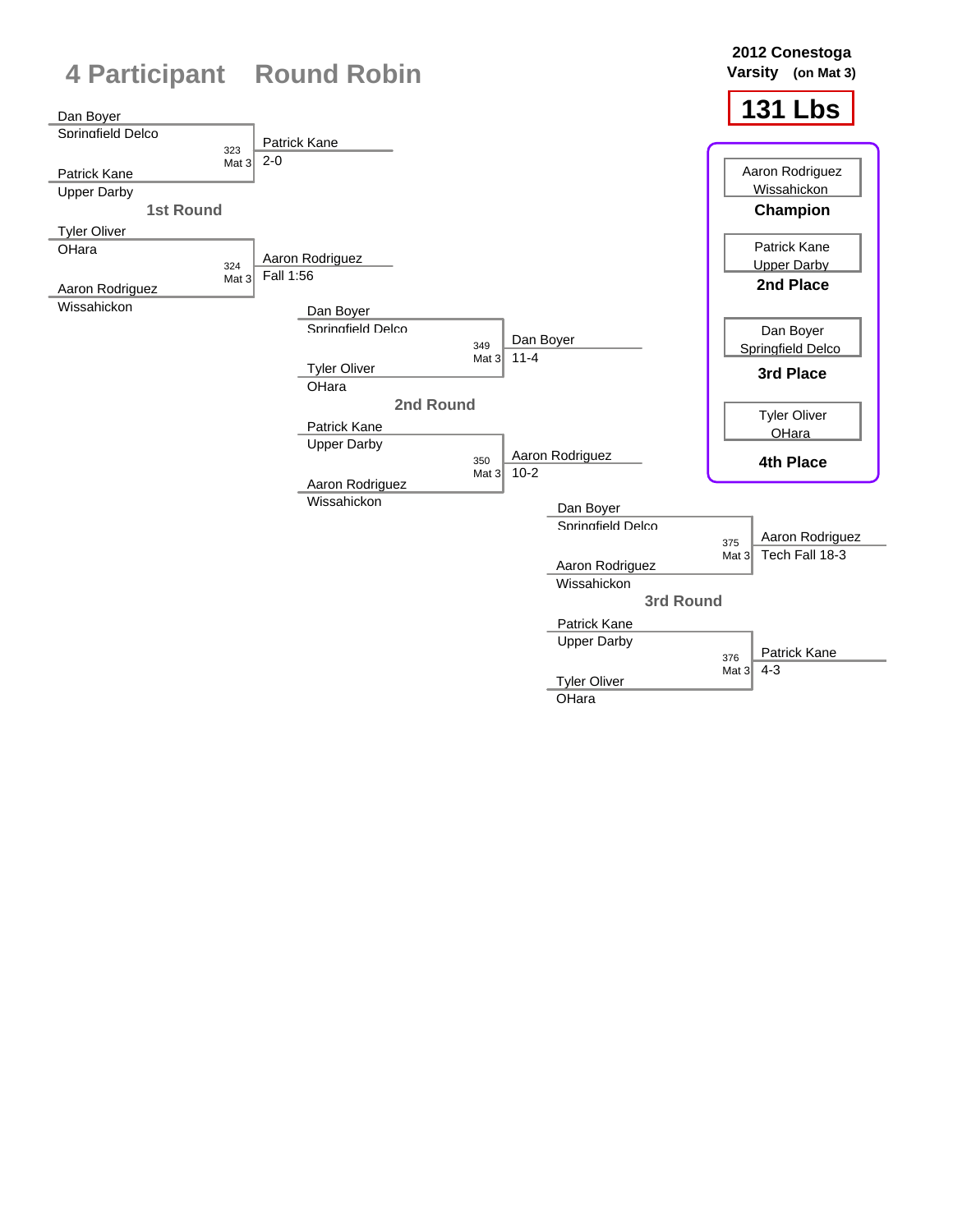

West Chester Henderson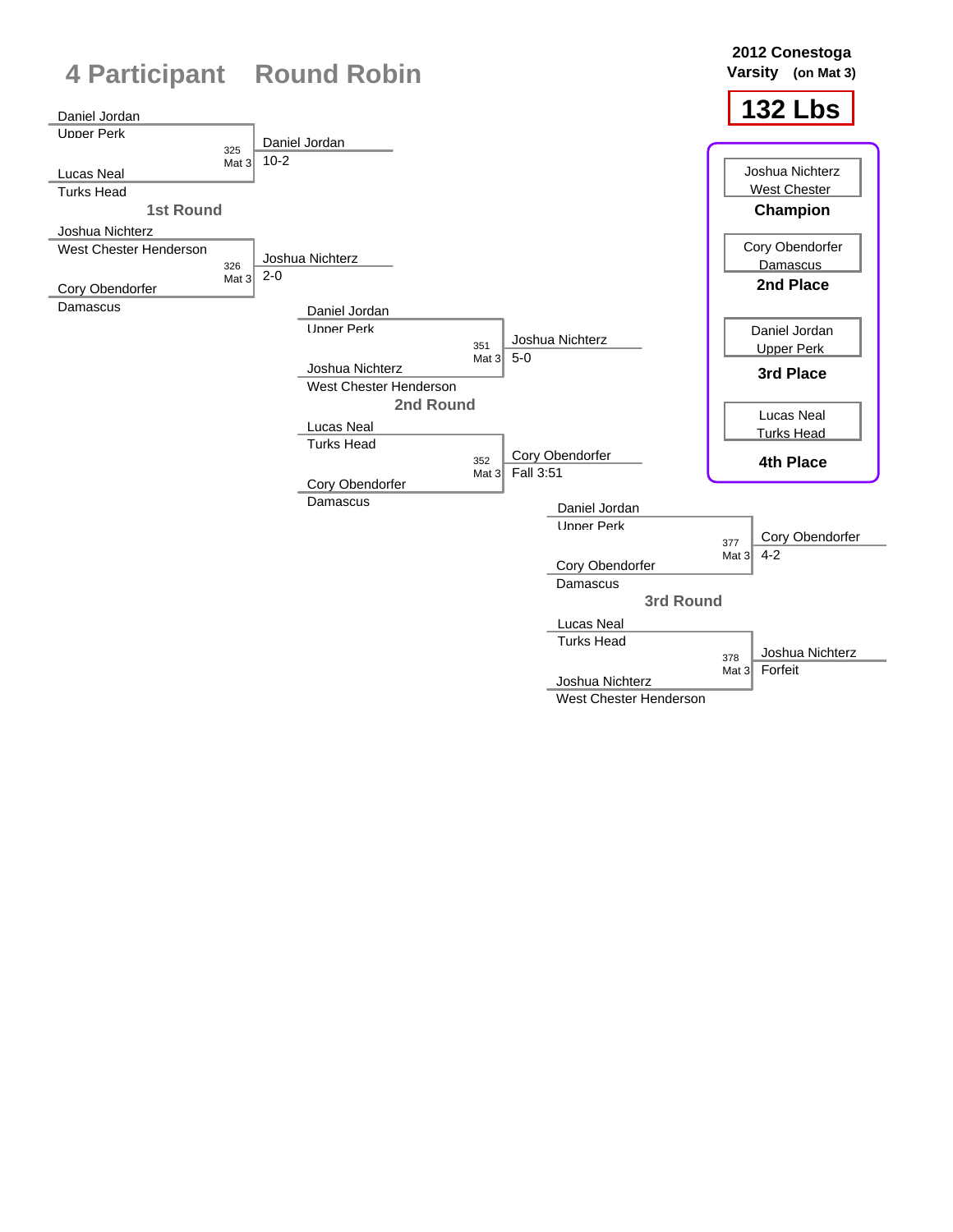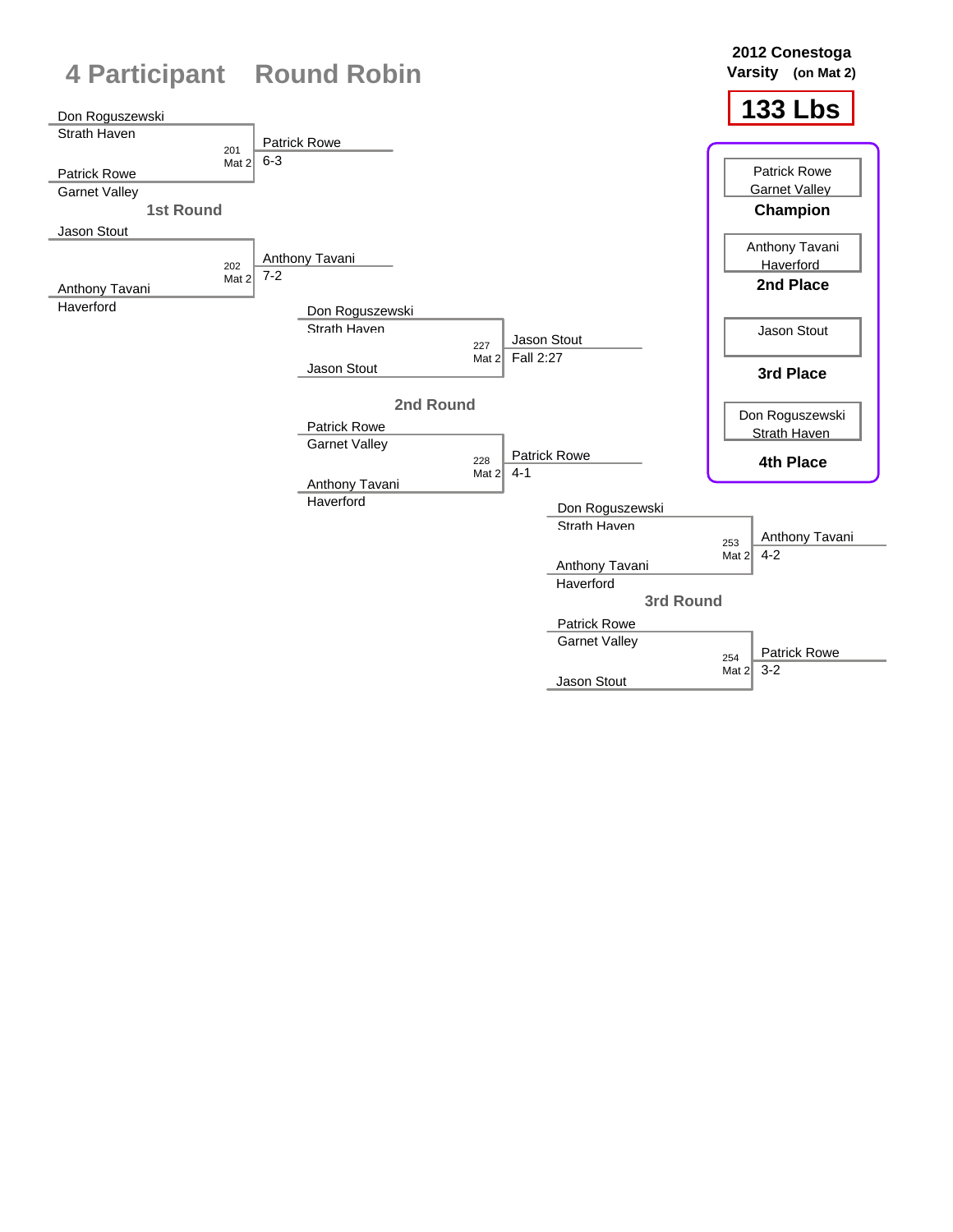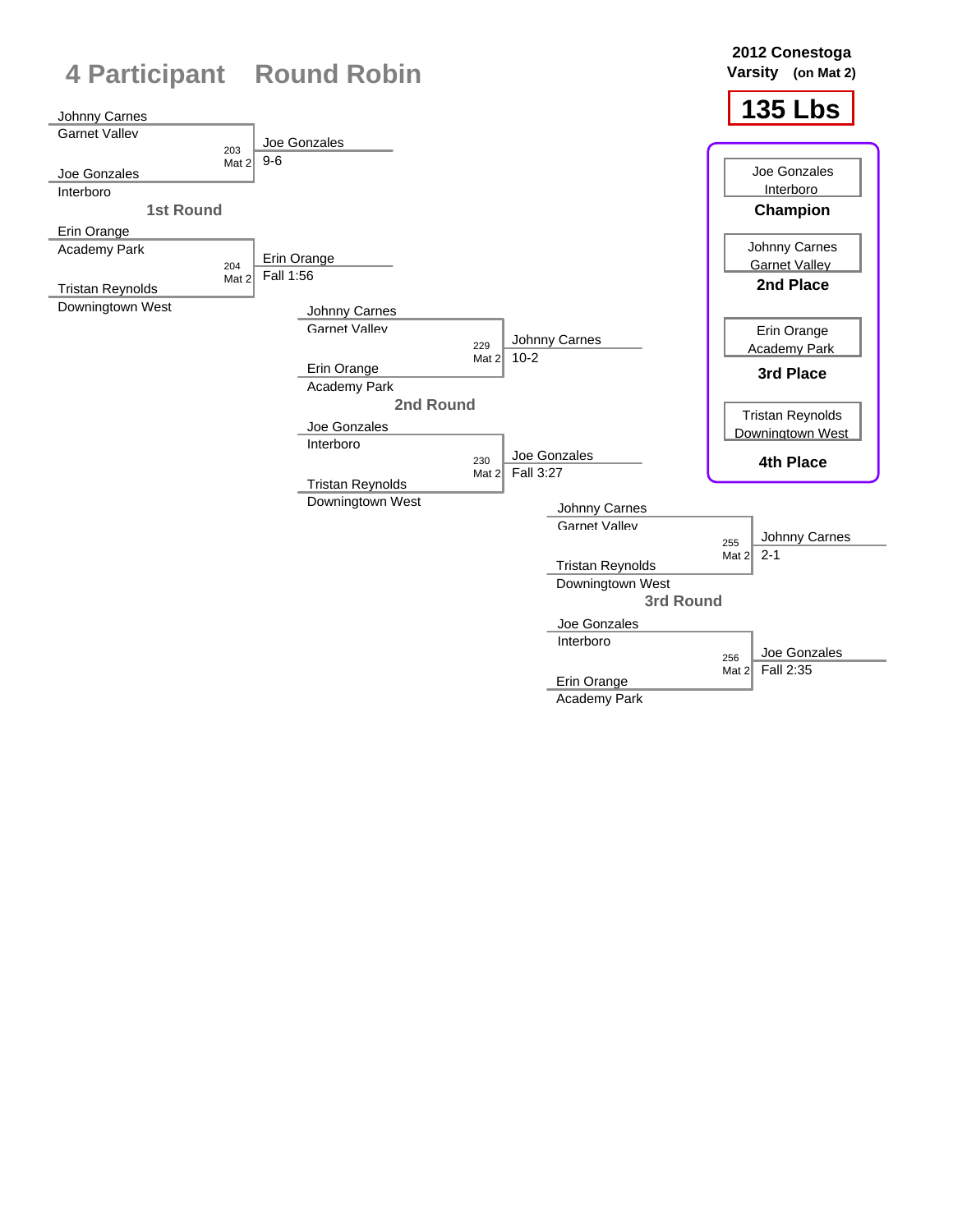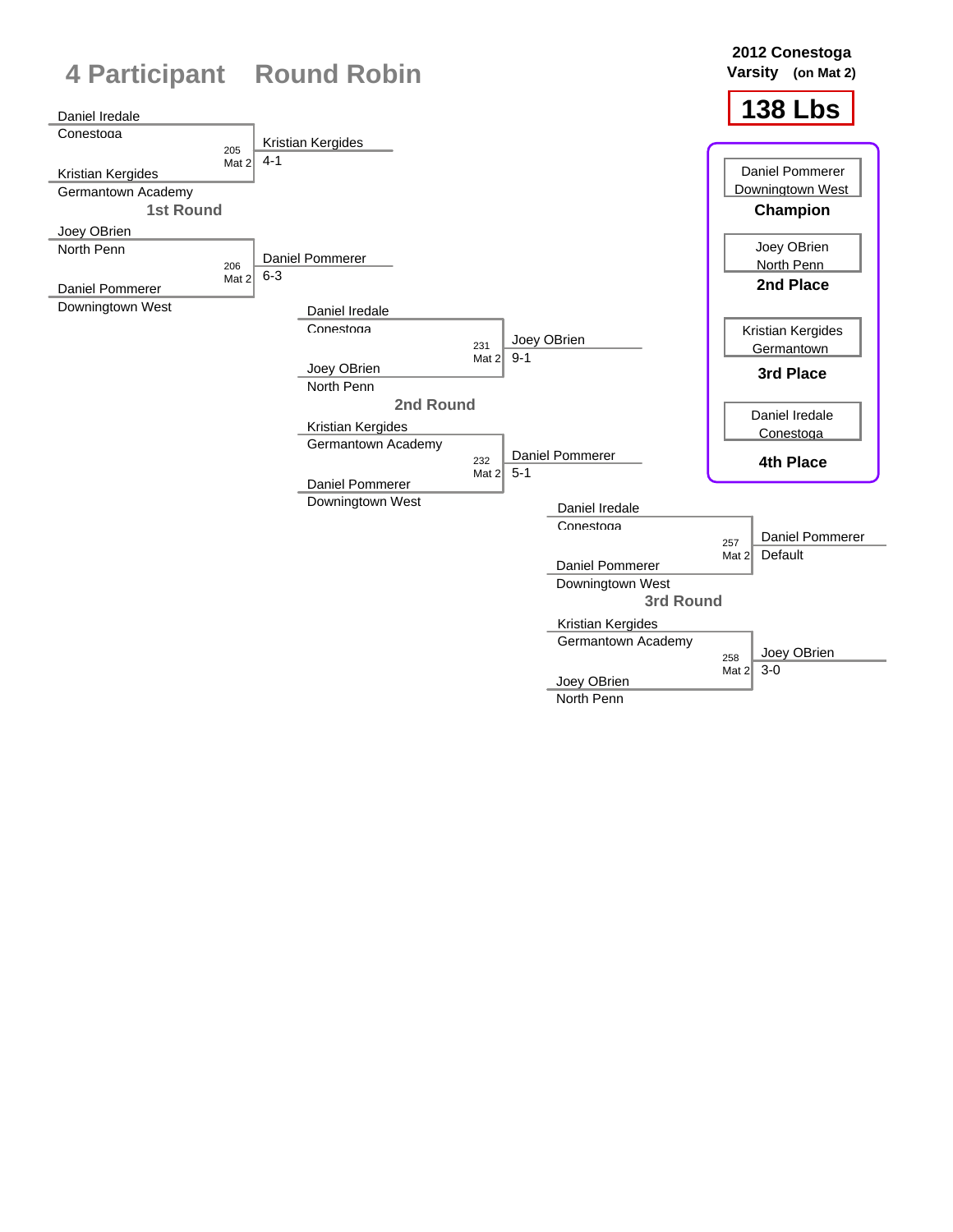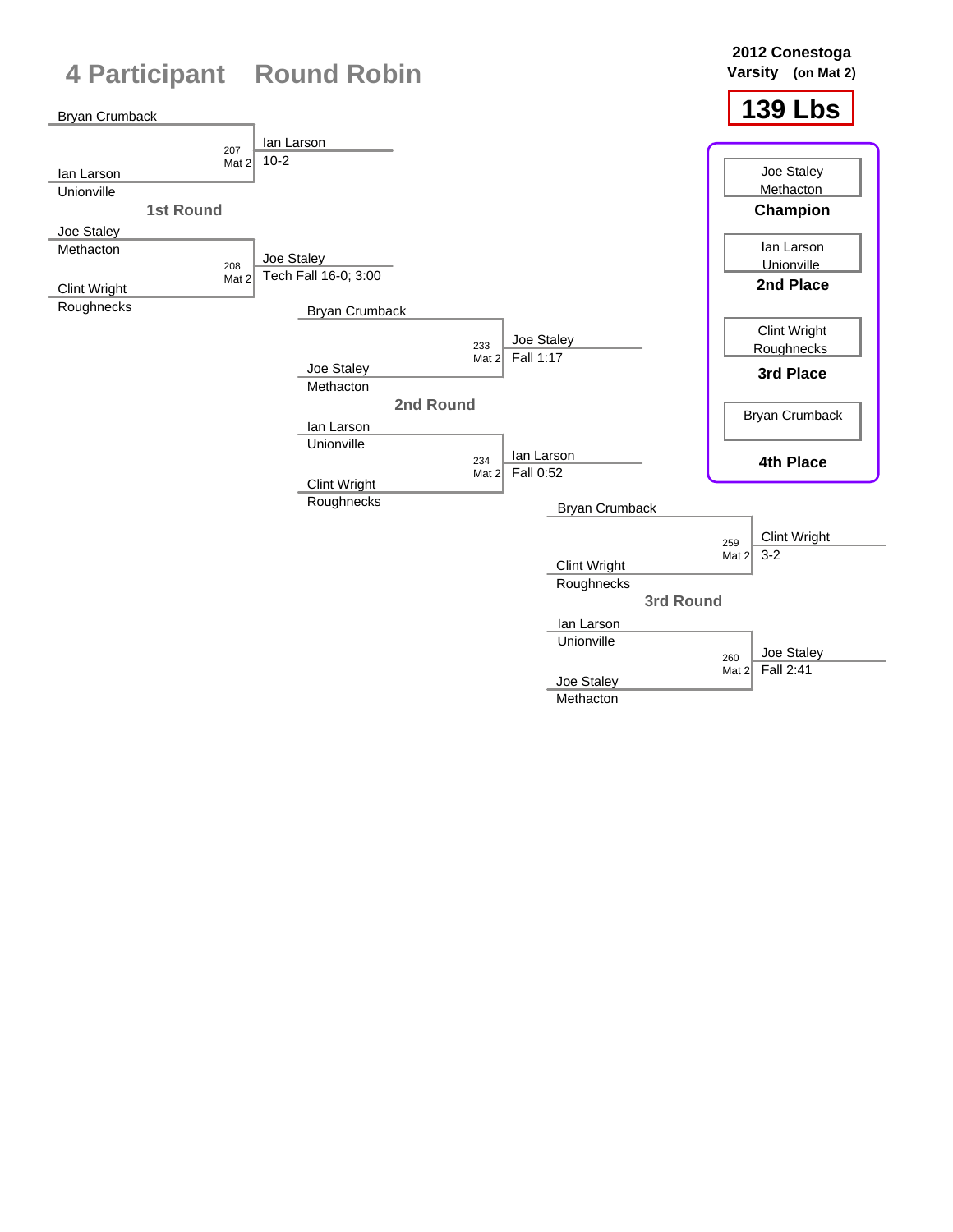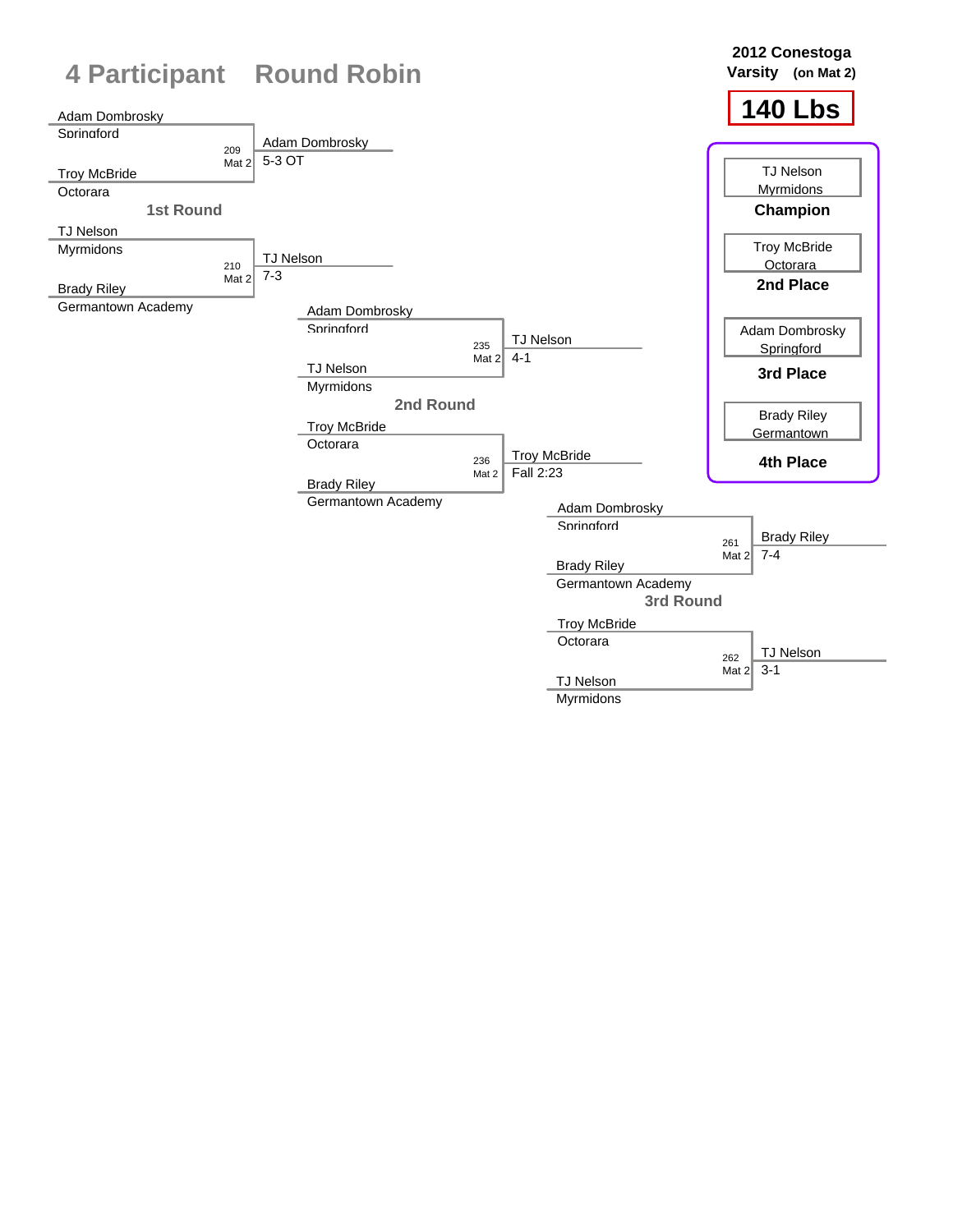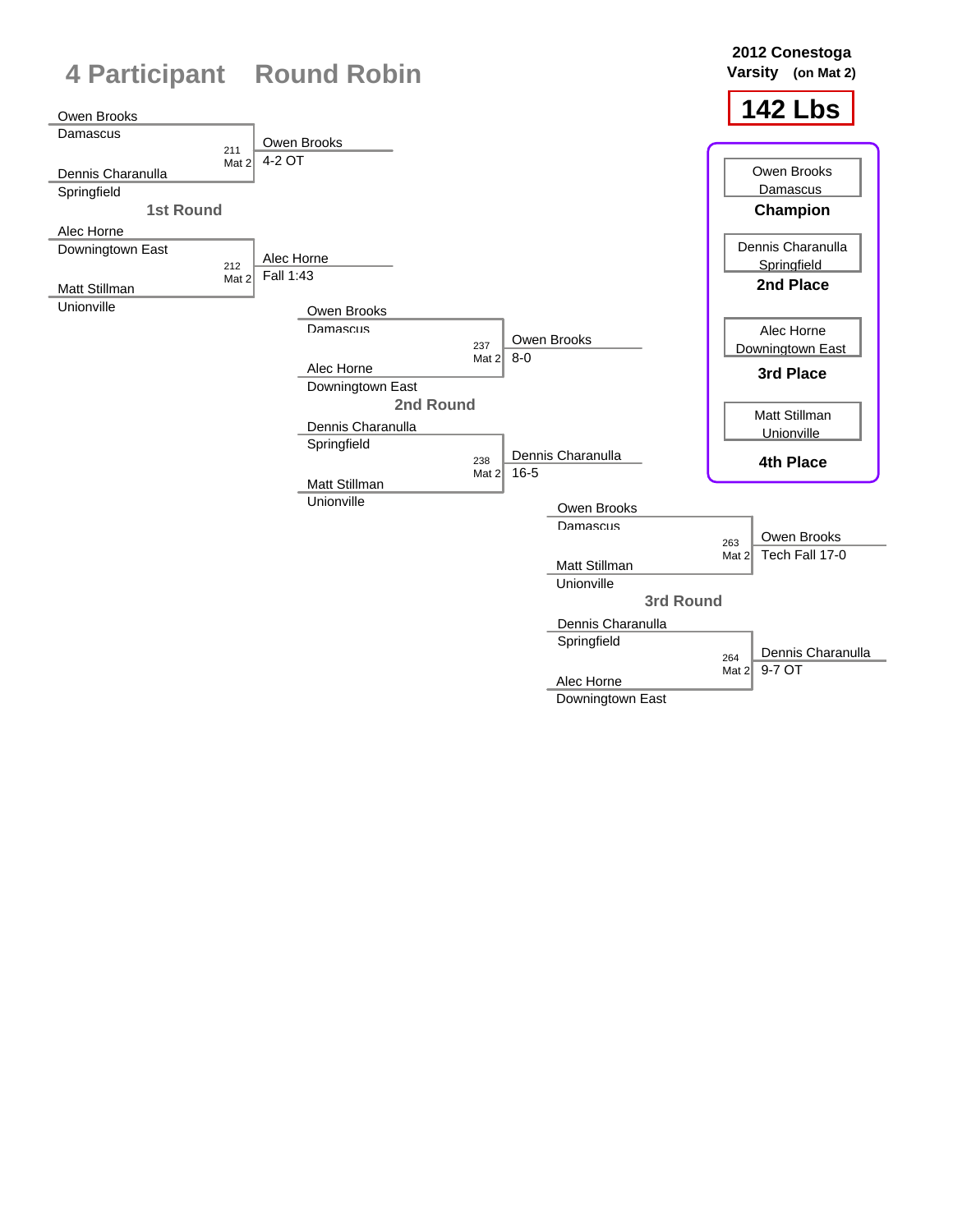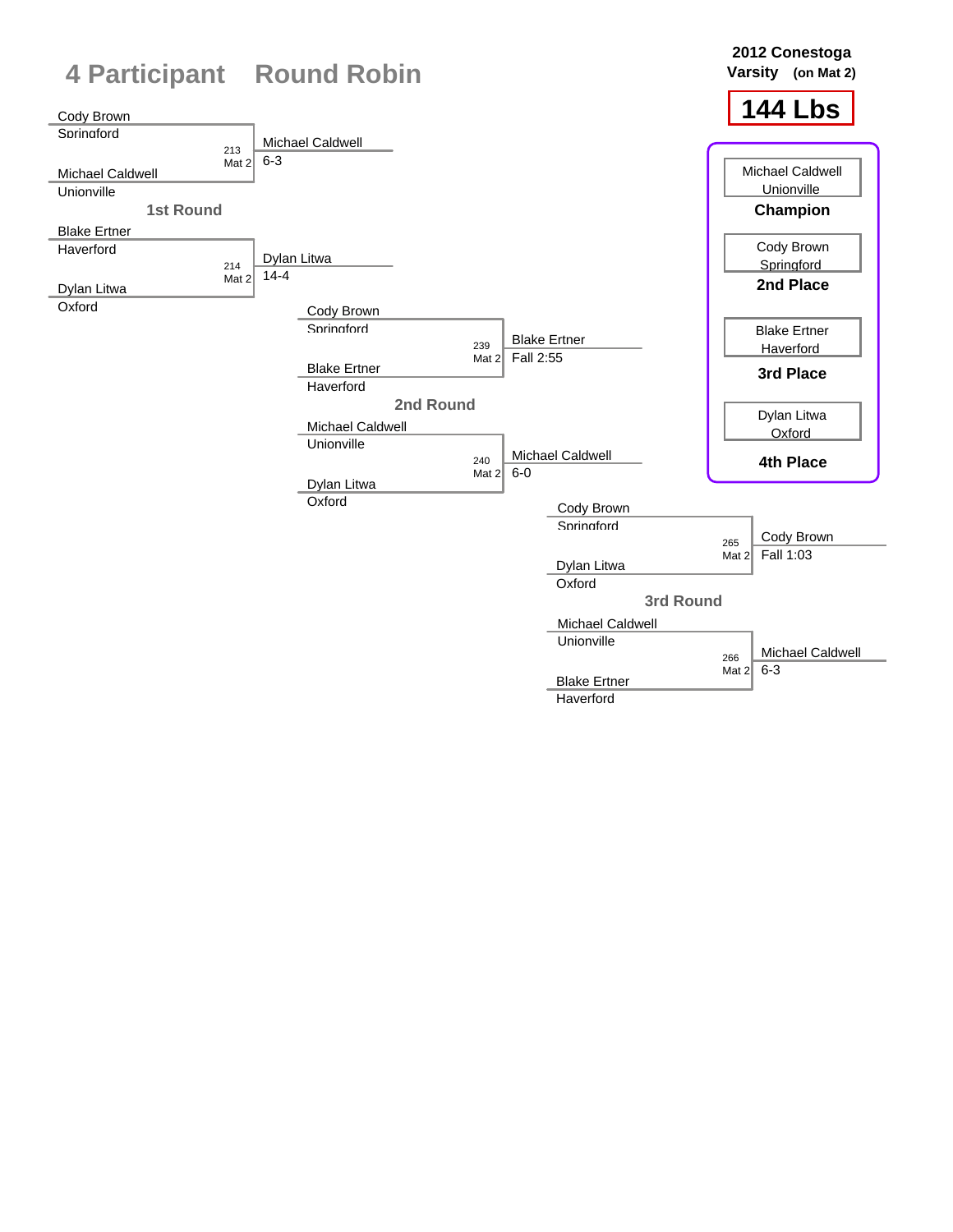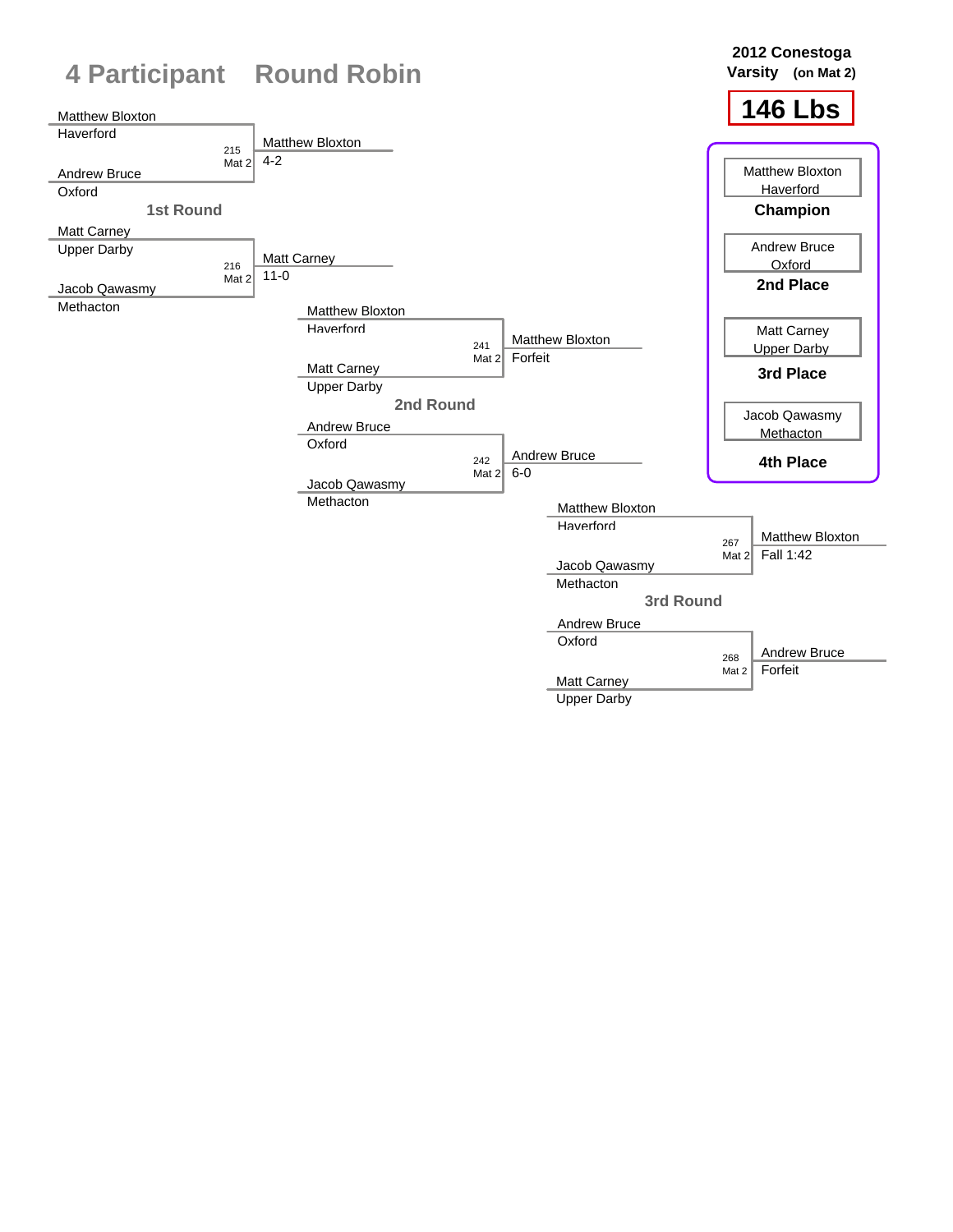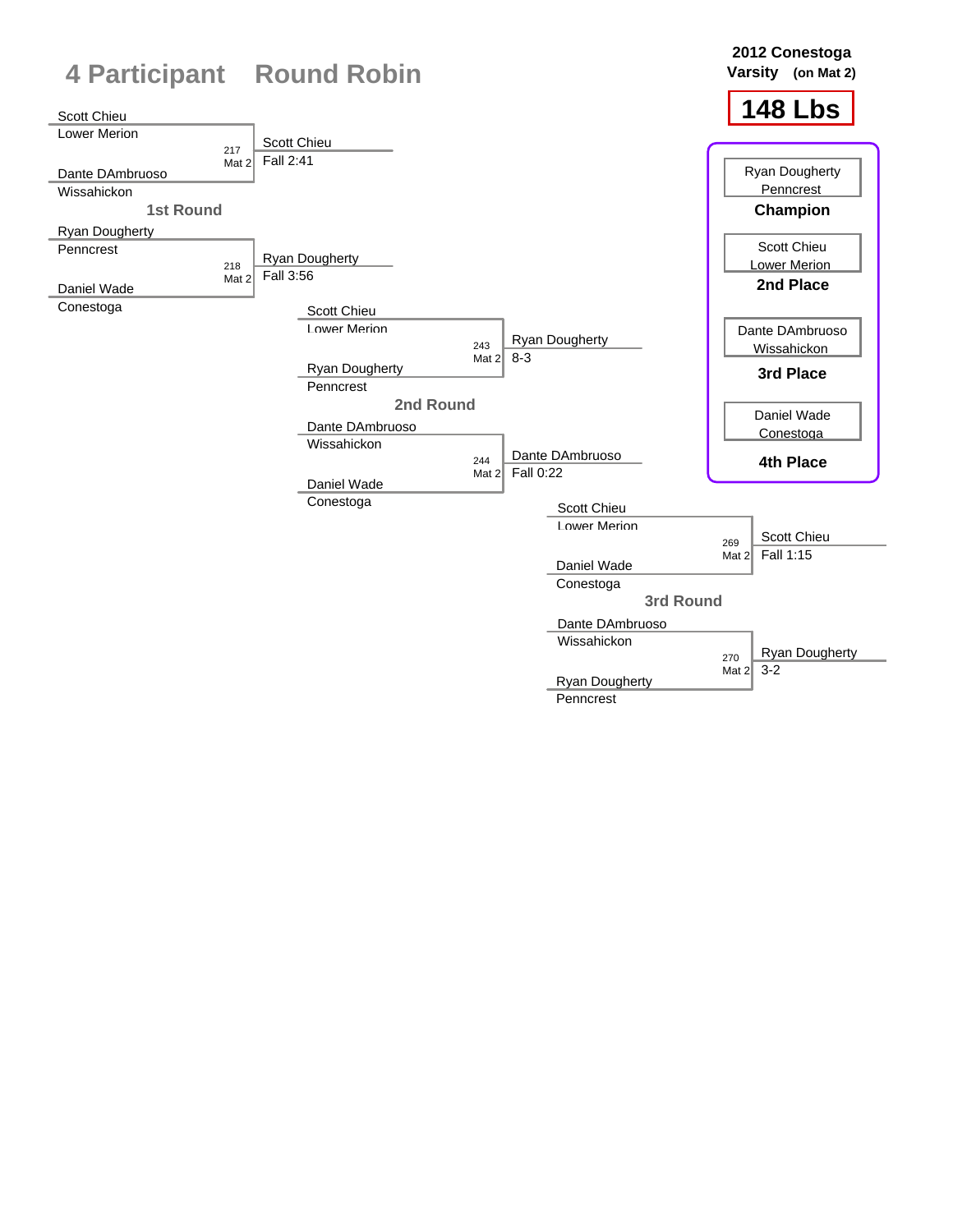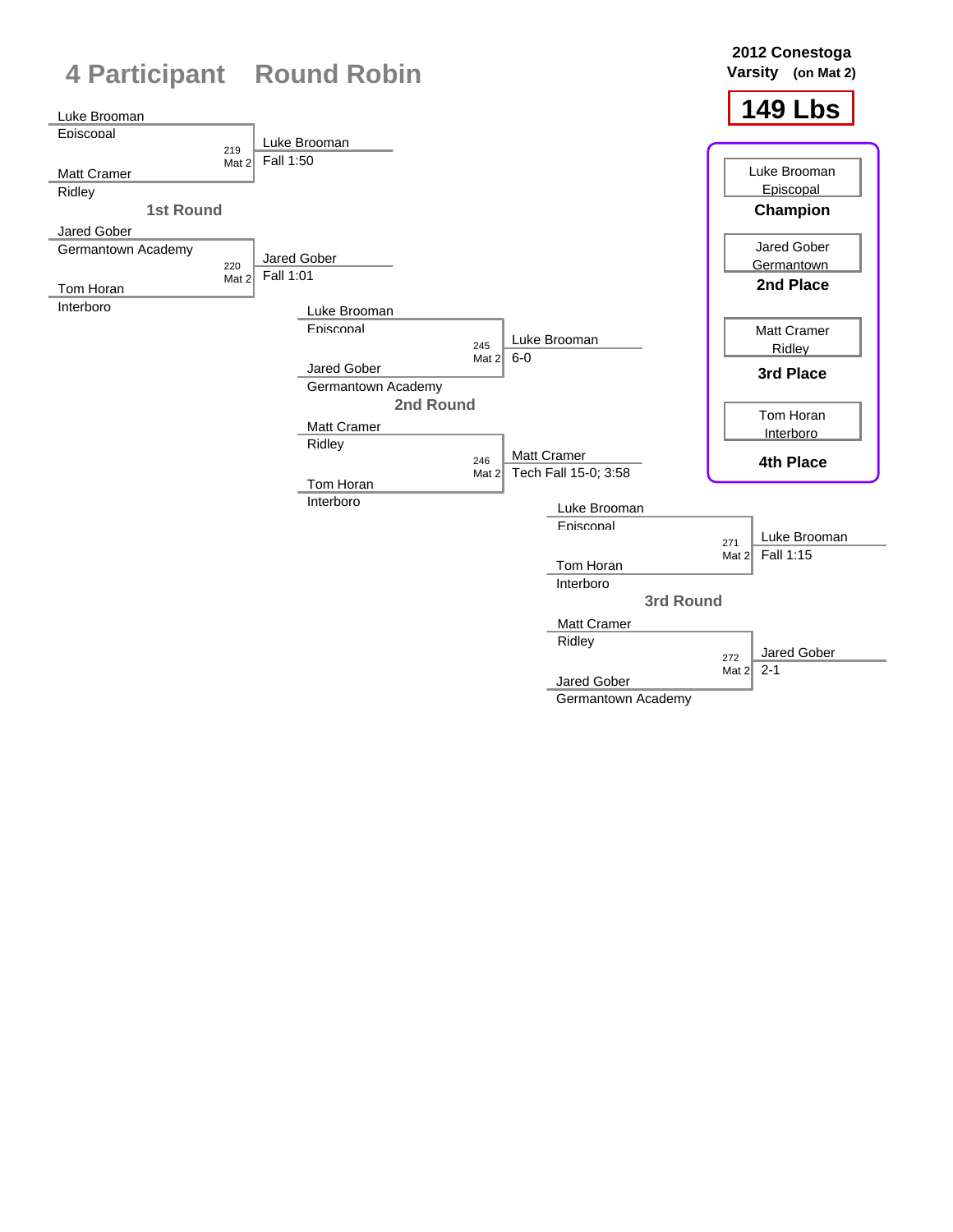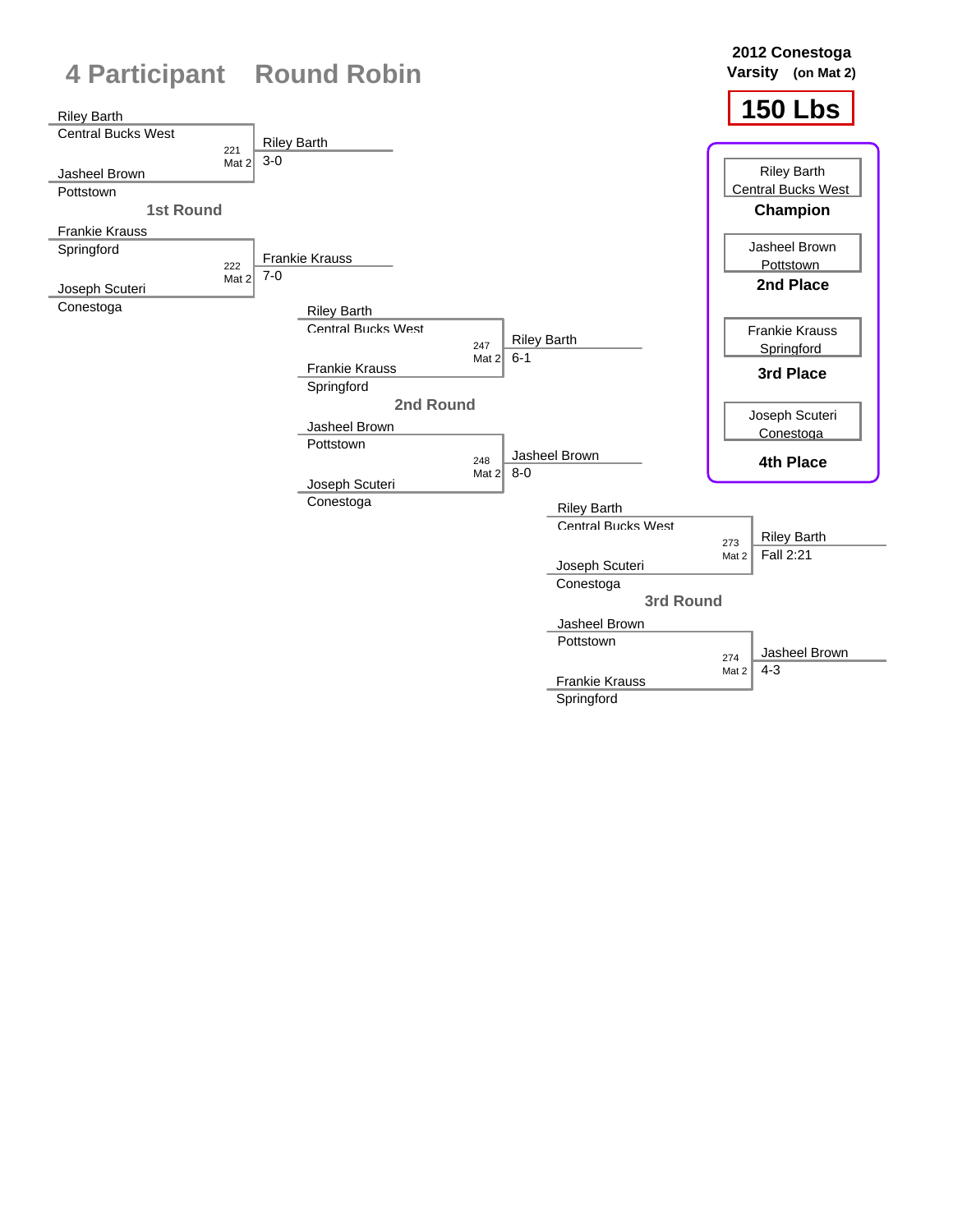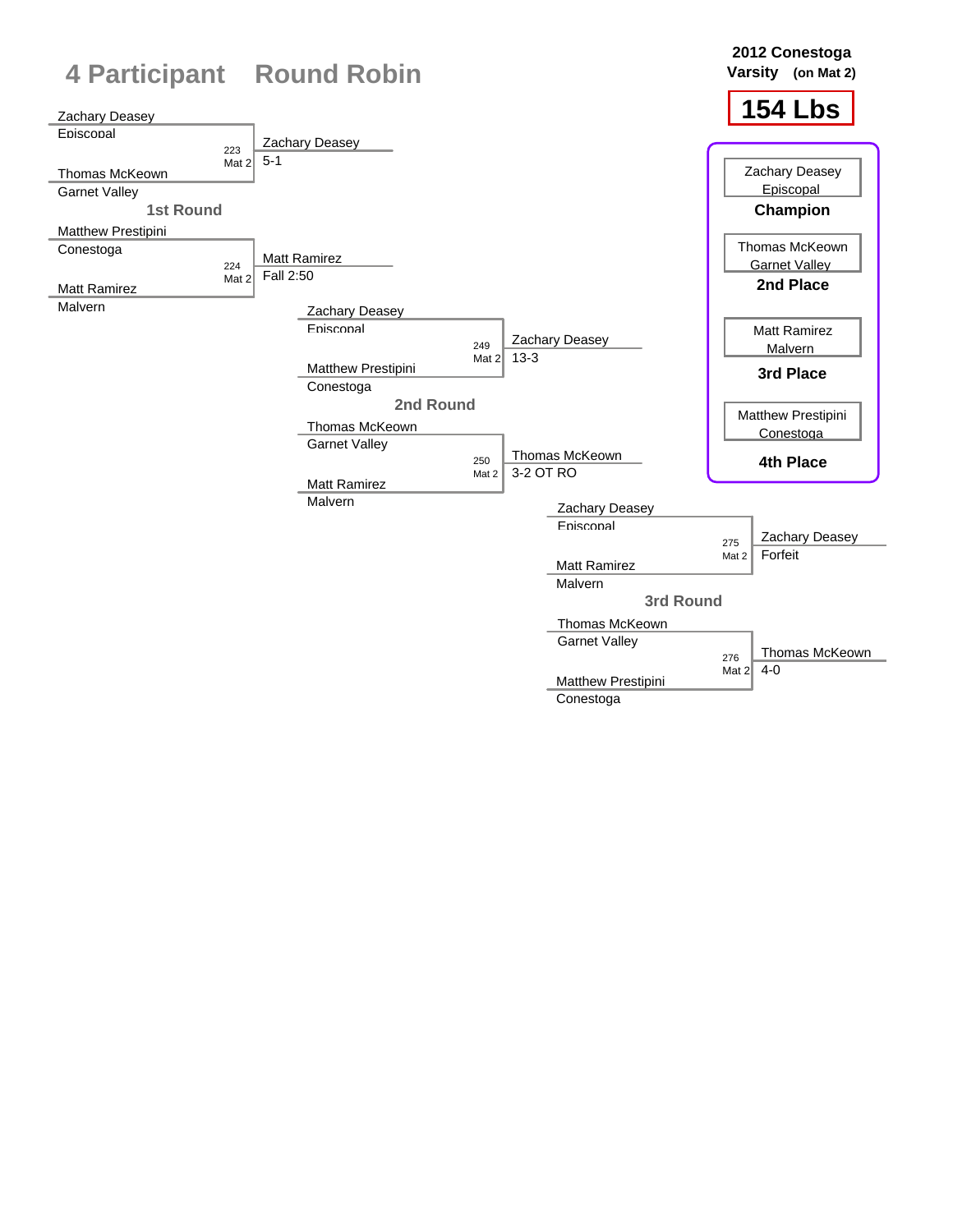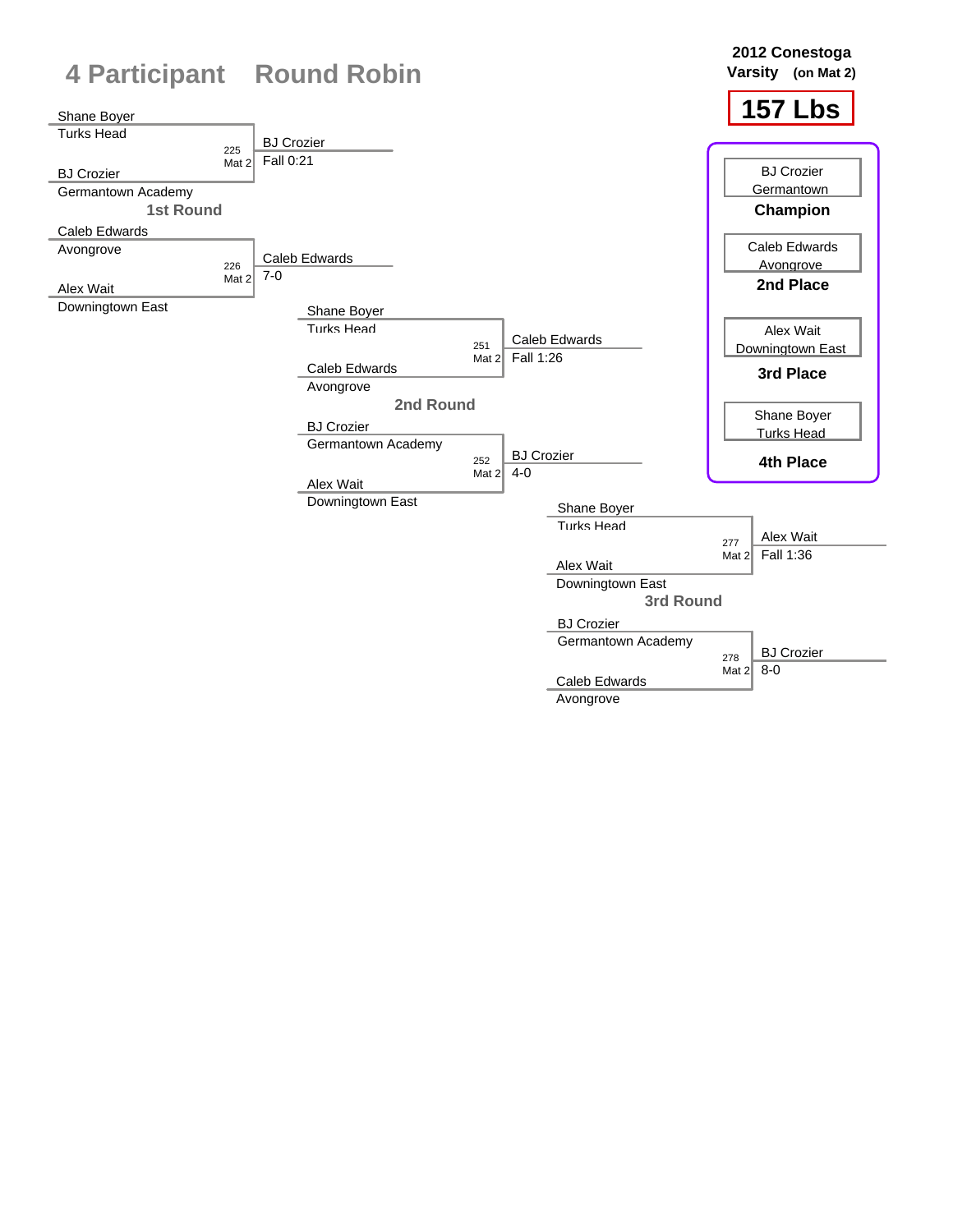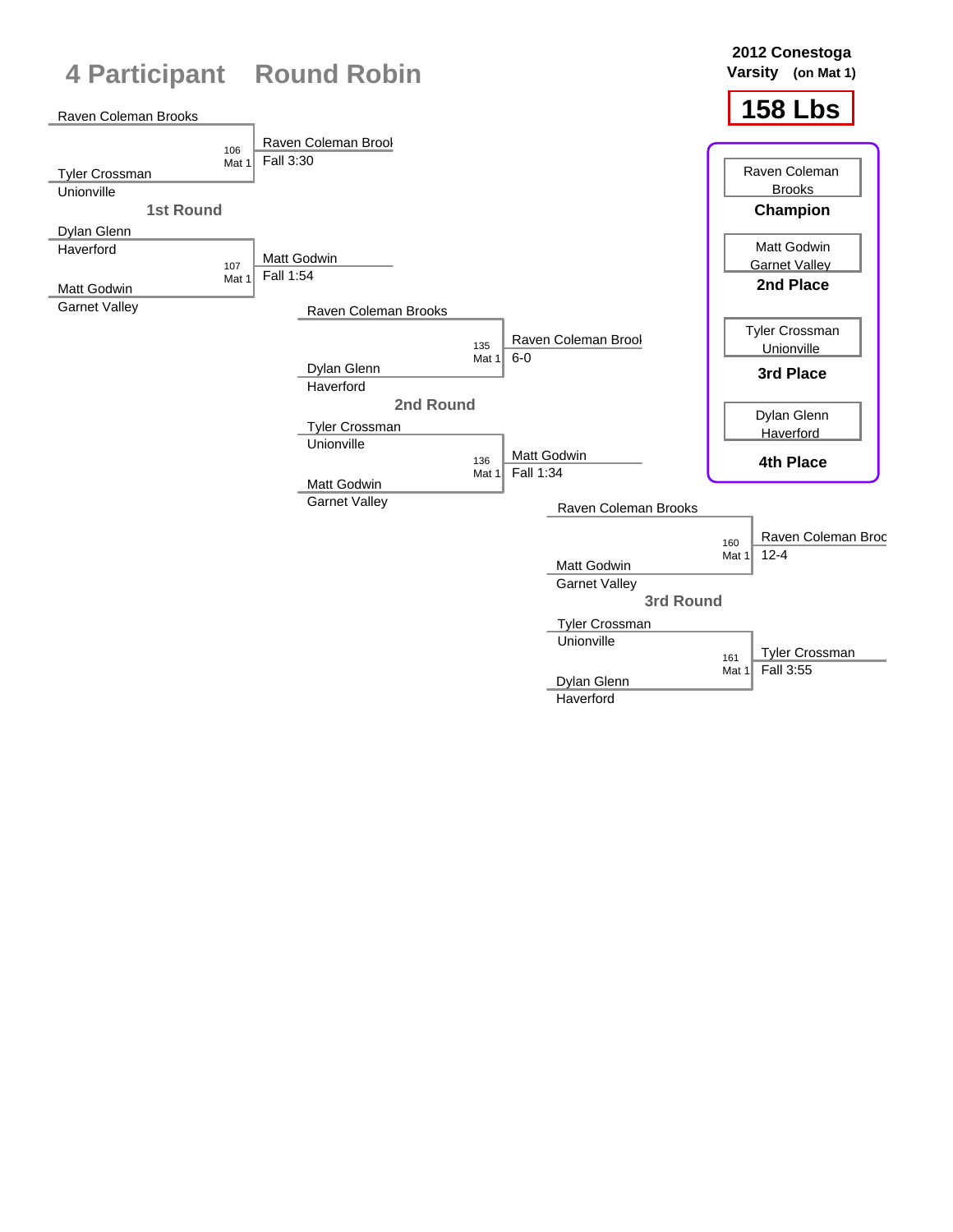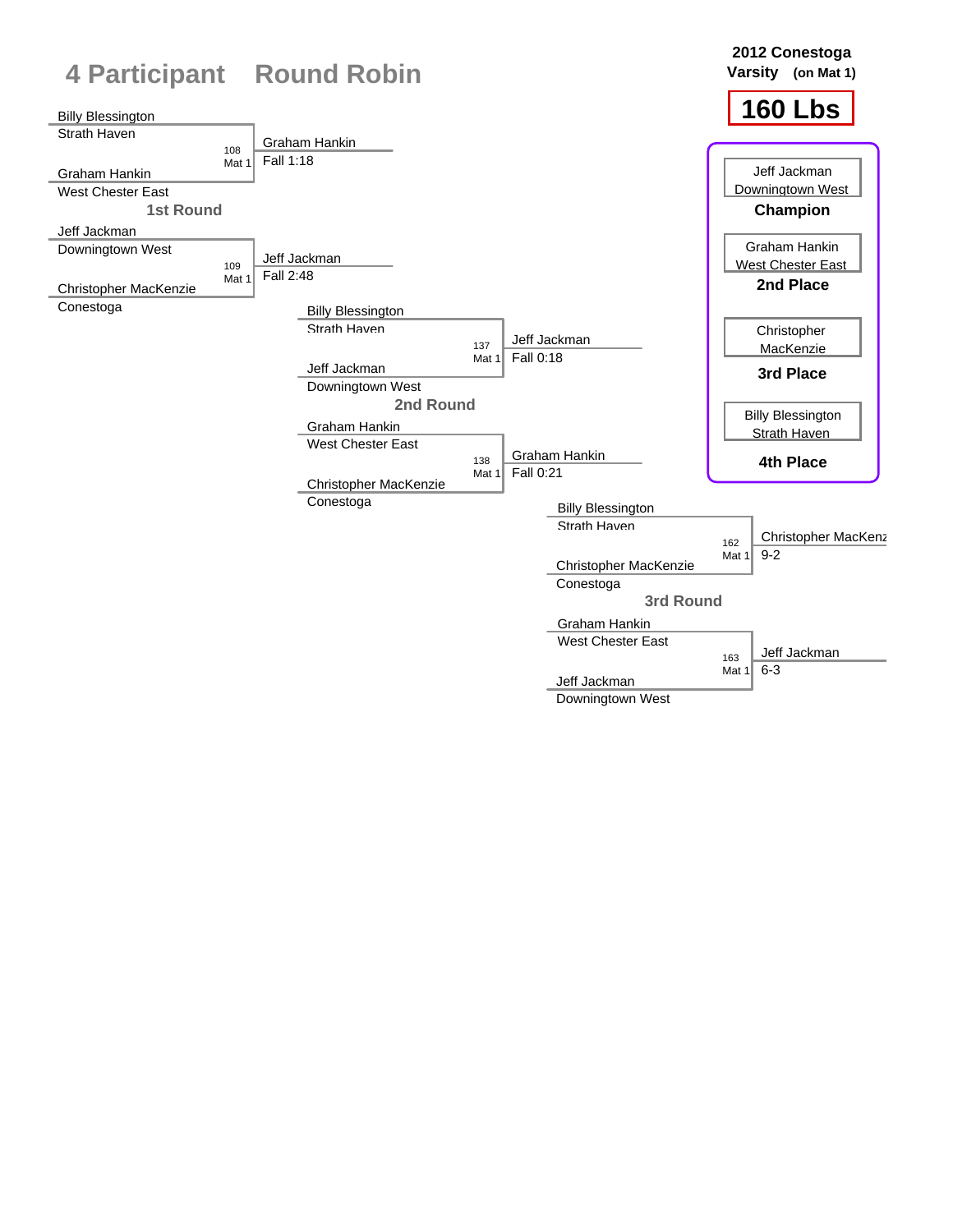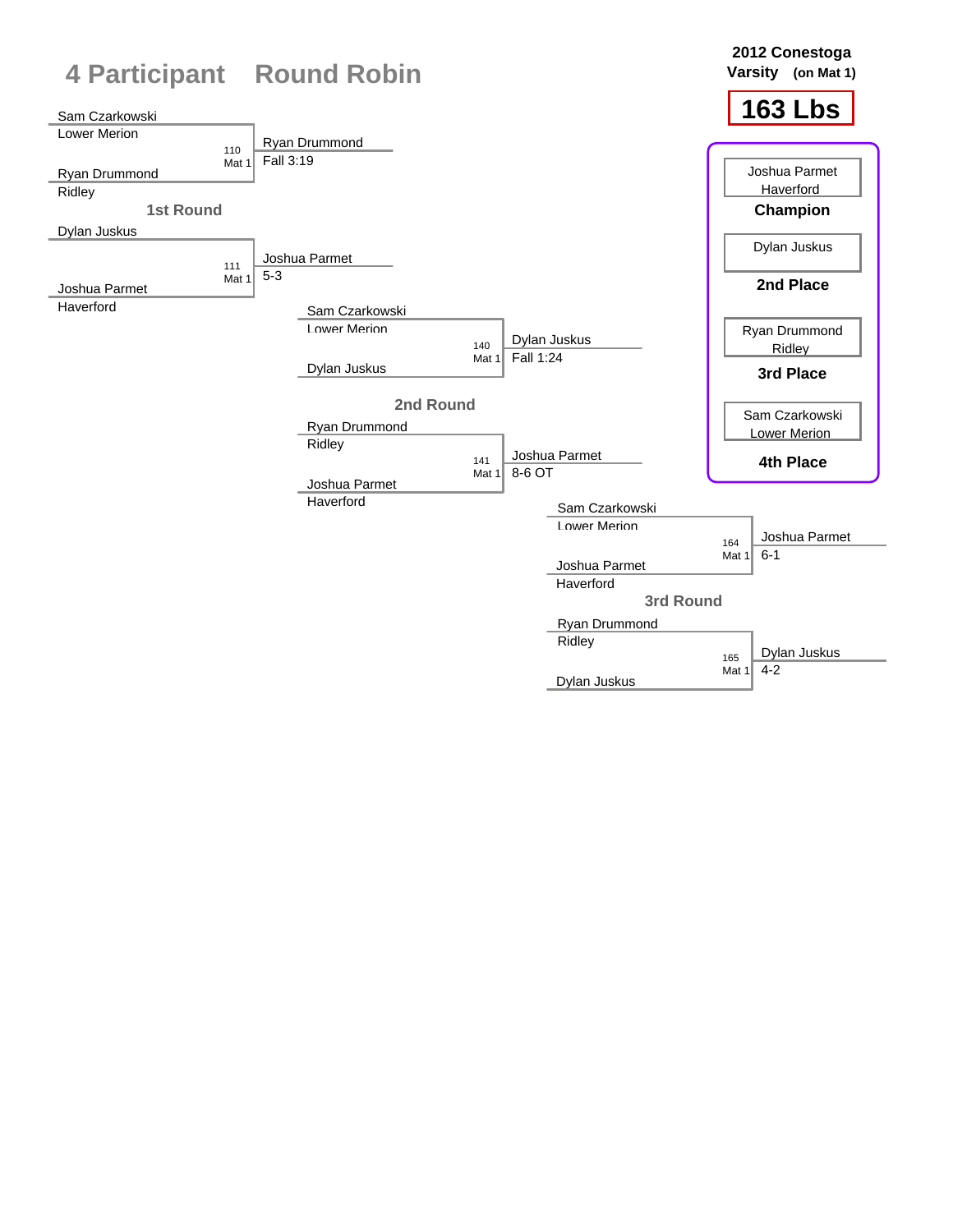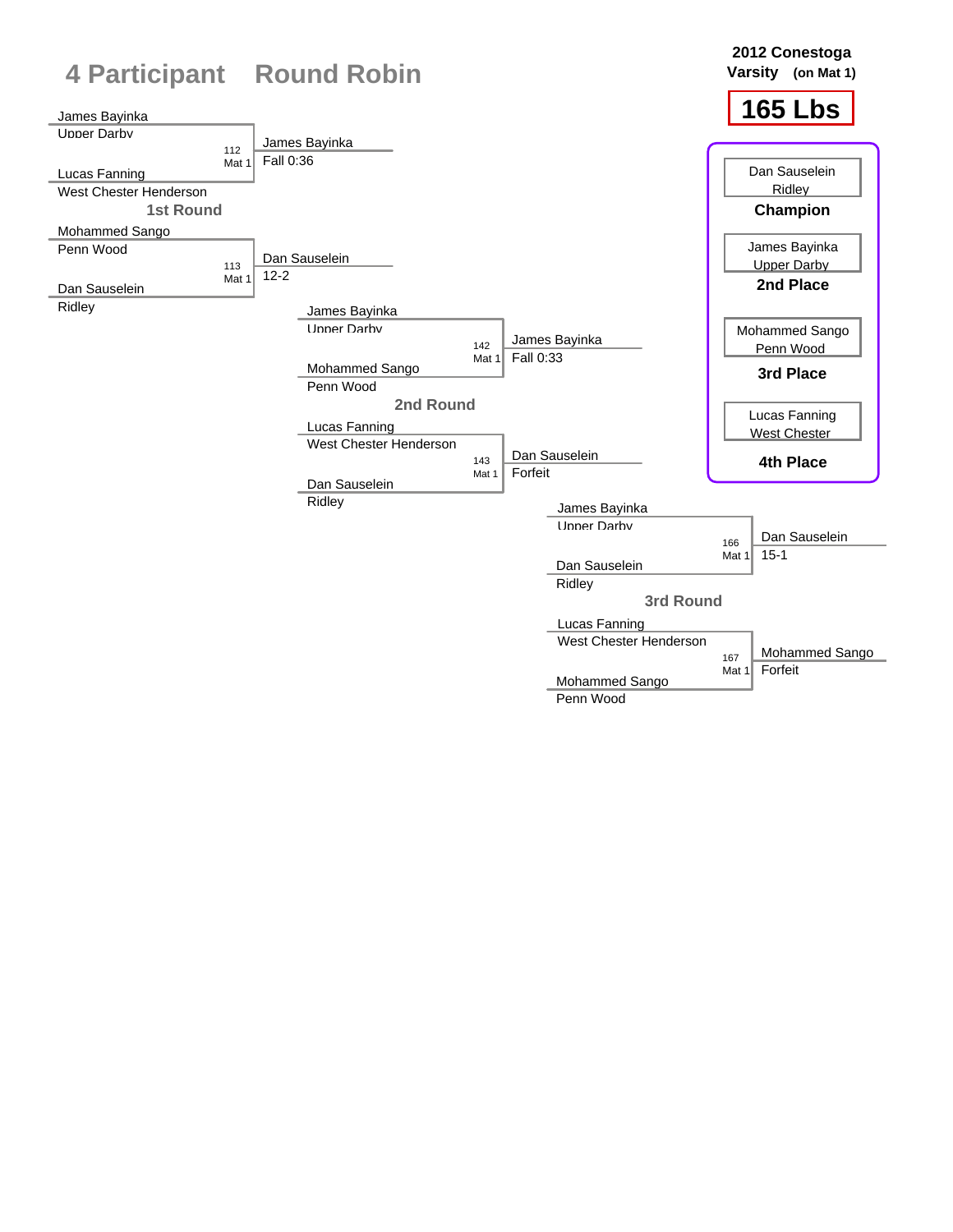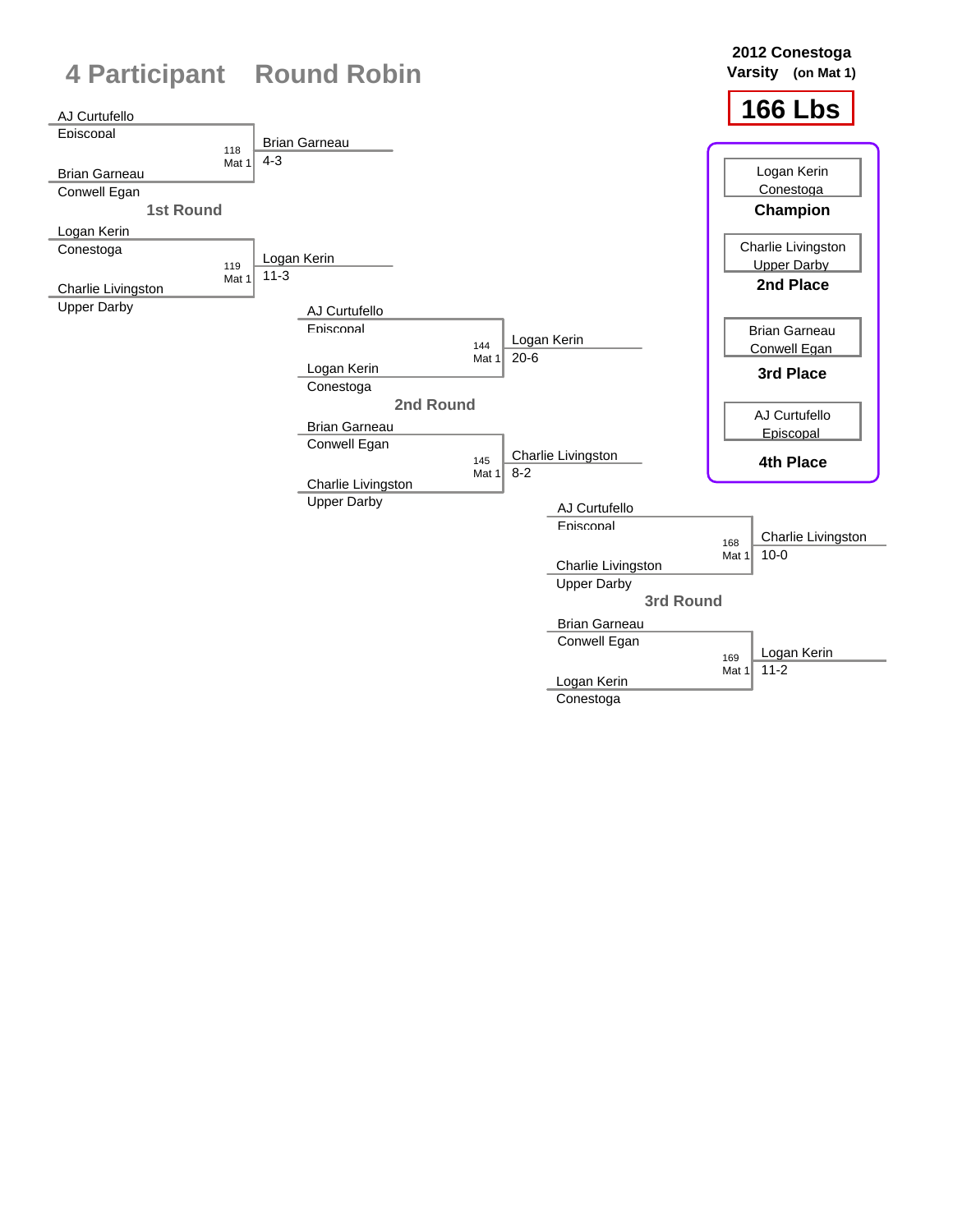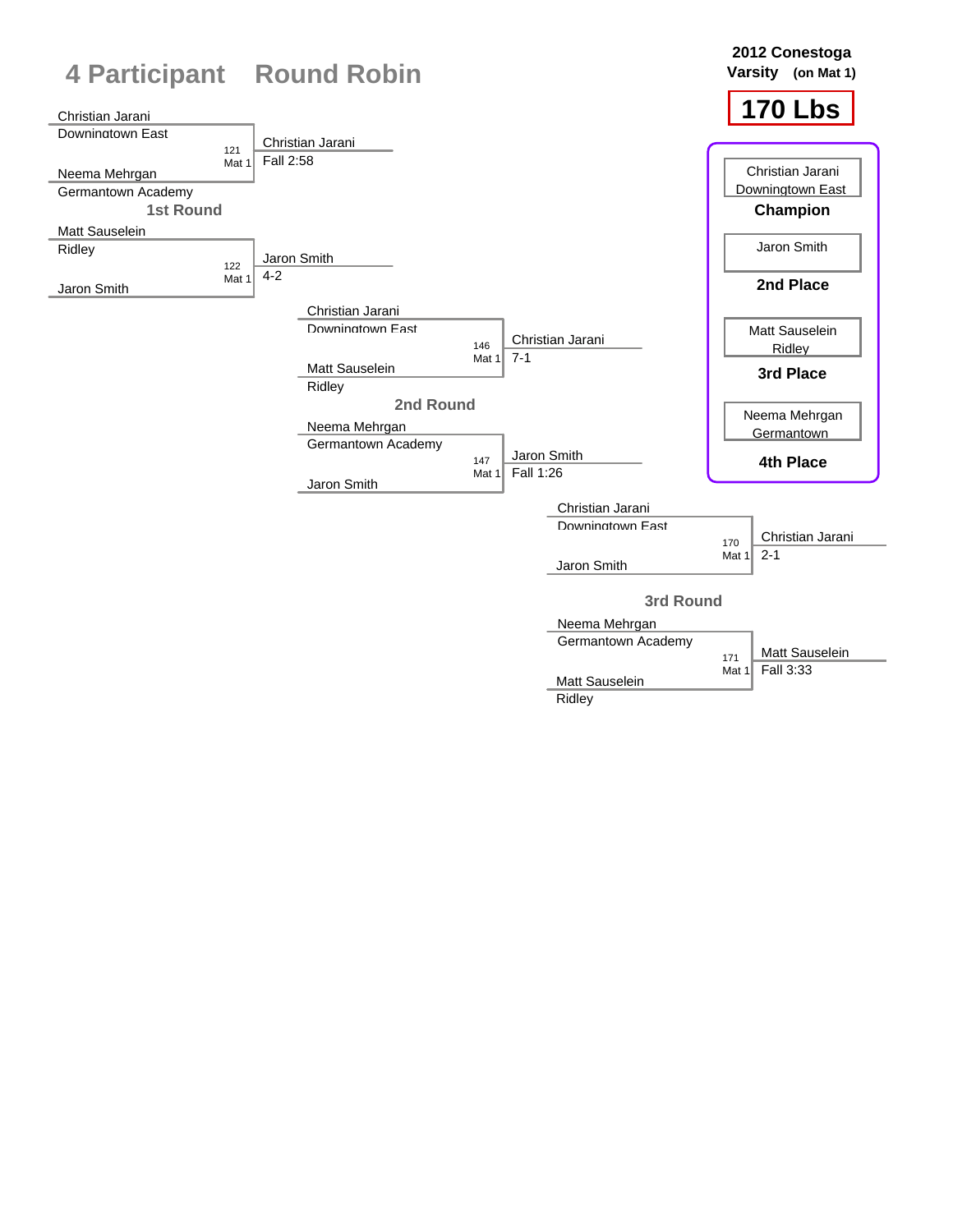

West Chester East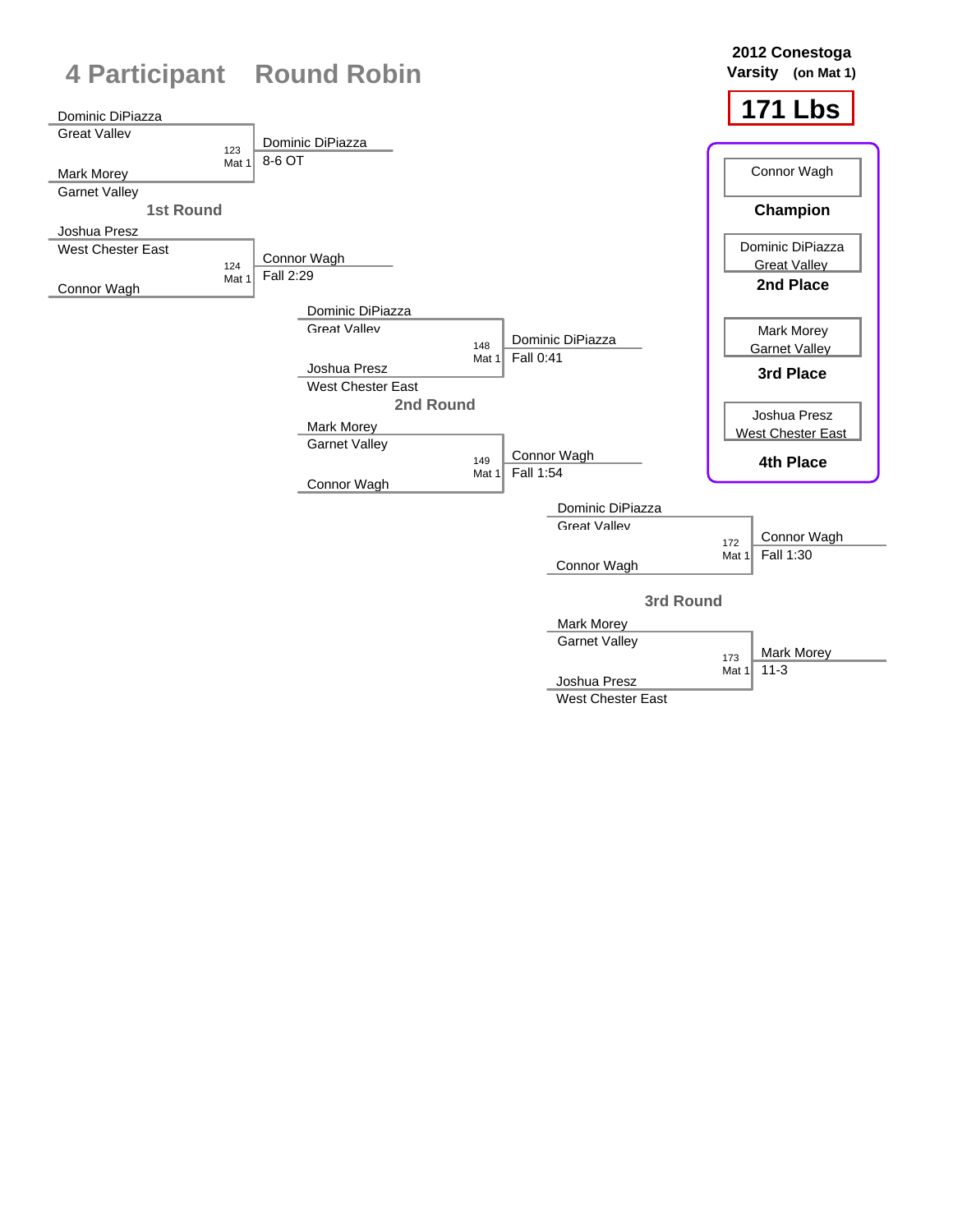|                            | <b>1st Round</b>    |
|----------------------------|---------------------|
| <b>Tom Drummond</b>        |                     |
| Ridley                     | <b>Tom Drummond</b> |
| <b>BYF</b>                 | <b>BYF</b>          |
|                            |                     |
| Raeqwan Maxwell            |                     |
| <b>Linner Darhy</b><br>101 | Steffen Vestal      |
| Steffen Vestal<br>Mat 1    | $8-2$               |
| Lower Merion               |                     |
| Kit Schofield              |                     |
| Conestoga<br>102           | Jake Schram         |
| Jake Schram<br>Mat 1       | $5-0$               |
| <b>West Chester East</b>   |                     |

## **2012 Conestoga**

**Varsity (on Mat 1)**

## **174 Lbs**

|                     |       | 4th Round       |
|---------------------|-------|-----------------|
| <b>Tom Drummond</b> |       |                 |
| Ridley              | 150   | Raegwan Maxwell |
| Raeqwan Maxwell     | Mat 1 | $6 - 1$         |
| Upper Darby         |       |                 |
| Kit Schofield       |       |                 |
| Conestoga           |       | Kit Schofield   |
| <b>BYE</b>          |       | <b>BYF</b>      |
|                     |       |                 |
| Jake Schram         |       |                 |
| West Chester Fast   | 151   | Steffen Vestal  |
| Steffen Vestal      | Mat 1 | $9 - 1$         |
| Lower Merion        |       |                 |



|                     |       | 5th Round       |
|---------------------|-------|-----------------|
| Steffen Vestal      |       |                 |
| Lower Merion        | 174   | Steffen Vestal  |
| Kit Schofield       | Mat 1 | Fall 2:12       |
| Conestoga           |       |                 |
| <b>BYE</b>          |       |                 |
|                     |       | Raegwan Maxwell |
| Raegwan Maxwell     |       | <b>BYF</b>      |
| Upper Darby         |       |                 |
| <b>Tom Drummond</b> |       |                 |
| Ridley              | 175   | Jake Schram     |
| Jake Schram         | Mat 1 | Fall 0:11       |
| West Chester East   |       |                 |

#### **Table of Results**

|                     |       | 3rd Round       |
|---------------------|-------|-----------------|
| Raegwan Maxwell     |       |                 |
| <b>Linner Darby</b> | 129   | Raeqwan Maxwell |
| Kit Schofield       | Mat 1 | Fall 0:28       |
| Conestoga           |       |                 |
| BYE                 |       |                 |
|                     |       | Jake Schram     |
| Jake Schram         |       | <b>BYF</b>      |
| West Chester Fast   |       |                 |
| Steffen Vestal      |       |                 |
| Lower Merion        | 130   | Steffen Vestal  |
| <b>Tom Drummond</b> | Mat 1 | Fall 0:27       |
| Ridley              |       |                 |

| Wrestler                                   | <b>Team</b>                           | $W^-$          | L | <b>BP</b>                         | F | TF | Pen      |
|--------------------------------------------|---------------------------------------|----------------|---|-----------------------------------|---|----|----------|
| Vestal, Steffen                            | <b>Lower Merion</b>                   | $\overline{4}$ |   | 5                                 | 2 |    | $\Omega$ |
| Schram, Jake                               | West Chester East                     | 3              | 1 | $\mathfrak{p}$                    | 1 |    | 0        |
| Maxwell, Raegwan                           | <b>Upper Darby</b>                    | $\overline{2}$ | 2 | 2                                 | 1 |    | 0        |
| Drummond, Tom                              | Ridley                                | 1              | 3 | $\Omega$                          |   |    | 0        |
| Schofield, Kit                             | Conestoga                             |                | 4 |                                   |   |    | 0        |
|                                            |                                       |                |   |                                   |   |    |          |
|                                            |                                       |                |   |                                   |   |    |          |
| <b>Steffen Vestal</b><br>1<br>Lower Merion |                                       | 4              |   | <b>Tom Drummond</b><br>Ridley     |   |    |          |
| $\mathbf{2}$                               | Jake Schram<br>West Chester East      |                |   | <b>Kit Schofield</b><br>Conestoga |   |    |          |
| 3                                          | Raeqwan Maxwell<br><b>Upper Darby</b> | 6              |   |                                   |   |    |          |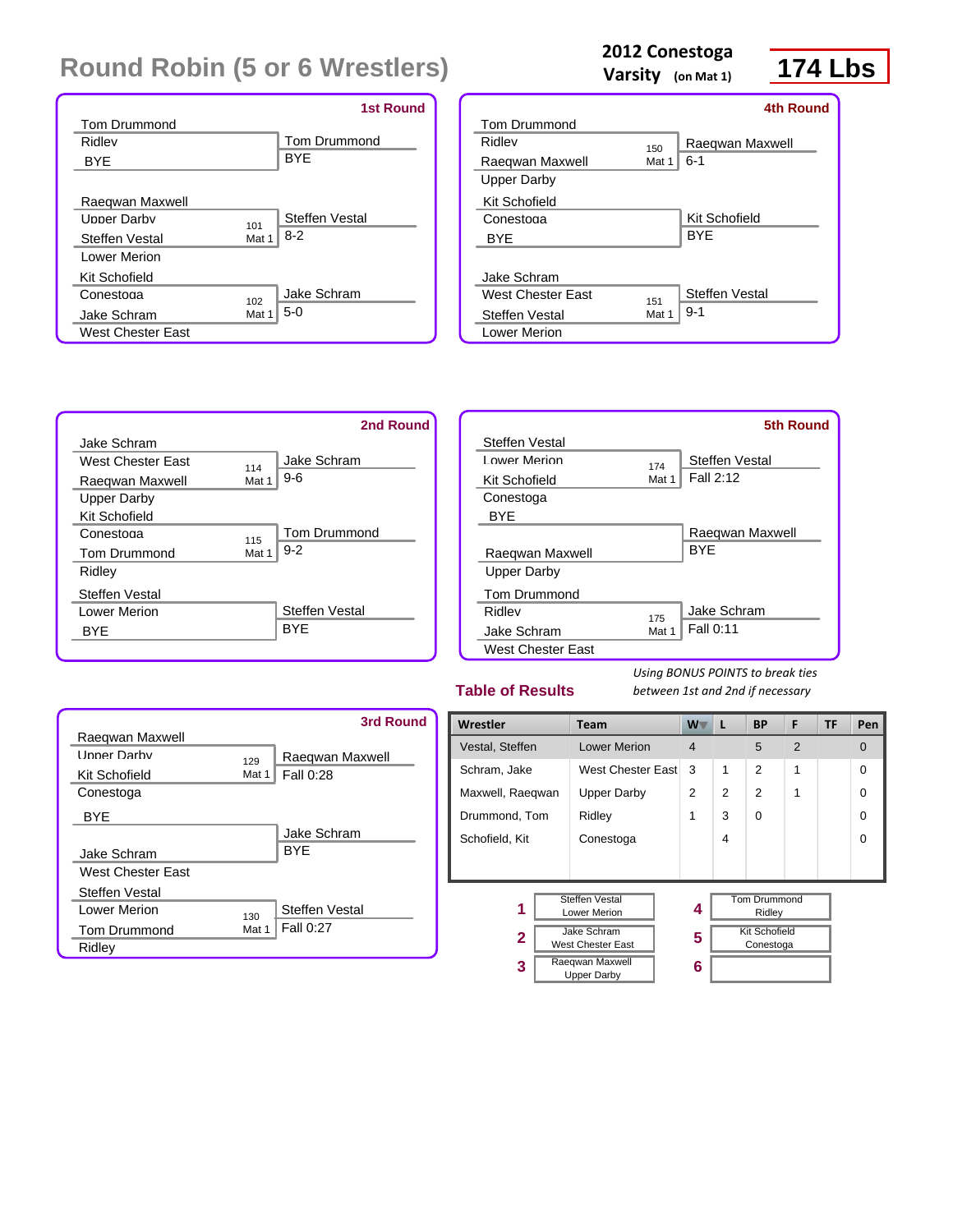|                      |       | <b>1st Round</b> |
|----------------------|-------|------------------|
| Dominick Clark       |       |                  |
|                      |       | Dominick Clark   |
| <b>BYE</b>           |       | <b>BYE</b>       |
|                      |       |                  |
| Tim Douglas          |       |                  |
| Avonarove            | 103   | Alex Price       |
| Alex Price           | Mat 1 | $7-0$            |
| North Penn           |       |                  |
| Mike Kitain          |       |                  |
| <b>I Inner Darhy</b> | 104   | Mike Kitain      |
| Ethan Pentz          | Mat 1 | $3 - 1$          |
| Conestoga            |       |                  |

## **2012 Conestoga**

**Varsity (on Mat 1)**

## **182 Lbs**

|                     |       | <b>4th Round</b> |
|---------------------|-------|------------------|
| Dominick Clark      |       |                  |
|                     | 152   | Dominick Clark   |
| Tim Douglas         | Mat 1 | $11 - 0$         |
| Avongrove           |       |                  |
| Mike Kitain         |       |                  |
| <b>LInner Darby</b> |       | Mike Kitain      |
| <b>BYE</b>          |       | <b>BYE</b>       |
|                     |       |                  |
| Ethan Pentz         |       |                  |
| Conestoga           | 153   | Alex Price       |
| Alex Price          | Mat 1 | Fall 0:36        |
| North Penn          |       |                  |



|                    |       | 5th Round          |
|--------------------|-------|--------------------|
| Alex Price         |       |                    |
| North Penn         | 176   | Mike Kitain        |
| Mike Kitain        | Mat 1 | Default            |
| <b>Upper Darby</b> |       |                    |
| <b>BYE</b>         |       |                    |
|                    |       | <b>Tim Douglas</b> |
| <b>Tim Douglas</b> |       | <b>BYF</b>         |
| Avongrove          |       |                    |
| Dominick Clark     |       |                    |
|                    | 177   | Dominick Clark     |
| <b>Ethan Pentz</b> | Mat 1 | $7-0$              |
| Conestoga          |       |                    |
|                    |       |                    |

#### **Table of Results**

|                    |       | 3rd Round          |
|--------------------|-------|--------------------|
| Tim Douglas        |       |                    |
| Avonarove          | 131   | Tim Douglas        |
| Mike Kitain        | Mat 1 | 2-0 OT             |
| <b>Upper Darby</b> |       |                    |
| <b>BYE</b>         |       |                    |
|                    |       | <b>Ethan Pentz</b> |
| Ethan Pentz        |       | <b>BYF</b>         |
| Conestoga          |       |                    |
| Alex Price         |       |                    |
| North Penn         | 132   | Alex Price         |
| Dominick Clark     | Mat 1 | 7-0                |
|                    |       |                    |

| Wrestler                             | <b>Team</b>                     | $W^-$          | L                                        | <b>BP</b>      | F | TF | Pen      |
|--------------------------------------|---------------------------------|----------------|------------------------------------------|----------------|---|----|----------|
| Price, Alex                          | North Penn                      | 3              | 1                                        | 2              | 1 |    | 0        |
| Clark, Dominick                      |                                 | 3              | 1                                        | 1              |   |    | $\Omega$ |
| Kitain, Mike                         | <b>Upper Darby</b>              | $\overline{2}$ | $\overline{2}$                           | $\mathfrak{p}$ |   |    | $\Omega$ |
| Douglas, Tim                         | Avongrove                       | $\mathfrak{p}$ | 2                                        | $\Omega$       |   |    | $\Omega$ |
| Pentz, Ethan                         | Conestoga                       |                | 4                                        |                |   |    | $\Omega$ |
|                                      |                                 |                |                                          |                |   |    |          |
| <b>Alex Price</b><br>1<br>North Penn |                                 | 4              | <b>Mike Kitain</b><br><b>Upper Darby</b> |                |   |    |          |
| $\overline{2}$                       | <b>Dominick Clark</b>           |                | <b>Ethan Pentz</b><br>Conestoga          |                |   |    |          |
| 3                                    | <b>Tim Douglas</b><br>Avongrove | 6              |                                          |                |   |    |          |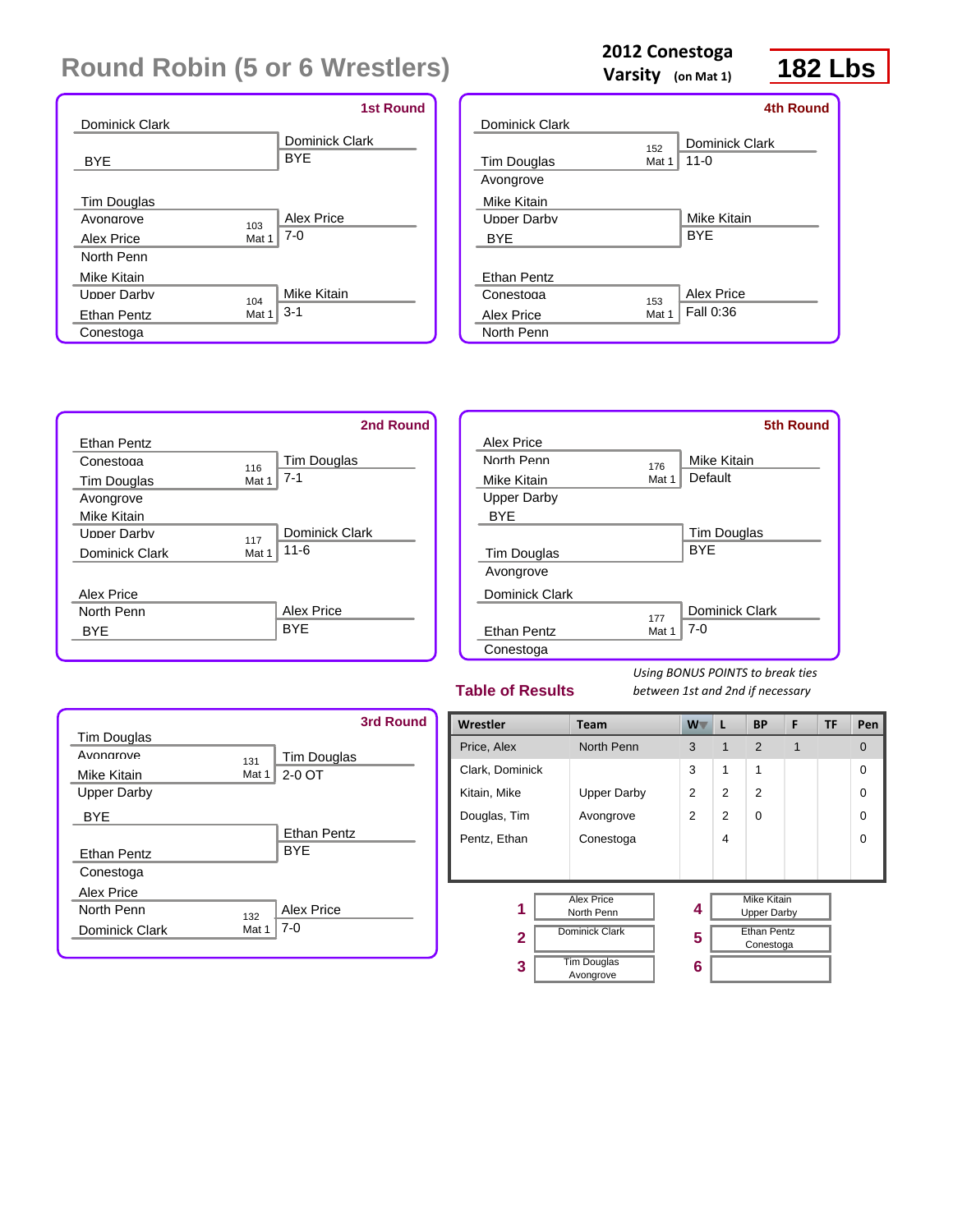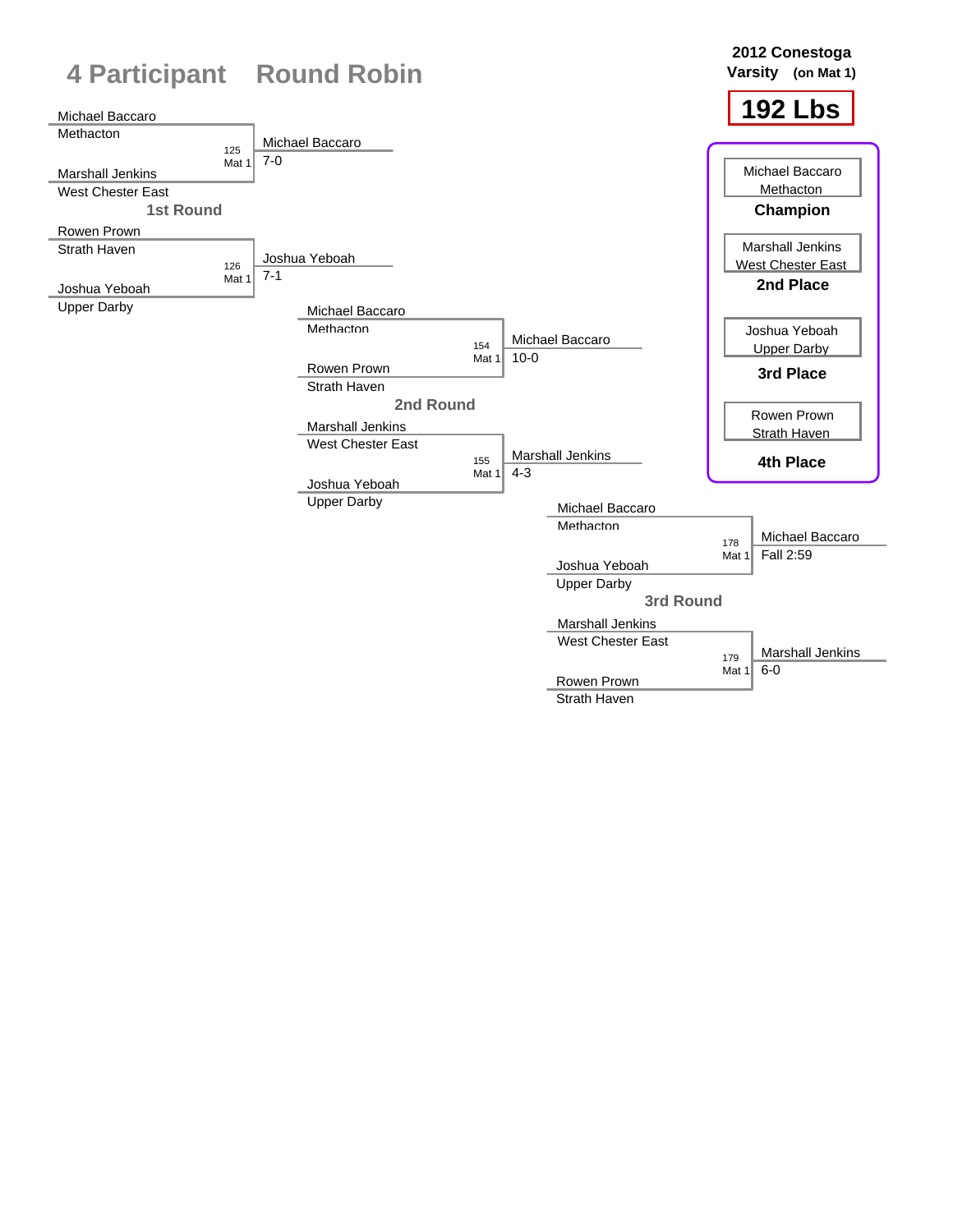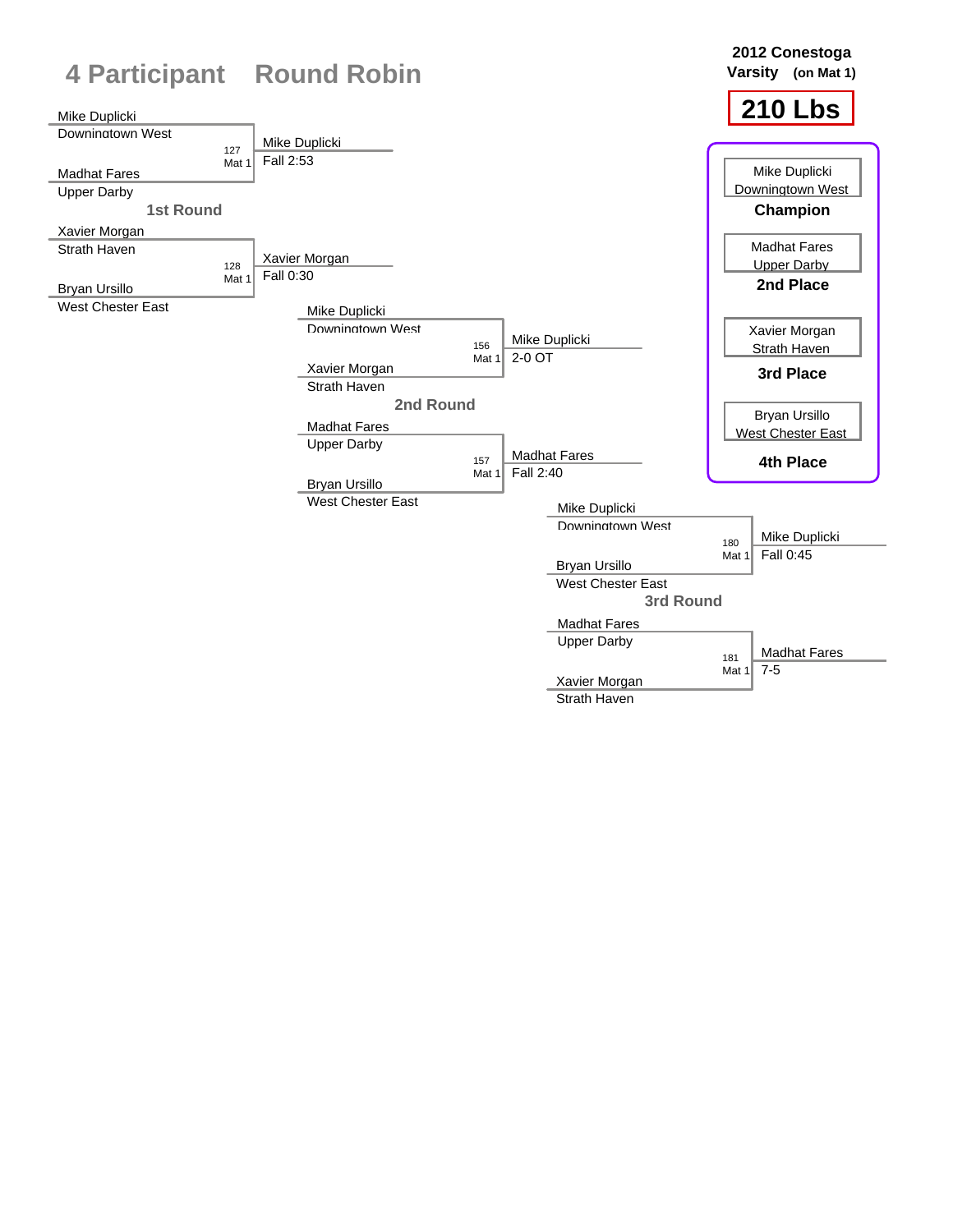